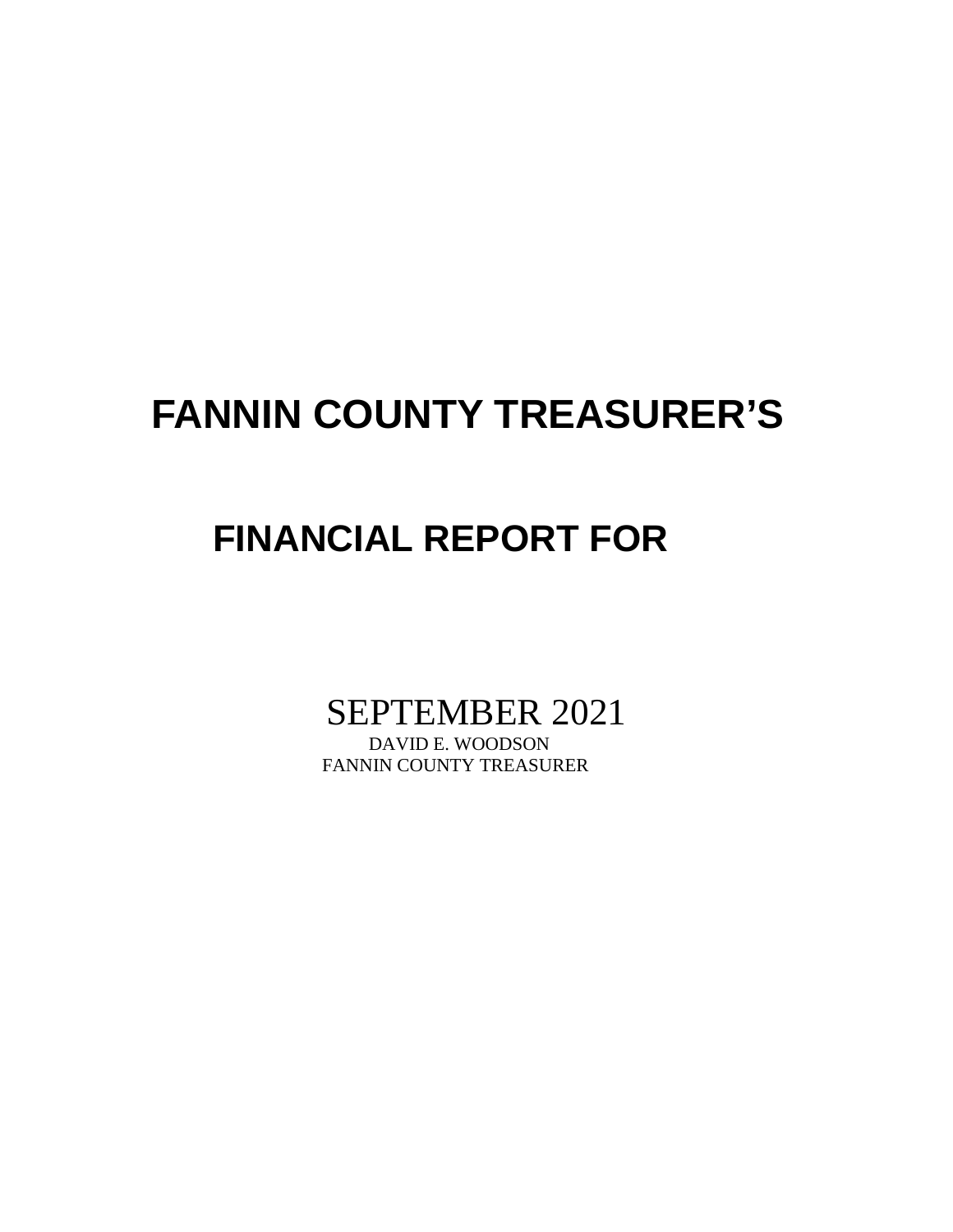

## **Receipt Listing by Product Code**

Fannin County, TX **The County of Totals by General Ledger Distribution Accounts** 

Date Range: 09/01/2021 - 09/30/2021

### **Product Code Product Code Description**

| 6th Ct of Appeals CC   |           | Co Clk 6th Ct of Appeals                   |                       |                                                                 |                            |
|------------------------|-----------|--------------------------------------------|-----------------------|-----------------------------------------------------------------|----------------------------|
| <b>Receipt Number</b>  | Date      | <b>EOD Packet Number</b>                   | Payor Name            | Distribution GL Account Number                                  | <b>Distribution Amount</b> |
| R00001156              | 9/22/2021 | CLPKT00206 - Receipts 9-22-<br>2021-Posted | <b>COUNTY CLERK</b>   | 100-340-6010 - C.C.6TH COURT OF APPEALS<br>FEE                  | $-40.00$                   |
| R00001168              | 9/24/2021 | CLPKT00208 - Receipts 9-24-<br>2021-Posted | <b>COUNTY CLERK</b>   | 100-340-6010 - C.C.6TH COURT OF APPEALS<br>FEE                  | $-80.00$                   |
| R00001169              | 9/24/2021 | CLPKT00208 - Receipts 9-24-<br>2021-Posted | <b>COUNTY CLERK</b>   | 100-340-6010 - C.C.6TH COURT OF APPEALS<br><b>FEE</b>           | $-65.00$                   |
| R00001170              | 9/24/2021 | CLPKT00208 - Receipts 9-24-<br>2021-Posted | <b>COUNTY CLERK</b>   | 100-340-6010 - C.C.6TH COURT OF APPEALS<br>FEE                  | $-106.06$                  |
| R00001173              | 9/28/2021 | CLPKT00210 - Receipts 9-28-<br>2021-Posted | <b>COUNTY CLERK</b>   | 100-340-6010 - C.C.6TH COURT OF APPEALS<br><b>FEE</b>           | $-90.02$                   |
|                        |           |                                            |                       | 6th Ct of Appeals CC Subtotal:                                  | $-381.08$                  |
| 6th Ct of Appeals DC   |           | Dist Clk 6th Ct of Appeals                 |                       |                                                                 |                            |
| <b>Receipt Number</b>  | Date      | <b>EOD Packet Number</b>                   | Payor Name            | Distribution GL Account Number                                  | <b>Distribution Amount</b> |
| R00001100              | 9/3/2021  | CLPKT00194 - Receipts 9-3-<br>2021-Posted  | <b>DISTRICT CLERK</b> | 100-340-6000 - D.C.6TH COURT OF APPEALS<br>FEE                  | $-170.34$                  |
| R00001102              | 9/7/2021  | CLPKT00195 - Receipts 9-7-<br>2021-Posted  | <b>DISTRICT CLERK</b> | 100-340-6000 - D.C.6TH COURT OF APPEALS<br><b>FEE</b>           | $-130.00$                  |
|                        |           |                                            |                       | 6th Ct of Appeals DC Subtotal:                                  | $-300.34$                  |
| Admin Fee              |           | Jail Admin Fee                             |                       |                                                                 |                            |
| <b>Receipt Number</b>  | Date      | <b>EOD Packet Number</b>                   | Payor Name            | Distribution GL Account Number                                  | <b>Distribution Amount</b> |
| R00001142              | 9/20/2021 | CLPKT00204 - Receipts 9-20-<br>2021-Posted | <b>US BANK</b>        | 100-319-5530 - ADMINISTRATIVE FEE                               | $-26,040.00$               |
| R00001143              | 9/20/2021 | CLPKT00204 - Receipts 9-20-<br>2021-Posted | <b>US BANK</b>        | 100-319-5530 - ADMINISTRATIVE FEE                               | $-27,700.00$               |
|                        |           |                                            |                       | <b>Admin Fee Subtotal:</b>                                      | $-53,740.00$               |
| <b>Alcohol License</b> |           | <b>Alocohol Beverage License</b>           |                       |                                                                 |                            |
| Receipt Number         | Date      | <b>EOD Packet Number</b>                   | Payor Name            | Distribution GL Account Number                                  | <b>Distribution Amount</b> |
| R00001113              | 9/13/2021 | CLPKT00199 - Receipts 9-13-<br>2021-Posted | TAX A/C               | $-485.00$<br>100-320-2000 - ALCOHLIC BEVERAGE<br><b>LICENSE</b> |                            |
| R00001150              | 9/21/2021 | CLPKT00205 - Receipts 9-21-<br>2021-Posted | TAX A/C               | 100-320-2000 - ALCOHLIC BEVERAGE<br><b>LICENSE</b>              | $-6.00$                    |

Alcohol License Subtotal: **Alcohol License Subtotal:** 491.00

### **Attnys & Doctors Attnys & Doctors**

| Receipt Number | Date      | <b>EOD Packet Number</b>                   | Pavor Name          | Distribution GL Account Number     | Distribution Amount |
|----------------|-----------|--------------------------------------------|---------------------|------------------------------------|---------------------|
| R00001156      | 9/22/2021 | CLPKT00206 - Receipts 9-22-<br>2021-Posted | <b>COUNTY CLERK</b> | 100-318-1320 - ATTORNEYS & DOCTORS | -85.65              |
| R00001168      | 9/24/2021 | CLPKT00208 - Receipts 9-24-<br>2021-Posted | <b>COUNTY CLERK</b> | 100-318-1320 - ATTORNEYS & DOCTORS | $-238.29$           |
| R00001169      | 9/24/2021 | CLPKT00208 - Receipts 9-24-<br>2021-Posted | <b>COUNTY CLERK</b> | 100-318-1320 - ATTORNEYS & DOCTORS | $-166.15$           |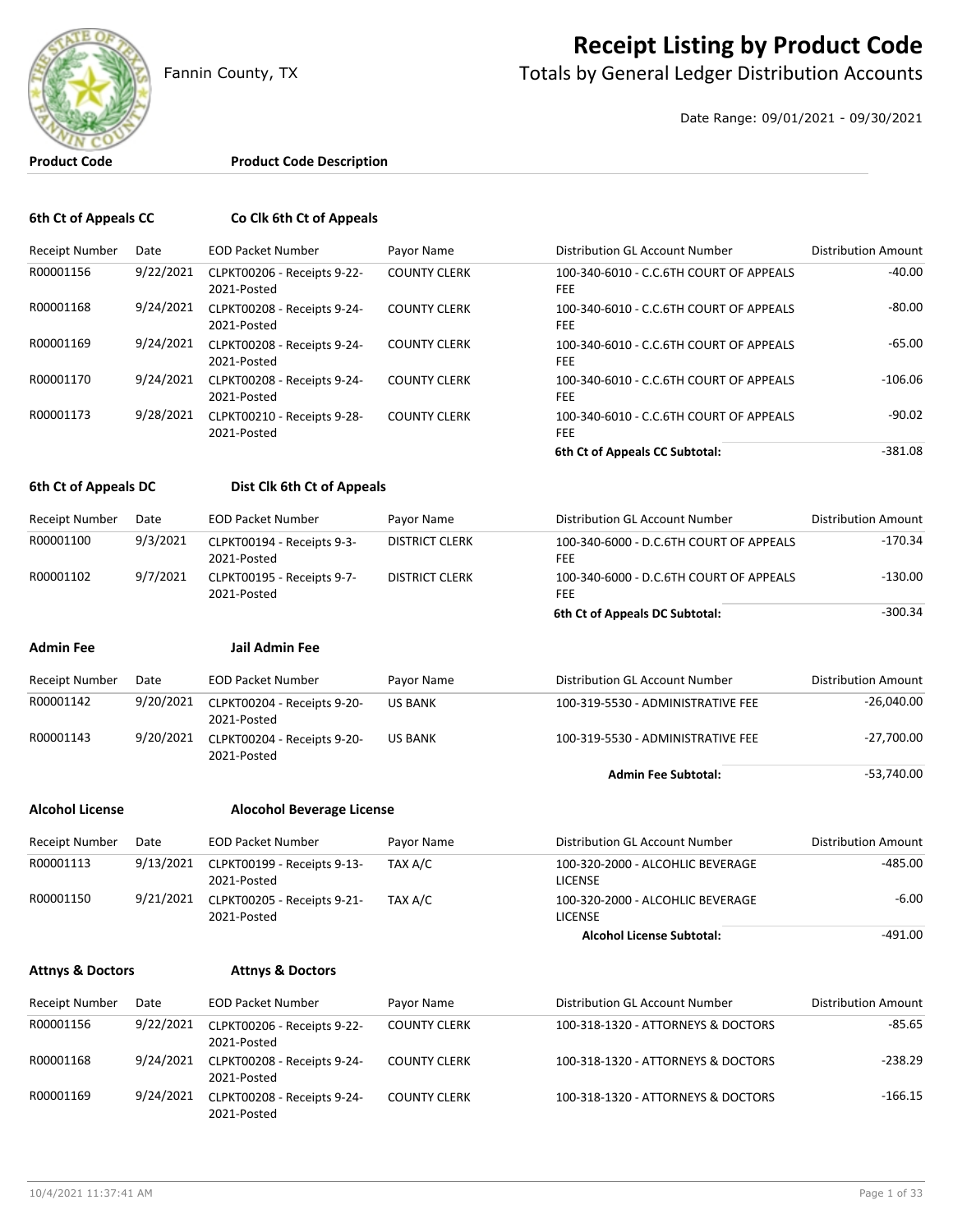| <b>Product Code</b>    |           | <b>Product Code Description</b>            |                               |                                                              |                            |
|------------------------|-----------|--------------------------------------------|-------------------------------|--------------------------------------------------------------|----------------------------|
| R00001170              | 9/24/2021 | CLPKT00208 - Receipts 9-24-<br>2021-Posted | <b>COUNTY CLERK</b>           | 100-318-1320 - ATTORNEYS & DOCTORS                           | $-613.38$                  |
| R00001173              | 9/28/2021 | CLPKT00210 - Receipts 9-28-<br>2021-Posted | <b>COUNTY CLERK</b>           | 100-318-1320 - ATTORNEYS & DOCTORS                           | $-879.85$                  |
|                        |           |                                            |                               | <b>Attnys &amp; Doctors Subtotal:</b>                        | $-1,983.32$                |
| <b>Bail Bond</b>       |           | <b>Bail Bond Fees</b>                      |                               |                                                              |                            |
| <b>Receipt Number</b>  | Date      | <b>EOD Packet Number</b>                   | Payor Name                    | Distribution GL Account Number                               | Distribution Amount        |
| R00001157              | 9/23/2021 | CLPKT00207 - Receipts 9-23-<br>2021-Posted |                               | FANNIN COUNTY BAIL BONDS 130-345-1130 - SURETY BAIL BOND FEE | $-120.00$                  |
| R00001158              | 9/23/2021 | CLPKT00207 - Receipts 9-23-<br>2021-Posted | <b>CARPENTER'S BAIL BONDS</b> | 130-345-1130 - SURETY BAIL BOND FEE                          | $-45.00$                   |
| R00001159              | 9/23/2021 | CLPKT00207 - Receipts 9-23-<br>2021-Posted | DOC'S BAIL BONDS              | 130-345-1130 - SURETY BAIL BOND FEE                          | $-75.00$                   |
| R00001160              | 9/23/2021 | CLPKT00207 - Receipts 9-23-<br>2021-Posted | DOC'S BAIL BONDS              | 130-345-1130 - SURETY BAIL BOND FEE                          | $-60.00$                   |
| R00001193              | 9/30/2021 | CLPKT00212 - Receipts 9-30-<br>2021-Posted | <b>CARPENTER'S BAIL BONDS</b> | 130-345-1130 - SURETY BAIL BOND FEE                          | $-15.00$                   |
| R00001194              | 9/30/2021 | CLPKT00212 - Receipts 9-30-<br>2021-Posted |                               | FANNIN COUNTY BAIL BONDS 130-345-1130 - SURETY BAIL BOND FEE | $-60.00$                   |
| R00001195              | 9/30/2021 | CLPKT00212 - Receipts 9-30-<br>2021-Posted | <b>DOC'S BAIL BONDS</b>       | 130-345-1130 - SURETY BAIL BOND FEE                          | $-60.00$                   |
|                        |           |                                            |                               | <b>Bail Bond Subtotal:</b>                                   | $-435.00$                  |
| <b>Bldg Permits</b>    |           | <b>Building Permits</b>                    |                               |                                                              |                            |
| Receipt Number         | Date      | <b>EOD Packet Number</b>                   | Payor Name                    | Distribution GL Account Number                               | <b>Distribution Amount</b> |
| R00001121              | 9/16/2021 | CLPKT00202 - Receipts 9-16-<br>2021-Posted | AMYE BROWN                    | 100-340-6550 - BUILDING PERMITS                              | $-150.00$                  |
| R00001122              | 9/16/2021 | CLPKT00202 - Receipts 9-16-<br>2021-Posted |                               | ADAM & LINDSEY ANDERSON 100-340-6550 - BUILDING PERMITS      | $-150.00$                  |
| R00001140              | 9/17/2021 | CLPKT00203 - Receipts 9-17-<br>2021-Posted | D. SCOTT PICHEY               | 100-340-6550 - BUILDING PERMITS                              | $-150.00$                  |
|                        |           |                                            |                               | <b>Bldg Permits Subtotal:</b>                                | $-450.00$                  |
| <b>Blood Draws</b>     |           | <b>Blood Draws</b>                         |                               |                                                              |                            |
| Receipt Number         | Date      | <b>EOD Packet Number</b>                   | Payor Name                    | Distribution GL Account Number                               | Distribution Amount        |
| R00001164              | 9/23/2021 | CLPKT00207 - Receipts 9-23-<br>2021-Posted | <b>FANNIN COUNTY CSCD</b>     | 360-370-1300 - REFUNDS &<br><b>MISCELLANEOUS</b>             | -189.47                    |
| R00001165              | 9/23/2021 | CLPKT00207 - Receipts 9-23-<br>2021-Posted | <b>FANNIN COUNTY CSCD</b>     | 360-370-1300 - REFUNDS &<br><b>MISCELLANEOUS</b>             | $-42.86$                   |
|                        |           |                                            |                               | <b>Blood Draws Subtotal:</b>                                 | $-232.33$                  |
| <b>Bond Forfeiture</b> |           | <b>Bond Forfeiture</b>                     |                               |                                                              |                            |
| Receipt Number         | Date      | <b>EOD Packet Number</b>                   | Payor Name                    | Distribution GL Account Number                               | <b>Distribution Amount</b> |
| R00001156              | 9/22/2021 | CLPKT00206 - Receipts 9-22-<br>2021-Posted | COUNTY CLERK                  | 100-352-2010 - BOND FORFEITURES                              | $-3.00$                    |
| R00001169              | 9/24/2021 | CLPKT00208 - Receipts 9-24-<br>2021-Posted | <b>COUNTY CLERK</b>           | 100-352-2010 - BOND FORFEITURES                              | $-10.00$                   |
| R00001170              | 9/24/2021 | CLPKT00208 - Receipts 9-24-<br>2021-Posted | <b>COUNTY CLERK</b>           | 100-352-2010 - BOND FORFEITURES                              | $-5.00$                    |
|                        |           |                                            |                               | <b>Bond Forfeiture Subtotal:</b>                             | $-18.00$                   |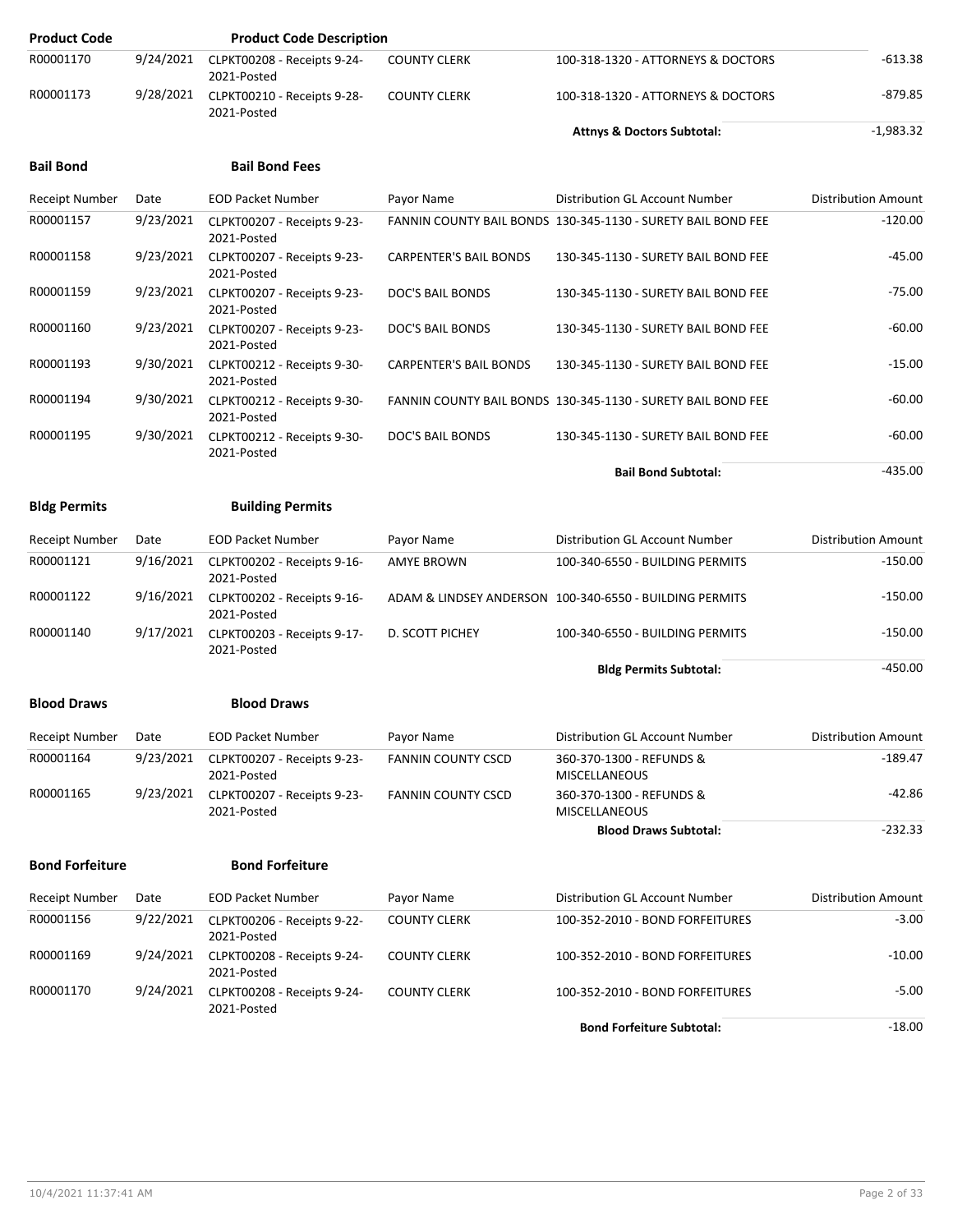| <b>Product Code</b>    |           | <b>Product Code Description</b>                      |                           |                                                    |                            |
|------------------------|-----------|------------------------------------------------------|---------------------------|----------------------------------------------------|----------------------------|
| <b>Bond Super Fees</b> |           | <b>Bond Supervision Fees</b>                         |                           |                                                    |                            |
| <b>Receipt Number</b>  | Date      | <b>EOD Packet Number</b>                             | Payor Name                | Distribution GL Account Number                     | <b>Distribution Amount</b> |
| R00001145              | 9/20/2021 | CLPKT00204 - Receipts 9-20-<br>2021-Posted           | <b>FANNIN COUNTY CSCD</b> | 100-340-5730 - BOND SUPERVISION FEES               | -7,645.00                  |
|                        |           |                                                      |                           | <b>Bond Super Fees Subtotal:</b>                   | $-7,645.00$                |
| <b>Car Reg General</b> |           | <b>Car Reg General</b>                               |                           |                                                    |                            |
| <b>Receipt Number</b>  | Date      | <b>EOD Packet Number</b>                             | Payor Name                | Distribution GL Account Number                     | <b>Distribution Amount</b> |
| R00001097              | 9/2/2021  | CLPKT00193 - Receipts 9-2-<br>2021-Posted            | TAX A/C                   | 100-321-2000 - COMMISSIONS ON CAR<br><b>REGIST</b> | $-2,104.55$                |
| R00001114              | 9/13/2021 | CLPKT00199 - Receipts 9-13-<br>2021-Posted           | TAX A/C                   | 100-321-2000 - COMMISSIONS ON CAR<br><b>REGIST</b> | -49.10                     |
| R00001127              | 9/17/2021 | CLPKT00203 - Receipts 9-17-<br>2021-Posted           | TAX A/C                   | 100-321-2000 - COMMISSIONS ON CAR<br><b>REGIST</b> | $-2,498.15$                |
| R00001128              |           | 9/17/2021 CLPKT00203 - Receipts 9-17-<br>2021-Posted | TAX A/C                   | 100-321-2000 - COMMISSIONS ON CAR<br><b>REGIST</b> | $-1,757.15$                |
| R00001149              |           | 9/21/2021 CLPKT00205 - Receipts 9-21-<br>2021-Posted | TAC A/C                   | 100-321-2000 - COMMISSIONS ON CAR<br><b>REGIST</b> | $-39.10$                   |
| R00001152              | 9/21/2021 | CLPKT00205 - Receipts 9-21-<br>2021-Posted           | TAX A/C                   | 100-321-2000 - COMMISSIONS ON CAR<br><b>REGIST</b> | $-1,706.75$                |
| R00001197              | 9/30/2021 | CLPKT00212 - Receipts 9-30-<br>2021-Posted           | TAX A/C                   | 100-321-2000 - COMMISSIONS ON CAR<br><b>REGIST</b> | $-4.60$                    |
| R00001198              |           | 9/30/2021 CLPKT00212 - Receipts 9-30-<br>2021-Posted | TAX A/C                   | 100-321-2000 - COMMISSIONS ON CAR<br><b>REGIST</b> | $-21.10$                   |
| R00001199              | 9/30/2021 | CLPKT00212 - Receipts 9-30-<br>2021-Posted           | TAX A/C                   | 100-321-2000 - COMMISSIONS ON CAR<br><b>REGIST</b> | $-1,678.75$                |
|                        |           |                                                      |                           | <b>Car Reg General Subtotal:</b>                   | $-9,859.25$                |
| Car Reg R&B Percenta   |           | <b>Car Reg R&amp;B Percentages</b>                   |                           |                                                    |                            |
| <b>Receipt Number</b>  | Date      | <b>EOD Packet Number</b>                             | Payor Name                | Distribution GL Account Number                     | <b>Distribution Amount</b> |
| R00001097              | 9/2/2021  | CLPKT00193 - Receipts 9-2-<br>2021-Posted            | TAX A/C                   | 210-321-3000 - COUNTY'S ADDITIONAL \$10            | $-1,275.79$                |
|                        |           |                                                      |                           | 220-321-3000 - COUNTY'S ADDITIONAL \$10            | $-1,486.12$                |
|                        |           |                                                      |                           | 230-321-3000 - COUNTY'S ADDITIONAL \$10            | $-2,229.19$                |
|                        |           |                                                      |                           | 240-321-3000 - COUNTY'S ADDITIONAL \$10            | $-1,268.90$                |
| R00001114              |           | 9/13/2021 CLPKT00199 - Receipts 9-13-<br>2021-Posted | TAX A/C                   | 210-321-3000 - COUNTY'S ADDITIONAL \$10            | $-34.64$                   |
|                        |           |                                                      |                           | 220-321-3000 - COUNTY'S ADDITIONAL \$10            | $-40.36$                   |
|                        |           |                                                      |                           | 230-321-3000 - COUNTY'S ADDITIONAL \$10            | $-60.54$                   |
|                        |           |                                                      |                           | 240-321-3000 - COUNTY'S ADDITIONAL \$10            | $-34.46$                   |
| R00001127              |           | 9/17/2021 CLPKT00203 - Receipts 9-17-<br>2021-Posted | TAX A/C                   | 210-321-3000 - COUNTY'S ADDITIONAL \$10            | -1,691.54                  |
|                        |           |                                                      |                           | 220-321-3000 - COUNTY'S ADDITIONAL \$10            | $-1,970.42$                |
|                        |           |                                                      |                           | 230-321-3000 - COUNTY'S ADDITIONAL \$10            | $-2,955.63$                |
|                        |           |                                                      |                           | 240-321-3000 - COUNTY'S ADDITIONAL \$10            | $-1,682.41$                |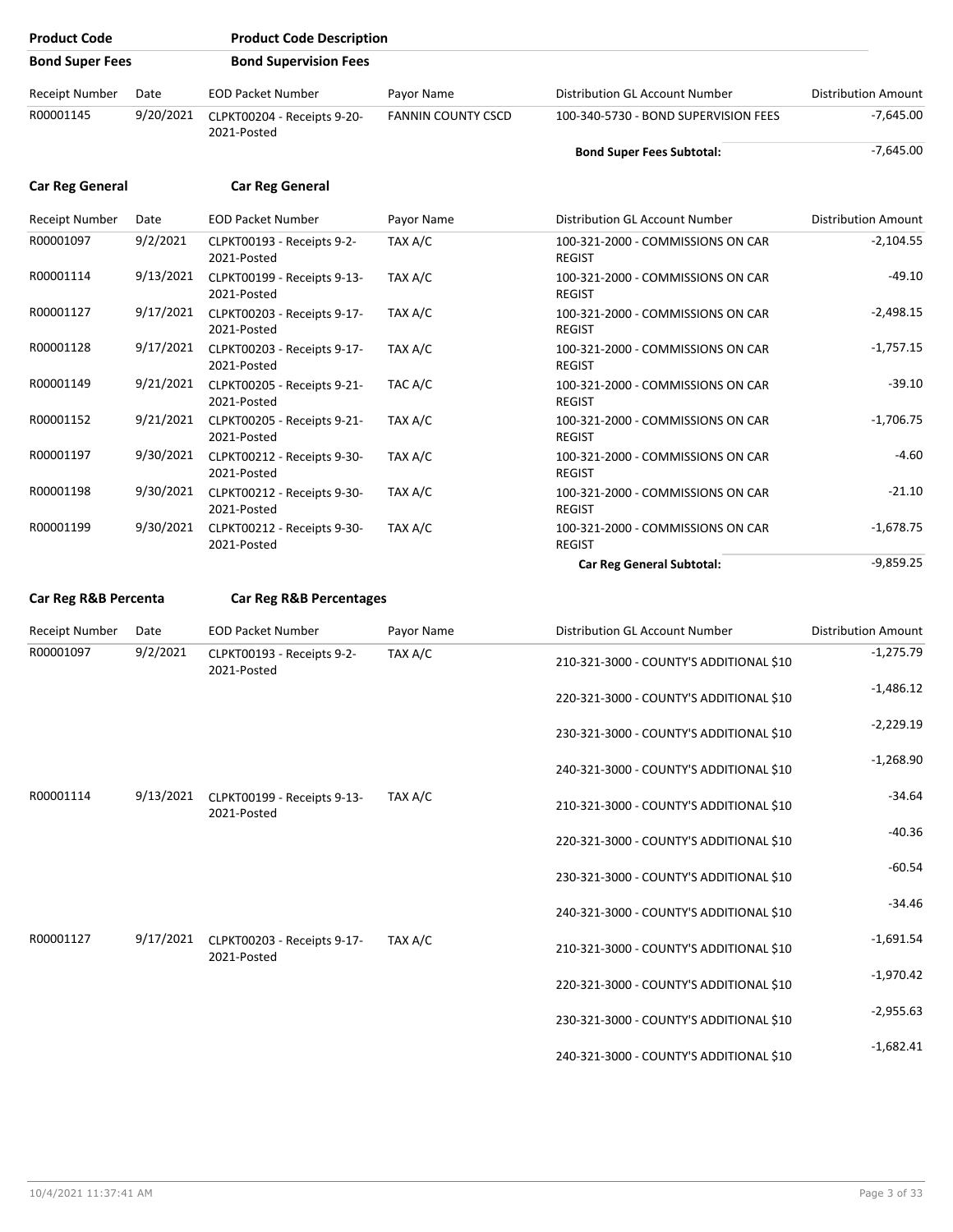| <b>Product Code</b> |           | <b>Product Code Description</b>                      |         |                                         |              |
|---------------------|-----------|------------------------------------------------------|---------|-----------------------------------------|--------------|
| R00001128           | 9/17/2021 | CLPKT00203 - Receipts 9-17-<br>2021-Posted           | TAX A/C | 210-321-3000 - COUNTY'S ADDITIONAL \$10 | $-1,078.10$  |
|                     |           |                                                      |         | 220-321-3000 - COUNTY'S ADDITIONAL \$10 | $-1,255.85$  |
|                     |           |                                                      |         | 230-321-3000 - COUNTY'S ADDITIONAL \$10 | $-1,883.77$  |
|                     |           |                                                      |         | 240-321-3000 - COUNTY'S ADDITIONAL \$10 | $-1,072.28$  |
| R00001149           |           | 9/21/2021 CLPKT00205 - Receipts 9-21-<br>2021-Posted | TAC A/C | 210-321-3000 - COUNTY'S ADDITIONAL \$10 | $-34.64$     |
|                     |           |                                                      |         | 220-321-3000 - COUNTY'S ADDITIONAL \$10 | $-40.36$     |
|                     |           |                                                      |         | 230-321-3000 - COUNTY'S ADDITIONAL \$10 | $-60.54$     |
|                     |           |                                                      |         | 240-321-3000 - COUNTY'S ADDITIONAL \$10 | $-34.46$     |
| R00001152           |           | 9/21/2021 CLPKT00205 - Receipts 9-21-<br>2021-Posted | TAX A/C | 210-321-3000 - COUNTY'S ADDITIONAL \$10 | $-1,069.95$  |
|                     |           |                                                      |         | 220-321-3000 - COUNTY'S ADDITIONAL \$10 | $-1,246.35$  |
|                     |           |                                                      |         | 230-321-3000 - COUNTY'S ADDITIONAL \$10 | $-1,869.52$  |
|                     |           |                                                      |         | 240-321-3000 - COUNTY'S ADDITIONAL \$10 | $-1,064.18$  |
| R00001197           |           | 9/30/2021 CLPKT00212 - Receipts 9-30-<br>2021-Posted | TAX A/C | 210-321-3000 - COUNTY'S ADDITIONAL \$10 | $-4.08$      |
|                     |           |                                                      |         | 220-321-3000 - COUNTY'S ADDITIONAL \$10 | $-4.75$      |
|                     |           |                                                      |         | 230-321-3000 - COUNTY'S ADDITIONAL \$10 | $-7.12$      |
|                     |           |                                                      |         | 240-321-3000 - COUNTY'S ADDITIONAL \$10 | $-4.05$      |
| R00001198           |           | 9/30/2021 CLPKT00212 - Receipts 9-30-<br>2021-Posted | TAX A/C | 210-321-3000 - COUNTY'S ADDITIONAL \$10 | $-14.26$     |
|                     |           |                                                      |         | 220-321-3000 - COUNTY'S ADDITIONAL \$10 | $-16.62$     |
|                     |           |                                                      |         | 230-321-3000 - COUNTY'S ADDITIONAL \$10 | $-24.93$     |
|                     |           |                                                      |         | 240-321-3000 - COUNTY'S ADDITIONAL \$10 | $-14.19$     |
| R00001199           | 9/30/2021 | CLPKT00212 - Receipts 9-30-<br>2021-Posted           | TAX A/C | 210-321-3000 - COUNTY'S ADDITIONAL \$10 | $-1,145.36$  |
|                     |           |                                                      |         | 220-321-3000 - COUNTY'S ADDITIONAL \$10 | $-1,334.19$  |
|                     |           |                                                      |         | 230-321-3000 - COUNTY'S ADDITIONAL \$10 | $-2,001.28$  |
|                     |           |                                                      |         | 240-321-3000 - COUNTY'S ADDITIONAL \$10 | $-1,139.17$  |
|                     |           |                                                      |         | Car Reg R&B Percenta Subtotal:          | $-31,150.00$ |
| <b>Car Titles</b>   |           | <b>Commission on Car Titles</b>                      |         |                                         |              |

| Receipt Number | Date      | <b>EOD Packet Number</b>                   | Payor Name | Distribution GL Account Number                    | <b>Distribution Amount</b> |
|----------------|-----------|--------------------------------------------|------------|---------------------------------------------------|----------------------------|
| R00001098      | 9/2/2021  | CLPKT00193 - Receipts 9-2-<br>2021-Posted  | TAX A/C    | 100-321-2500 - COMMISSION ON CAR<br><b>TITLES</b> | $-950.00$                  |
| R00001125      | 9/17/2021 | CLPKT00203 - Receipts 9-17-<br>2021-Posted | TAX A/C    | 100-321-2500 - COMMISSION ON CAR<br><b>TITLES</b> | $-930.00$                  |
| R00001126      | 9/17/2021 | CLPKT00203 - Receipts 9-17-<br>2021-Posted | TAX A/C    | 100-321-2500 - COMMISSION ON CAR<br><b>TITLES</b> | $-590.00$                  |
| R00001151      | 9/21/2021 | CLPKT00205 - Receipts 9-21-<br>2021-Posted | TAX A/C    | 100-321-2500 - COMMISSION ON CAR<br><b>TITLES</b> | $-620.00$                  |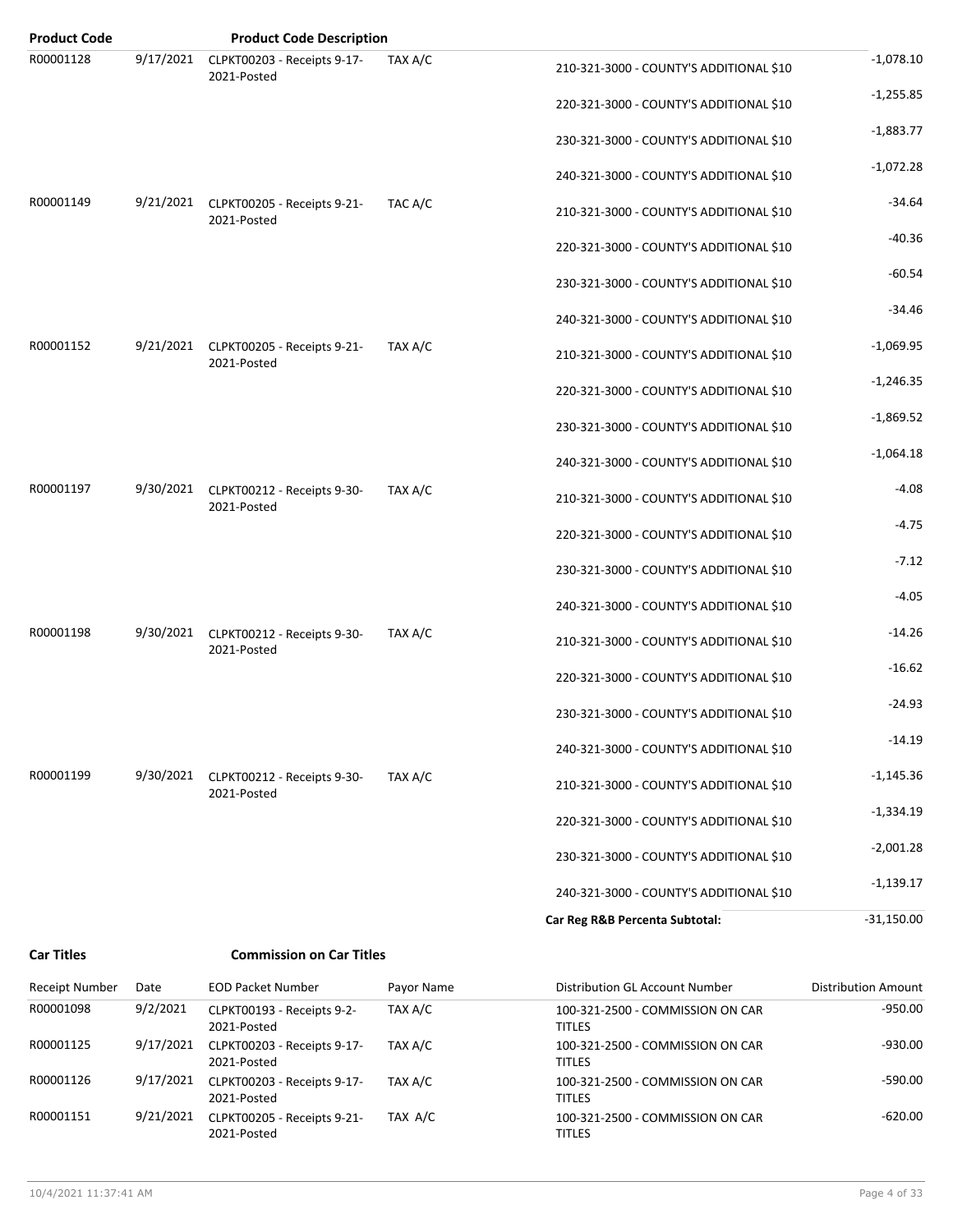| <b>Product Code</b>     |           | <b>Product Code Description</b>                      |                          |                                                   |                            |
|-------------------------|-----------|------------------------------------------------------|--------------------------|---------------------------------------------------|----------------------------|
| R00001196               | 9/30/2021 | CLPKT00212 - Receipts 9-30-<br>2021-Posted           | TAX A/C                  | 100-321-2500 - COMMISSION ON CAR<br><b>TITLES</b> | $-945.00$                  |
|                         |           |                                                      |                          | <b>Car Titles Subtotal:</b>                       | $-4,035.00$                |
| Chapter 19              |           | Chapter 19                                           |                          |                                                   |                            |
| <b>Receipt Number</b>   | Date      | <b>EOD Packet Number</b>                             | Payor Name               | Distribution GL Account Number                    | <b>Distribution Amount</b> |
| R00001154               | 9/22/2021 | CLPKT00206 - Receipts 9-22-<br>2021-Posted           | SECRETARY OF STATE       | 122-330-4030 - CHAPTER 19 FUNDS                   | $-1,260.00$                |
|                         |           |                                                      |                          | <b>Chapter 19 Subtotal:</b>                       | $-1,260.00$                |
| Co Ct @ Law             |           | Comptroller                                          |                          |                                                   |                            |
| <b>Receipt Number</b>   | Date      | <b>EOD Packet Number</b>                             | Payor Name               | Distribution GL Account Number                    | <b>Distribution Amount</b> |
| R00001118               | 9/14/2021 | CLPKT00200 - Receipts 9-14-<br>2021-Posted           | <b>COMPTROLLER</b>       | 100-370-4100 - CO CT AT LAW SUPPLEMENT            | $-21,000.00$               |
|                         |           |                                                      |                          | Co Ct @ Law Subtotal:                             | $-21,000.00$               |
| <b>Cobra Health</b>     |           | <b>Payroll Cobra Health</b>                          |                          |                                                   |                            |
| Receipt Number          | Date      | <b>EOD Packet Number</b>                             | Payor Name               | Distribution GL Account Number                    | <b>Distribution Amount</b> |
| R00001099               | 9/2/2021  | CLPKT00193 - Receipts 9-2-<br>2021-Posted            | <b>VALTA SIEBENTHALL</b> | 950-370-1300 - REFUNDS &<br><b>MISCELLANEOUS</b>  | $-988.96$                  |
| R00001105               | 9/7/2021  | CLPKT00195 - Receipts 9-7-<br>2021-Posted            | LEONARD J. BAXTER JR.    | 950-370-1300 - REFUNDS &<br>MISCELLANEOUS         | $-1,485.82$                |
| R00001112               | 9/10/2021 | CLPKT00198 - Receipts 9-10-<br>2021-Posted           | <b>SUZANNE STOWE</b>     | 950-370-1300 - REFUNDS &<br><b>MISCELLANEOUS</b>  | $-988.96$                  |
| R00001124               | 9/16/2021 | CLPKT00202 - Receipts 9-16-<br>2021-Posted           | R.B. MULEAHY SETTERBERG  | 950-370-1300 - REFUNDS &<br><b>MISCELLANEOUS</b>  | $-1,485.82$                |
|                         |           |                                                      |                          | <b>Cobra Health Subtotal:</b>                     | $-4,949.56$                |
| <b>Const Pct 1 Fees</b> |           | <b>Const Pct 1 Fees</b>                              |                          |                                                   |                            |
| Receipt Number          | Date      | <b>EOD Packet Number</b>                             | Payor Name               | Distribution GL Account Number                    | <b>Distribution Amount</b> |
| R00001174               | 9/28/2021 | CLPKT00210 - Receipts 9-28-<br>2021-Posted           | CONSTABLE PCT. #1        | 100-340-5510 - CONSTABLE PCT. 1 FEES              | $-75.00$                   |
| R00001175               | 9/28/2021 | CLPKT00210 - Receipts 9-28-<br>2021-Posted           | <b>CONSTABLE PCT. #1</b> | 100-340-5510 - CONSTABLE PCT. 1 FEES              | -75.00                     |
| R00001176               |           | 9/29/2021 CLPKT00211 - Receipts 9-29-<br>2021-Posted | JP PCT. #1               | 100-340-5510 - CONSTABLE PCT. 1 FEES              | $-525.00$                  |
| R00001177               |           | 9/29/2021 CLPKT00211 - Receipts 9-29-<br>2021-Posted | JP PCT. #1               | 100-340-5510 - CONSTABLE PCT. 1 FEES              | $-377.40$                  |
| R00001178               | 9/29/2021 | CLPKT00211 - Receipts 9-29-<br>2021-Posted           | JP PCT. #1               | 100-340-5510 - CONSTABLE PCT. 1 FEES              | $-605.00$                  |
| R00001179               | 9/29/2021 | CLPKT00211 - Receipts 9-29-<br>2021-Posted           | JP PCT. #1               | 100-340-5510 - CONSTABLE PCT. 1 FEES              | $-703.83$                  |
| R00001180               | 9/29/2021 | CLPKT00211 - Receipts 9-29-<br>2021-Posted           | JP PCT. #1               | 100-340-5510 - CONSTABLE PCT. 1 FEES              | $-1,625.00$                |
| R00001181               | 9/29/2021 | CLPKT00211 - Receipts 9-29-<br>2021-Posted           | JP PCT. #1               | 100-340-5510 - CONSTABLE PCT. 1 FEES              | $-903.30$                  |
| R00001182               | 9/29/2021 | CLPKT00211 - Receipts 9-29-<br>2021-Posted           | JP PCT. #1               | 100-340-5510 - CONSTABLE PCT. 1 FEES              | $-1,095.00$                |
| R00001183               |           | 9/29/2021 CLPKT00211 - Receipts 9-29-<br>2021-Posted | JP PCT. #1               | 100-340-5510 - CONSTABLE PCT. 1 FEES              | $-1,390.00$                |
|                         |           |                                                      |                          | <b>Const Pct 1 Fees Subtotal:</b>                 | $-7,374.53$                |
|                         |           |                                                      |                          |                                                   |                            |
| <b>Const Pct 2 Fees</b> |           | <b>Const Pct 2 Fees</b>                              |                          |                                                   |                            |

R00001147 9/21/2021 CLPKT00205 - Receipts 9-21- CONSTABLE PCT. # 2 100-340-5520 - CONSTABLE PCT. 2 FEES 475.00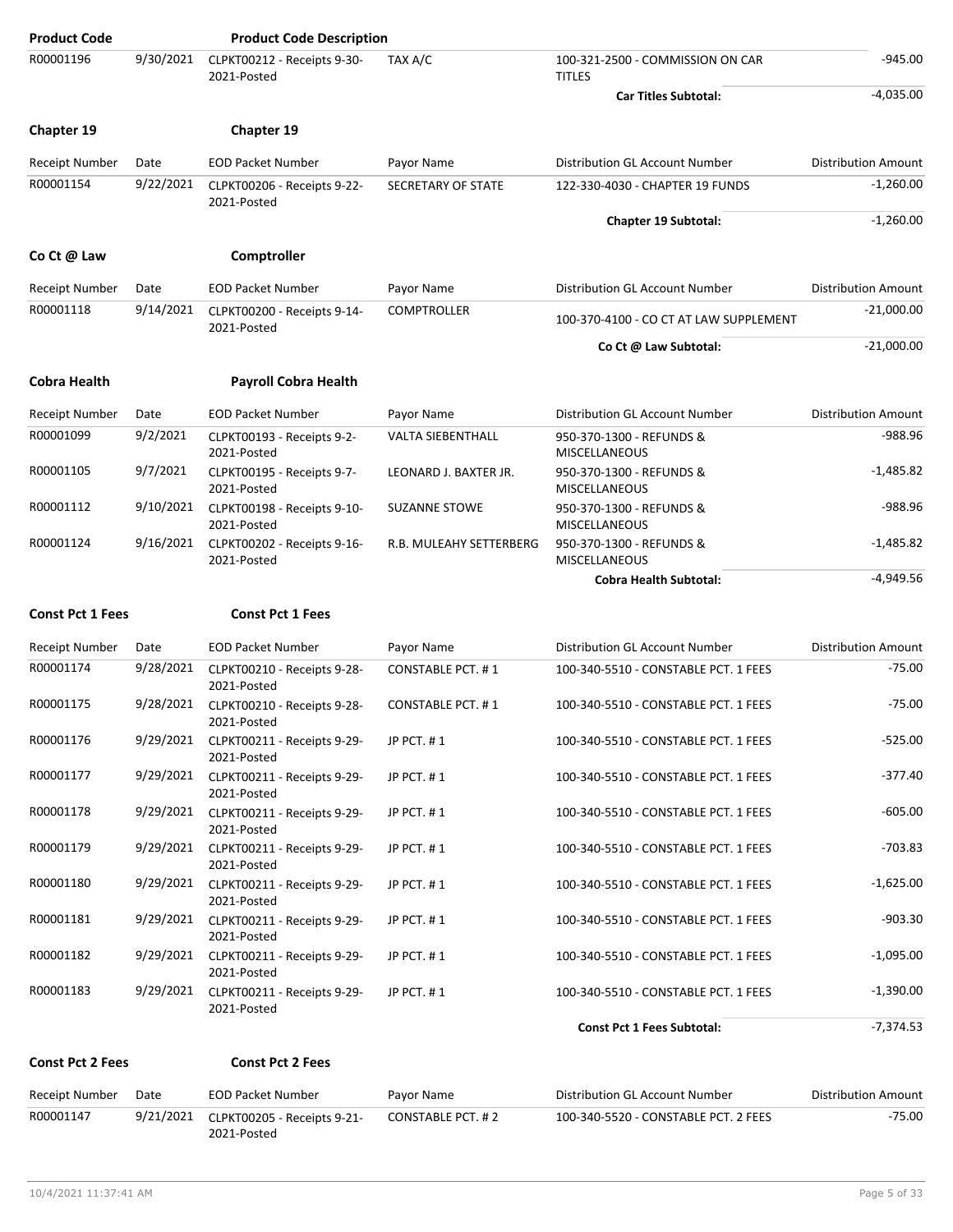| <b>Product Code</b> |           | <b>Product Code Description</b>            |              |                                      |             |
|---------------------|-----------|--------------------------------------------|--------------|--------------------------------------|-------------|
| R00001185           | 9/30/2021 | CLPKT00212 - Receipts 9-30-<br>2021-Posted | JP PCT, $#2$ | 100-340-5520 - CONSTABLE PCT, 2 FEES | $-360.00$   |
| R00001187           | 9/30/2021 | CLPKT00212 - Receipts 9-30-<br>2021-Posted | JP PCT, $#2$ | 100-340-5520 - CONSTABLE PCT. 2 FEES | $-150.00$   |
| R00001188           | 9/30/2021 | CLPKT00212 - Receipts 9-30-<br>2021-Posted | JP $PCT.$ #2 | 100-340-5520 - CONSTABLE PCT. 2 FEES | $-375.00$   |
| R00001189           | 9/30/2021 | CLPKT00212 - Receipts 9-30-<br>2021-Posted | JP $PCT.$ #2 | 100-340-5520 - CONSTABLE PCT. 2 FEES | $-9.73$     |
| R00001190           | 9/30/2021 | CLPKT00212 - Receipts 9-30-<br>2021-Posted | JP $PCT.$ #2 | 100-340-5520 - CONSTABLE PCT. 2 FEES | $-300.00$   |
|                     |           |                                            |              | <b>Const Pct 2 Fees Subtotal:</b>    | $-1,269.73$ |

#### **Const Pct 3 Fees Const Pct 3 Fees**

| <b>Distribution Amount</b> | Distribution GL Account Number       | Payor Name        | <b>EOD Packet Number</b>                   | Date      | Receipt Number |
|----------------------------|--------------------------------------|-------------------|--------------------------------------------|-----------|----------------|
| $-75.00$                   | 100-340-5530 - CONSTABLE PCT. 3 FEES | CONSTABLE PCT. #3 | CLPKT00197 - Receipts 9-9-<br>2021-Posted  | 9/9/2021  | R00001111      |
| $-500.00$                  | 100-340-5530 - CONSTABLE PCT. 3 FEES | JP PCT, #3        | CLPKT00203 - Receipts 9-17-<br>2021-Posted | 9/17/2021 | R00001129      |
| $-145.00$                  | 100-340-5530 - CONSTABLE PCT. 3 FEES | JP PCT, #3        | CLPKT00203 - Receipts 9-17-<br>2021-Posted | 9/17/2021 | R00001130      |
| $-300.00$                  | 100-340-5530 - CONSTABLE PCT. 3 FEES | JP PCT, #3        | CLPKT00203 - Receipts 9-17-<br>2021-Posted | 9/17/2021 | R00001131      |
| $-241.02$                  | 100-340-5530 - CONSTABLE PCT. 3 FEES | JP PCT, #3        | CLPKT00203 - Receipts 9-17-<br>2021-Posted | 9/17/2021 | R00001132      |
| $-503.51$                  | 100-340-5530 - CONSTABLE PCT. 3 FEES | JP PCT, #3        | CLPKT00203 - Receipts 9-17-<br>2021-Posted | 9/17/2021 | R00001133      |
| $-225.00$                  | 100-340-5530 - CONSTABLE PCT. 3 FEES | JP PCT, #3        | CLPKT00203 - Receipts 9-17-<br>2021-Posted | 9/17/2021 | R00001134      |
| $-375.00$                  | 100-340-5530 - CONSTABLE PCT. 3 FEES | JP PCT, #3        | CLPKT00203 - Receipts 9-17-<br>2021-Posted | 9/17/2021 | R00001135      |
| $-253.51$                  | 100-340-5530 - CONSTABLE PCT. 3 FEES | JP PCT, #3        | CLPKT00203 - Receipts 9-17-<br>2021-Posted | 9/17/2021 | R00001136      |
| $-2,618.04$                | <b>Const Pct 3 Fees Subtotal:</b>    |                   |                                            |           |                |

**County Clerk County Clerk**

| Receipt Number | Date      | <b>EOD Packet Number</b>                   | Payor Name          | Distribution GL Account Number   | <b>Distribution Amount</b> |
|----------------|-----------|--------------------------------------------|---------------------|----------------------------------|----------------------------|
| R00001156      | 9/22/2021 | CLPKT00206 - Receipts 9-22-<br>2021-Posted | <b>COUNTY CLERK</b> | 100-340-4030 - COUNTY CLERK FEES | $-19.212.12$               |
| R00001168      | 9/24/2021 | CLPKT00208 - Receipts 9-24-<br>2021-Posted | <b>COUNTY CLERK</b> | 100-340-4030 - COUNTY CLERK FEES | $-25,173.20$               |
| R00001169      | 9/24/2021 | CLPKT00208 - Receipts 9-24-<br>2021-Posted | <b>COUNTY CLERK</b> | 100-340-4030 - COUNTY CLERK FEES | $-16,629.45$               |
| R00001170      | 9/24/2021 | CLPKT00208 - Receipts 9-24-<br>2021-Posted | <b>COUNTY CLERK</b> | 100-340-4030 - COUNTY CLERK FEES | $-29.837.86$               |
| R00001173      | 9/28/2021 | CLPKT00210 - Receipts 9-28-<br>2021-Posted | <b>COUNTY CLERK</b> | 100-340-4030 - COUNTY CLERK FEES | $-27,834.94$               |
|                |           |                                            |                     | <b>County Clerk Subtotal:</b>    | $-118.687.57$              |

#### **County Judge County Judge**

2021-Posted

Receipt Number Date **EOD Packet Number** 

| y Judge |  |
|---------|--|

| avor Namo |  |
|-----------|--|

| Receipt Number | Date      | <b>EOD Packet Number</b>                     | Payor Name          | Distribution GL Account Number   | <b>Distribution Amount</b> |
|----------------|-----------|----------------------------------------------|---------------------|----------------------------------|----------------------------|
| R00001156      | 9/22/2021 | CLPKT00206 - Receipts 9-22-<br>2021-Posted   | <b>COUNTY CLERK</b> | 100-340-4000 - COUNTY JUDGE FEES | $-61.13$                   |
| R00001168      | 9/24/2021 | CLPKT00208 - Receipts 9-24-<br>2021-Posted   | <b>COUNTY CLERK</b> | 100-340-4000 - COUNTY JUDGE FEES | $-54.00$                   |
| R00001169      | 9/24/2021 | CLPKT00208 - Receipts 9-24-<br>2021-Posted   | <b>COUNTY CLERK</b> | 100-340-4000 - COUNTY JUDGE FEES | $-61.02$                   |
| R00001170      | 9/24/2021 | CLPKT00208 - Receipts 9-24-<br>$2021$ Doctod | <b>COUNTY CLERK</b> | 100-340-4000 - COUNTY JUDGE FEES | $-103.11$                  |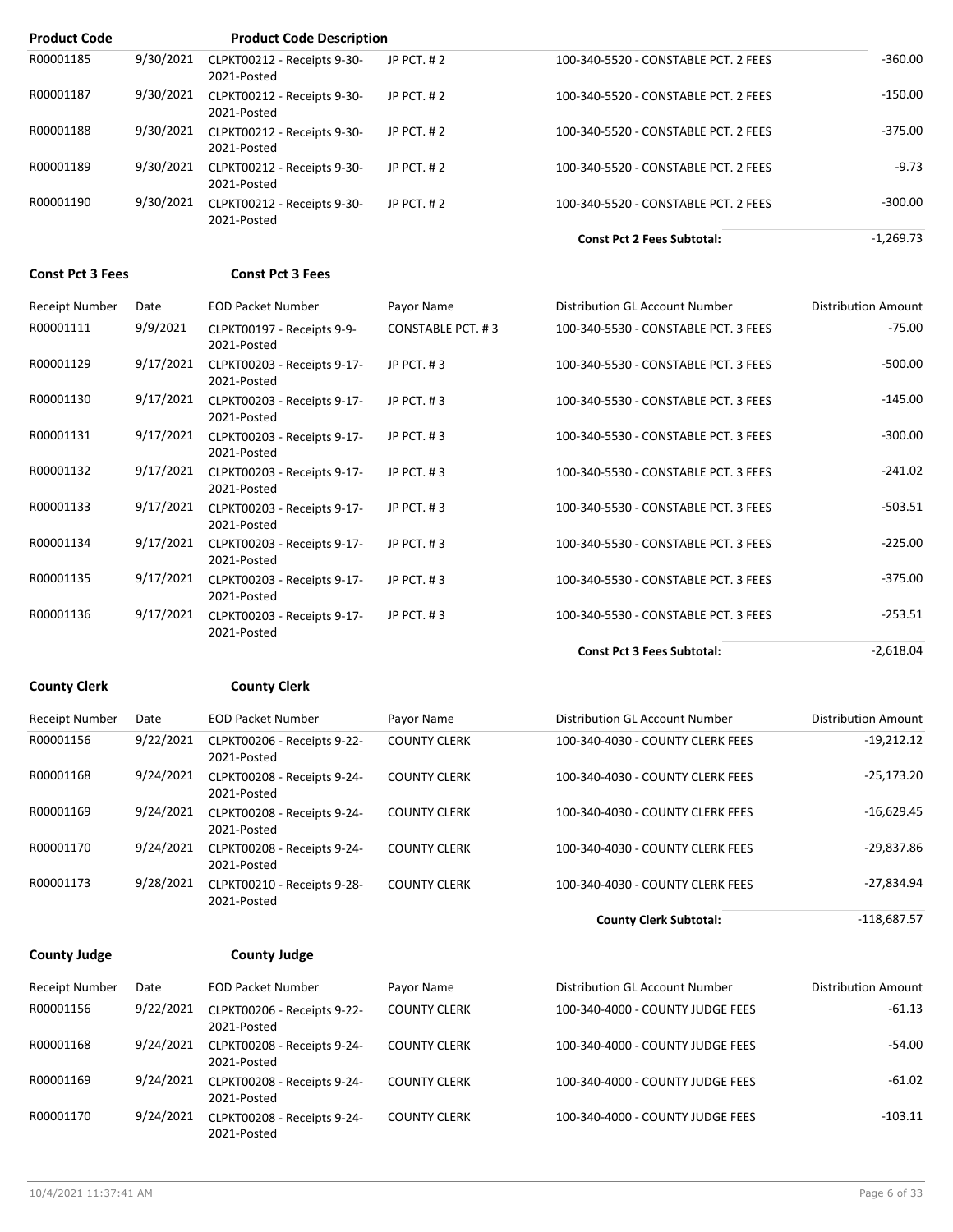| <b>Product Code</b>       |           | <b>Product Code Description</b>            |                       |                                        |                            |
|---------------------------|-----------|--------------------------------------------|-----------------------|----------------------------------------|----------------------------|
| R00001173                 | 9/28/2021 | CLPKT00210 - Receipts 9-28-<br>2021-Posted | <b>COUNTY CLERK</b>   | 100-340-4000 - COUNTY JUDGE FEES       | $-60.02$                   |
|                           |           |                                            |                       | <b>County Judge Subtotal:</b>          | $-339.28$                  |
| <b>County Records Mgt</b> |           | <b>County Records Mgt</b>                  |                       |                                        |                            |
| Receipt Number            | Date      | <b>EOD Packet Number</b>                   | Payor Name            | Distribution GL Account Number         | <b>Distribution Amount</b> |
| R00001100                 | 9/3/2021  | CLPKT00194 - Receipts 9-3-<br>2021-Posted  | <b>DISTRICT CLERK</b> | 200-370-1350 - CO.OFFICE REC.MNGMT.FEE | $-518.73$                  |
| R00001102                 | 9/7/2021  | CLPKT00195 - Receipts 9-7-<br>2021-Posted  | <b>DISTRICT CLERK</b> | 200-370-1350 - CO.OFFICE REC.MNGMT.FEE | $-533.48$                  |
| R00001156                 | 9/22/2021 | CLPKT00206 - Receipts 9-22-<br>2021-Posted | <b>COUNTY CLERK</b>   | 200-370-1350 - CO.OFFICE REC.MNGMT.FEE | $-207.77$                  |
| R00001168                 | 9/24/2021 | CLPKT00208 - Receipts 9-24-<br>2021-Posted | <b>COUNTY CLERK</b>   | 200-370-1350 - CO.OFFICE REC.MNGMT.FEE | $-386.10$                  |
| R00001169                 | 9/24/2021 | CLPKT00208 - Receipts 9-24-<br>2021-Posted | <b>COUNTY CLERK</b>   | 200-370-1350 - CO.OFFICE REC.MNGMT.FEE | $-105.22$                  |
| R00001170                 | 9/24/2021 | CLPKT00208 - Receipts 9-24-<br>2021-Posted | <b>COUNTY CLERK</b>   | 200-370-1350 - CO.OFFICE REC.MNGMT.FEE | $-177.91$                  |
| R00001173                 | 9/28/2021 | CLPKT00210 - Receipts 9-28-<br>2021-Posted | <b>COUNTY CLERK</b>   | 200-370-1350 - CO.OFFICE REC.MNGMT.FEE | $-238.48$                  |
|                           |           |                                            |                       | <b>County Records Mgt Subtotal:</b>    | $-2,167.69$                |

### **Court Costs Court Cost and Arrest Fees**

| Receipt Number | Date      | <b>EOD Packet Number</b>                             | Payor Name                | Distribution GL Account Number         | <b>Distribution Amount</b> |
|----------------|-----------|------------------------------------------------------|---------------------------|----------------------------------------|----------------------------|
| R00001100      | 9/3/2021  | CLPKT00194 - Receipts 9-3-<br>2021-Posted            | <b>DISTRICT CLERK</b>     | 100-318-1300 - COURT COSTS/ARREST FEES | $-8,895.50$                |
| R00001102      | 9/7/2021  | CLPKT00195 - Receipts 9-7-<br>2021-Posted            | <b>DISTRICT CLERK</b>     | 100-318-1300 - COURT COSTS/ARREST FEES | $-10,494.64$               |
| R00001129      | 9/17/2021 | CLPKT00203 - Receipts 9-17-<br>2021-Posted           | JP PCT. #3                | 100-318-1300 - COURT COSTS/ARREST FEES | $-469.66$                  |
| R00001130      | 9/17/2021 | CLPKT00203 - Receipts 9-17-<br>2021-Posted           | JP PCT. #3                | 100-318-1300 - COURT COSTS/ARREST FEES | $-622.16$                  |
| R00001131      |           | 9/17/2021 CLPKT00203 - Receipts 9-17-<br>2021-Posted | JP PCT. #3                | 100-318-1300 - COURT COSTS/ARREST FEES | $-442.90$                  |
| R00001132      |           | 9/17/2021 CLPKT00203 - Receipts 9-17-<br>2021-Posted | JP PCT. #3                | 100-318-1300 - COURT COSTS/ARREST FEES | $-503.78$                  |
| R00001133      |           | 9/17/2021 CLPKT00203 - Receipts 9-17-<br>2021-Posted | JP PCT. #3                | 100-318-1300 - COURT COSTS/ARREST FEES | $-569.02$                  |
| R00001134      | 9/17/2021 | CLPKT00203 - Receipts 9-17-<br>2021-Posted           | JP PCT. #3                | 100-318-1300 - COURT COSTS/ARREST FEES | $-602.12$                  |
| R00001135      |           | 9/17/2021 CLPKT00203 - Receipts 9-17-<br>2021-Posted | JP PCT. #3                | 100-318-1300 - COURT COSTS/ARREST FEES | $-298.04$                  |
| R00001136      | 9/17/2021 | CLPKT00203 - Receipts 9-17-<br>2021-Posted           | JP PCT, #3                | 100-318-1300 - COURT COSTS/ARREST FEES | $-307.45$                  |
| R00001156      | 9/22/2021 | CLPKT00206 - Receipts 9-22-<br>2021-Posted           | <b>COUNTY CLERK</b>       | 100-318-1300 - COURT COSTS/ARREST FEES | $-2,812.48$                |
| R00001163      | 9/23/2021 | CLPKT00207 - Receipts 9-23-<br>2021-Posted           | <b>FANNIN COUNTY CSCD</b> | 100-318-1300 - COURT COSTS/ARREST FEES | $-6.86$                    |
| R00001168      | 9/24/2021 | CLPKT00208 - Receipts 9-24-<br>2021-Posted           | <b>COUNTY CLERK</b>       | 100-318-1300 - COURT COSTS/ARREST FEES | $-4,691.14$                |
| R00001169      | 9/24/2021 | CLPKT00208 - Receipts 9-24-<br>2021-Posted           | <b>COUNTY CLERK</b>       | 100-318-1300 - COURT COSTS/ARREST FEES | $-2,865.46$                |
| R00001170      | 9/24/2021 | CLPKT00208 - Receipts 9-24-<br>2021-Posted           | <b>COUNTY CLERK</b>       | 100-318-1300 - COURT COSTS/ARREST FEES | $-4,870.47$                |
| R00001173      | 9/28/2021 | CLPKT00210 - Receipts 9-28-<br>2021-Posted           | <b>COUNTY CLERK</b>       | 100-318-1300 - COURT COSTS/ARREST FEES | $-5,039.42$                |
| R00001176      | 9/29/2021 | CLPKT00211 - Receipts 9-29-<br>2021-Posted           | JP PCT. #1                | 100-318-1300 - COURT COSTS/ARREST FEES | $-712.03$                  |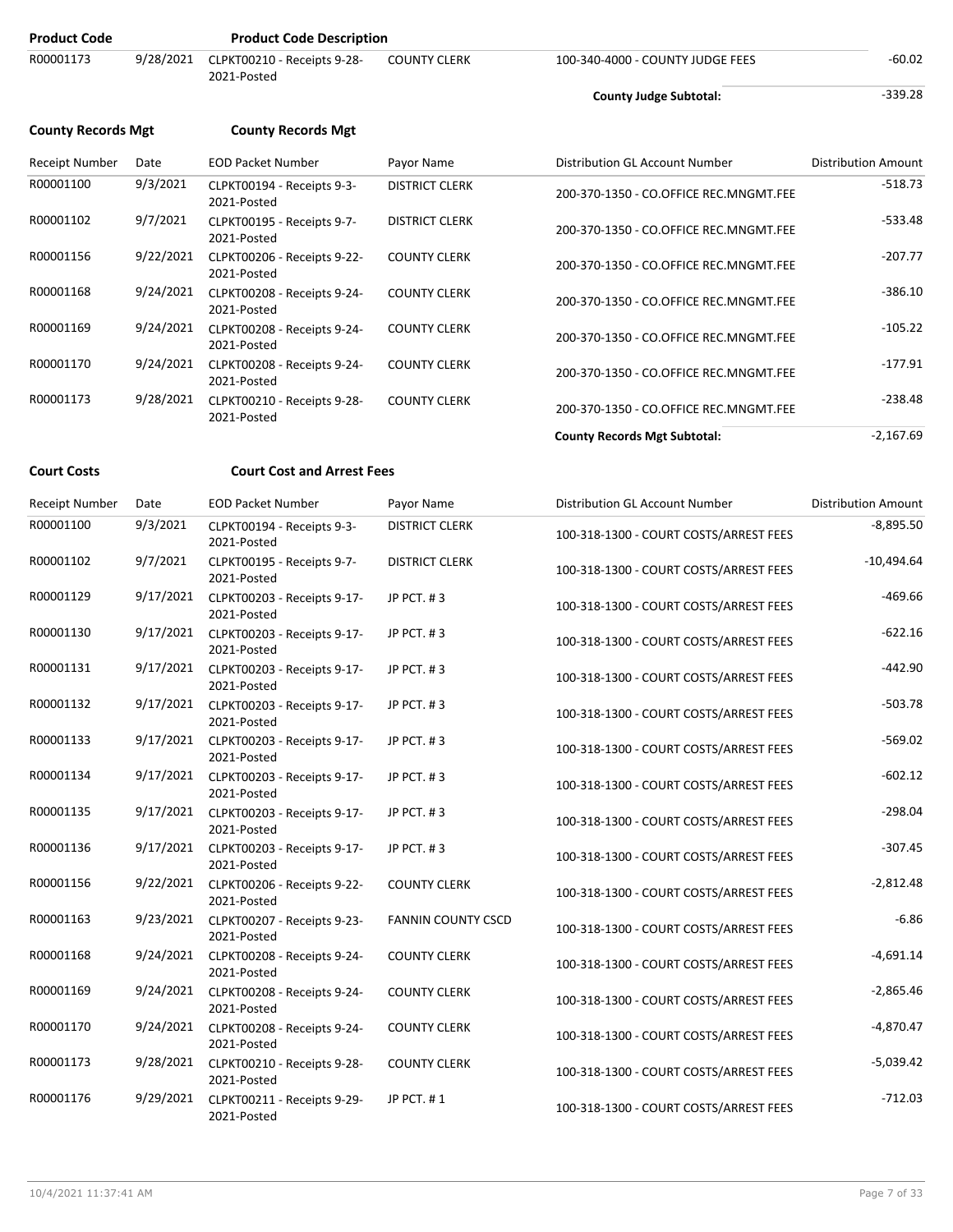| <b>Product Code</b>         |           |                                                      |                       |                                                       |                            |
|-----------------------------|-----------|------------------------------------------------------|-----------------------|-------------------------------------------------------|----------------------------|
| R00001177                   | 9/29/2021 | <b>Product Code Description</b>                      |                       |                                                       | $-809.51$                  |
|                             |           | CLPKT00211 - Receipts 9-29-<br>2021-Posted           | JP PCT. #1            | 100-318-1300 - COURT COSTS/ARREST FEES                |                            |
| R00001178                   |           | 9/29/2021 CLPKT00211 - Receipts 9-29-<br>2021-Posted | JP PCT. #1            | 100-318-1300 - COURT COSTS/ARREST FEES                | $-1,637.62$                |
| R00001179                   |           | 9/29/2021 CLPKT00211 - Receipts 9-29-<br>2021-Posted | JP PCT. #1            | 100-318-1300 - COURT COSTS/ARREST FEES                | $-759.22$                  |
| R00001180                   |           | 9/29/2021 CLPKT00211 - Receipts 9-29-<br>2021-Posted | JP PCT. #1            | 100-318-1300 - COURT COSTS/ARREST FEES                | $-702.45$                  |
| R00001181                   |           | 9/29/2021 CLPKT00211 - Receipts 9-29-<br>2021-Posted | JP PCT. #1            | 100-318-1300 - COURT COSTS/ARREST FEES                | $-443.34$                  |
| R00001182                   |           | 9/29/2021 CLPKT00211 - Receipts 9-29-<br>2021-Posted | JP PCT. #1            | 100-318-1300 - COURT COSTS/ARREST FEES                | $-605.82$                  |
| R00001183                   |           | 9/29/2021 CLPKT00211 - Receipts 9-29-<br>2021-Posted | JP PCT. #1            | 100-318-1300 - COURT COSTS/ARREST FEES                | $-918.59$                  |
| R00001185                   |           | 9/30/2021 CLPKT00212 - Receipts 9-30-<br>2021-Posted | JP PCT. #2            | 100-318-1300 - COURT COSTS/ARREST FEES                | $-1,474.00$                |
| R00001186                   |           | 9/30/2021 CLPKT00212 - Receipts 9-30-<br>2021-Posted | JP PCT. #2            | 100-318-1300 - COURT COSTS/ARREST FEES                | $-912.62$                  |
| R00001187                   |           | 9/30/2021 CLPKT00212 - Receipts 9-30-<br>2021-Posted | JP PCT. #2            | 100-318-1300 - COURT COSTS/ARREST FEES                | $-264.14$                  |
| R00001188                   |           | 9/30/2021 CLPKT00212 - Receipts 9-30-<br>2021-Posted | JP PCT. #2            | 100-318-1300 - COURT COSTS/ARREST FEES                | $-266.00$                  |
| R00001189                   |           | 9/30/2021 CLPKT00212 - Receipts 9-30-<br>2021-Posted | JP PCT. #2            | 100-318-1300 - COURT COSTS/ARREST FEES                | $-559.62$                  |
| R00001190                   |           | 9/30/2021 CLPKT00212 - Receipts 9-30-<br>2021-Posted | JP PCT. #2            | 100-318-1300 - COURT COSTS/ARREST FEES                | $-245.00$                  |
| R00001191                   | 9/30/2021 | CLPKT00212 - Receipts 9-30-<br>2021-Posted           | JP PCT. #2            | 100-318-1300 - COURT COSTS/ARREST FEES                | $-245.00$                  |
| R00001192                   | 9/30/2021 | CLPKT00212 - Receipts 9-30-<br>2021-Posted           | JP PCT. #2            | 100-318-1300 - COURT COSTS/ARREST FEES                | $-1,425.00$                |
|                             |           |                                                      |                       | <b>Court Costs Subtotal:</b>                          | $-55,471.06$               |
| <b>Court Rec Pres</b>       |           | <b>Dist Clk Ct Rec Pres</b>                          |                       |                                                       |                            |
| <b>Receipt Number</b>       | Date      | <b>EOD Packet Number</b>                             | Payor Name            | Distribution GL Account Number                        | <b>Distribution Amount</b> |
| R00001100                   | 9/3/2021  | CLPKT00194 - Receipts 9-3-<br>2021-Posted            | <b>DISTRICT CLERK</b> | 193-370-1330 - DIST.CLK.COURT RECORDS<br>PRESERVATION | $-415.96$                  |
| R00001102                   | 9/7/2021  | CLPKT00195 - Receipts 9-7-<br>2021-Posted            | <b>DISTRICT CLERK</b> | 193-370-1330 - DIST.CLK.COURT RECORDS<br>PRESERVATION | -463.91                    |
|                             |           |                                                      |                       | <b>Court Rec Pres Subtotal:</b>                       | $-879.87$                  |
| <b>Court Rec Pres CoClk</b> |           | <b>County Clerk Court Rec Pres</b>                   |                       |                                                       |                            |
| <b>Receipt Number</b>       | Date      | <b>EOD Packet Number</b>                             | Payor Name            | Distribution GL Account Number                        | Distribution Amount        |
| R00001156                   | 9/22/2021 | CLPKT00206 - Receipts 9-22-                          | <b>COUNTY CLERK</b>   | 126-370-1330 - CO.CLK.COURT RECORDS                   | $-160.00$                  |
| R00001168                   | 9/24/2021 | 2021-Posted<br>CLPKT00208 - Receipts 9-24-           | <b>COUNTY CLERK</b>   | PRESERVATION<br>126-370-1330 - CO.CLK.COURT RECORDS   | $-160.00$                  |
| R00001169                   | 9/24/2021 | 2021-Posted<br>CLPKT00208 - Receipts 9-24-           | <b>COUNTY CLERK</b>   | PRESERVATION<br>126-370-1330 - CO.CLK.COURT RECORDS   | $-130.00$                  |
|                             |           | 2021-Posted                                          |                       | PRESERVATION                                          |                            |
| R00001170                   | 9/24/2021 | CLPKT00208 - Receipts 9-24-<br>2021-Posted           | <b>COUNTY CLERK</b>   | 126-370-1330 - CO.CLK.COURT RECORDS<br>PRESERVATION   | $-212.11$                  |
| R00001173                   | 9/28/2021 | CLPKT00210 - Receipts 9-28-                          | <b>COUNTY CLERK</b>   | 126-370-1330 - CO.CLK.COURT RECORDS                   | $-180.04$                  |

| <b>Court Reporter</b> | <b>Court Reporter</b> |  |
|-----------------------|-----------------------|--|
|                       |                       |  |

2021-Posted

| Receipt Number | Date     | EOD Packet Number                         | Pavor Name     | Distribution GL Account Number                      | Distribution Amount |
|----------------|----------|-------------------------------------------|----------------|-----------------------------------------------------|---------------------|
| R00001100      | 9/3/2021 | CLPKT00194 - Receipts 9-3-<br>2021-Posted | DISTRICT CLERK | 100-370-1620 - COURT REPORTER SERVICE<br><b>FEE</b> | -526.01             |

PRESERVATION

**Court Rec Pres CoClk Subtotal:** 4842.15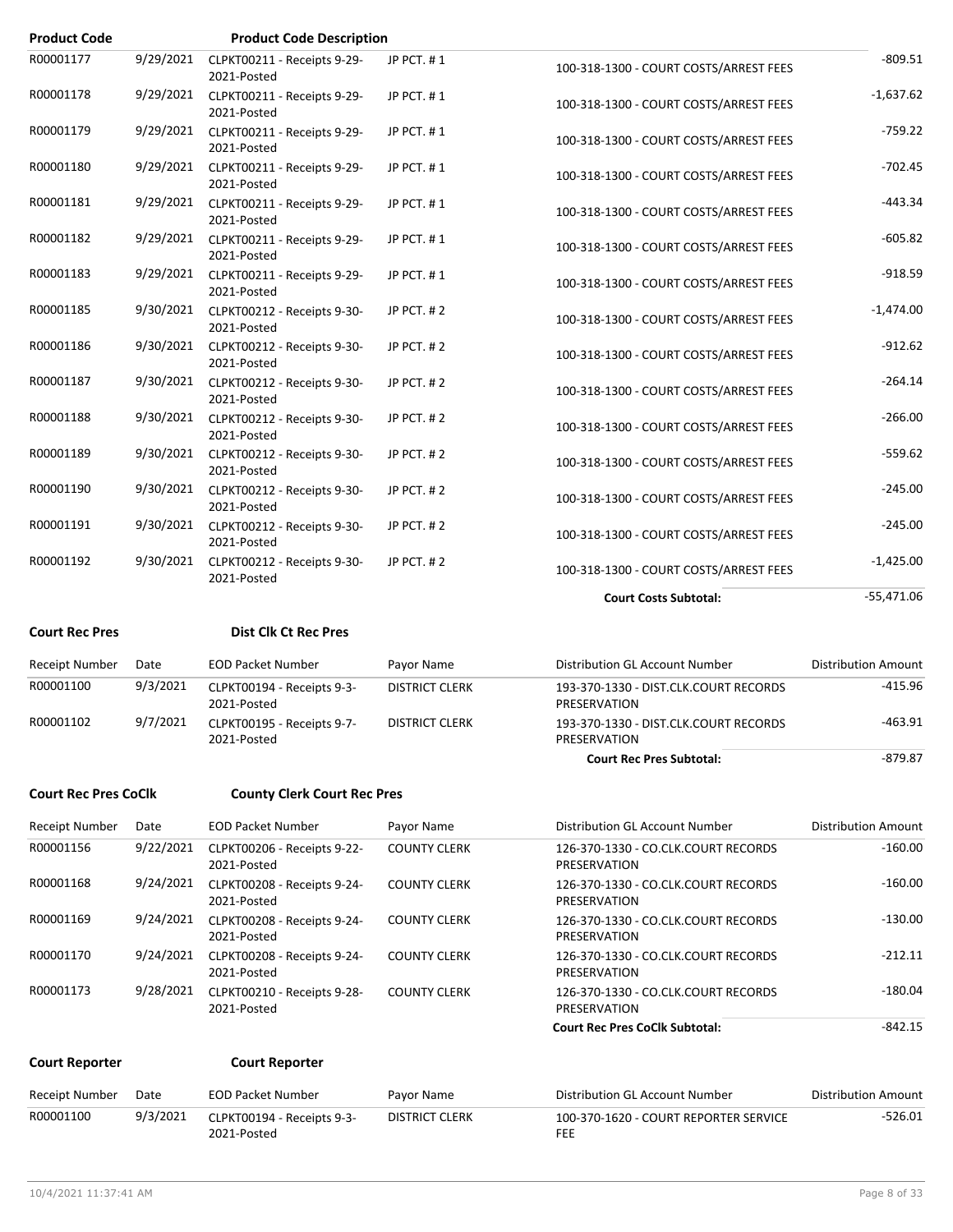| <b>Product Code</b> |           | <b>Product Code Description</b>            |                       |                                                     |             |
|---------------------|-----------|--------------------------------------------|-----------------------|-----------------------------------------------------|-------------|
| R00001102           | 9/7/2021  | CLPKT00195 - Receipts 9-7-<br>2021-Posted  | <b>DISTRICT CLERK</b> | 100-370-1620 - COURT REPORTER SERVICE<br><b>FEE</b> | $-225.00$   |
| R00001156           | 9/22/2021 | CLPKT00206 - Receipts 9-22-<br>2021-Posted | <b>COUNTY CLERK</b>   | 100-370-1620 - COURT REPORTER SERVICE<br><b>FEE</b> | $-126.49$   |
| R00001168           | 9/24/2021 | CLPKT00208 - Receipts 9-24-<br>2021-Posted | <b>COUNTY CLERK</b>   | 100-370-1620 - COURT REPORTER SERVICE<br><b>FEE</b> | $-242.39$   |
| R00001169           | 9/24/2021 | CLPKT00208 - Receipts 9-24-<br>2021-Posted | <b>COUNTY CLERK</b>   | 100-370-1620 - COURT REPORTER SERVICE<br><b>FEE</b> | $-200.10$   |
| R00001170           | 9/24/2021 | CLPKT00208 - Receipts 9-24-<br>2021-Posted | <b>COUNTY CLERK</b>   | 100-370-1620 - COURT REPORTER SERVICE<br><b>FEE</b> | $-332.57$   |
| R00001173           | 9/28/2021 | CLPKT00210 - Receipts 9-28-<br>2021-Posted | <b>COUNTY CLERK</b>   | 100-370-1620 - COURT REPORTER SERVICE<br><b>FEE</b> | $-290.84$   |
|                     |           |                                            |                       | <b>Court Reporter Subtotal:</b>                     | $-1,943.40$ |

### **Courthouse Sec CoClk County Clerk**

| Receipt Number | Date      | <b>EOD Packet Number</b>                   | Payor Name          | Distribution GL Account Number        | <b>Distribution Amount</b> |
|----------------|-----------|--------------------------------------------|---------------------|---------------------------------------|----------------------------|
| R00001156      | 9/22/2021 | CLPKT00206 - Receipts 9-22-<br>2021-Posted | <b>COUNTY CLERK</b> | 110-340-6000 - COUNTY CLERK FEES      | $-734.65$                  |
| R00001168      | 9/24/2021 | CLPKT00208 - Receipts 9-24-<br>2021-Posted | <b>COUNTY CLERK</b> | 110-340-6000 - COUNTY CLERK FEES      | $-933.11$                  |
| R00001169      | 9/24/2021 | CLPKT00208 - Receipts 9-24-<br>2021-Posted | <b>COUNTY CLERK</b> | 110-340-6000 - COUNTY CLERK FEES      | $-663.67$                  |
| R00001170      | 9/24/2021 | CLPKT00208 - Receipts 9-24-<br>2021-Posted | <b>COUNTY CLERK</b> | 110-340-6000 - COUNTY CLERK FEES      | $-1,259.58$                |
| R00001173      | 9/28/2021 | CLPKT00210 - Receipts 9-28-<br>2021-Posted | <b>COUNTY CLERK</b> | 110-340-6000 - COUNTY CLERK FEES      | $-1,176.51$                |
|                |           |                                            |                     | <b>Courthouse Sec CoClk Subtotal:</b> | $-4.767.52$                |

#### **Courthouse Sec JP JP**

| <b>Receipt Number</b> | Date      | <b>EOD Packet Number</b>                   | Payor Name | Distribution GL Account Number       | <b>Distribution Amount</b> |
|-----------------------|-----------|--------------------------------------------|------------|--------------------------------------|----------------------------|
| R00001129             | 9/17/2021 | CLPKT00203 - Receipts 9-17-<br>2021-Posted | JP PCT. #3 | 110-340-6510 - JUSTICE OF PEACE FEES | $-117.60$                  |
| R00001130             | 9/17/2021 | CLPKT00203 - Receipts 9-17-<br>2021-Posted | JP PCT. #3 | 110-340-6510 - JUSTICE OF PEACE FEES | $-65.70$                   |
| R00001131             | 9/17/2021 | CLPKT00203 - Receipts 9-17-<br>2021-Posted | JP PCT, #3 | 110-340-6510 - JUSTICE OF PEACE FEES | $-63.03$                   |
| R00001132             | 9/17/2021 | CLPKT00203 - Receipts 9-17-<br>2021-Posted | JP PCT, #3 | 110-340-6510 - JUSTICE OF PEACE FEES | $-38.17$                   |
| R00001133             | 9/17/2021 | CLPKT00203 - Receipts 9-17-<br>2021-Posted | JP PCT. #3 | 110-340-6510 - JUSTICE OF PEACE FEES | $-29.09$                   |
| R00001134             | 9/17/2021 | CLPKT00203 - Receipts 9-17-<br>2021-Posted | JP PCT. #3 | 110-340-6510 - JUSTICE OF PEACE FEES | $-60.45$                   |
| R00001135             | 9/17/2021 | CLPKT00203 - Receipts 9-17-<br>2021-Posted | JP PCT. #3 | 110-340-6510 - JUSTICE OF PEACE FEES | $-62.79$                   |
| R00001136             | 9/17/2021 | CLPKT00203 - Receipts 9-17-<br>2021-Posted | JP PCT. #3 | 110-340-6510 - JUSTICE OF PEACE FEES | $-62.87$                   |
| R00001176             | 9/29/2021 | CLPKT00211 - Receipts 9-29-<br>2021-Posted | JP PCT. #1 | 110-340-6510 - JUSTICE OF PEACE FEES | $-29.57$                   |
| R00001177             | 9/29/2021 | CLPKT00211 - Receipts 9-29-<br>2021-Posted | JP PCT. #1 | 110-340-6510 - JUSTICE OF PEACE FEES | $-76.74$                   |
| R00001178             | 9/29/2021 | CLPKT00211 - Receipts 9-29-<br>2021-Posted | JP PCT, #1 | 110-340-6510 - JUSTICE OF PEACE FEES | $-89.10$                   |
| R00001179             | 9/29/2021 | CLPKT00211 - Receipts 9-29-<br>2021-Posted | JP PCT. #1 | 110-340-6510 - JUSTICE OF PEACE FEES | $-61.04$                   |
| R00001180             | 9/29/2021 | CLPKT00211 - Receipts 9-29-<br>2021-Posted | JP PCT. #1 | 110-340-6510 - JUSTICE OF PEACE FEES | $-53.12$                   |
| R00001181             | 9/29/2021 | CLPKT00211 - Receipts 9-29-<br>2021-Posted | JP PCT. #1 | 110-340-6510 - JUSTICE OF PEACE FEES | $-27.58$                   |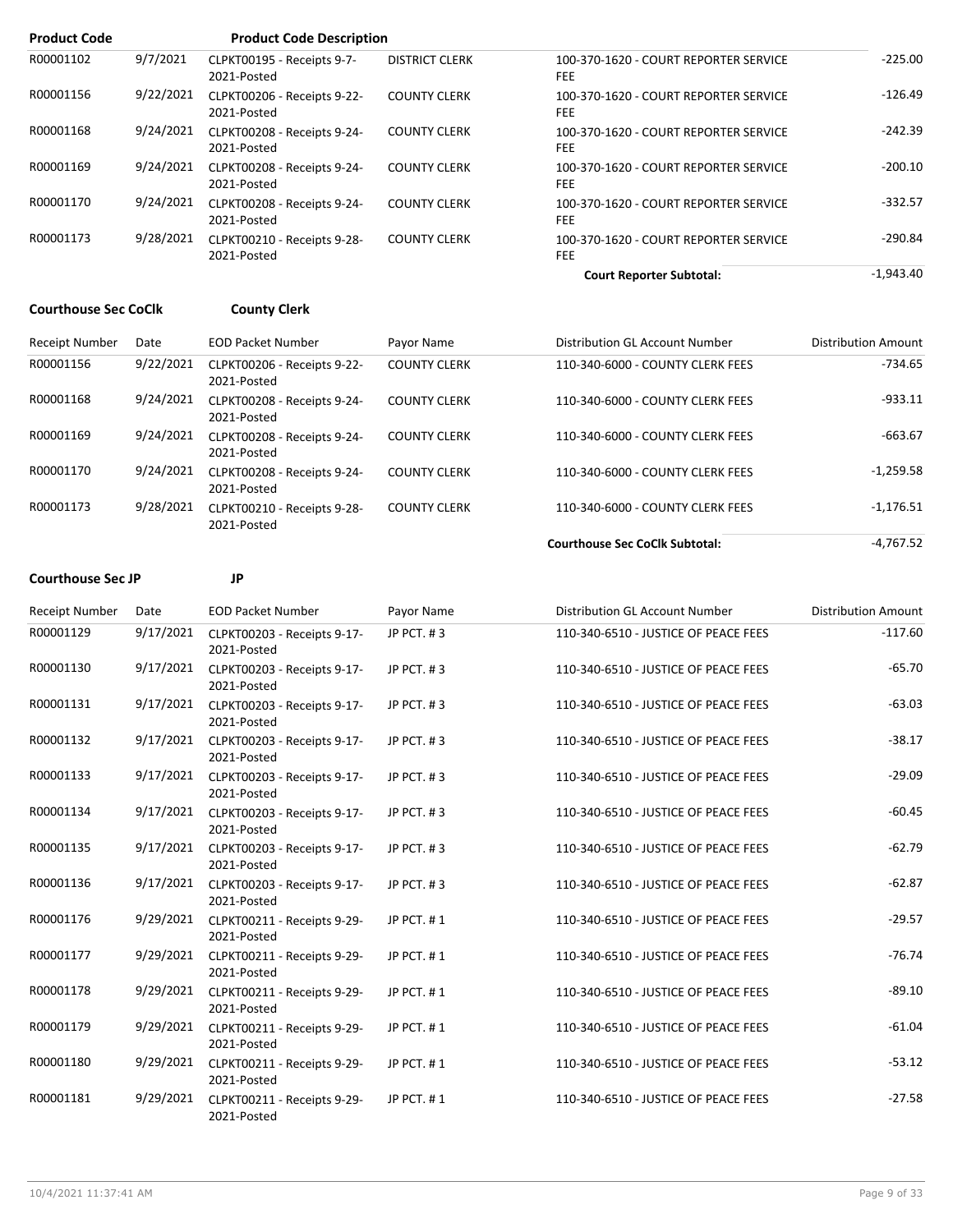| <b>Product Code</b>        |           | <b>Product Code Description</b>            |                                 |                                                     |                            |
|----------------------------|-----------|--------------------------------------------|---------------------------------|-----------------------------------------------------|----------------------------|
| R00001182                  | 9/29/2021 | CLPKT00211 - Receipts 9-29-<br>2021-Posted | JP PCT. #1                      | 110-340-6510 - JUSTICE OF PEACE FEES                | $-31.99$                   |
| R00001183                  | 9/29/2021 | CLPKT00211 - Receipts 9-29-<br>2021-Posted | JP PCT. #1                      | 110-340-6510 - JUSTICE OF PEACE FEES                | $-44.49$                   |
| R00001185                  | 9/30/2021 | CLPKT00212 - Receipts 9-30-<br>2021-Posted | <b>JP PCT. #2</b>               | 110-340-6510 - JUSTICE OF PEACE FEES                | $-19.60$                   |
| R00001186                  | 9/30/2021 | CLPKT00212 - Receipts 9-30-<br>2021-Posted | JP PCT. #2                      | 110-340-6510 - JUSTICE OF PEACE FEES                | $-19.47$                   |
| R00001187                  | 9/30/2021 | CLPKT00212 - Receipts 9-30-<br>2021-Posted | JP PCT. #2                      | 110-340-6510 - JUSTICE OF PEACE FEES                | $-13.35$                   |
| R00001188                  | 9/30/2021 | CLPKT00212 - Receipts 9-30-<br>2021-Posted | JP PCT. #2                      | 110-340-6510 - JUSTICE OF PEACE FEES                | $-4.90$                    |
| R00001189                  | 9/30/2021 | CLPKT00212 - Receipts 9-30-<br>2021-Posted | JP PCT. #2                      | 110-340-6510 - JUSTICE OF PEACE FEES                | $-4.77$                    |
| R00001190                  | 9/30/2021 | CLPKT00212 - Receipts 9-30-<br>2021-Posted | JP PCT. #2                      | 110-340-6510 - JUSTICE OF PEACE FEES                | -4.90                      |
| R00001191                  | 9/30/2021 | CLPKT00212 - Receipts 9-30-<br>2021-Posted | JP PCT. #2                      | 110-340-6510 - JUSTICE OF PEACE FEES                | $-4.90$                    |
| R00001192                  | 9/30/2021 | CLPKT00212 - Receipts 9-30-<br>2021-Posted | JP PCT. #2                      | 110-340-6510 - JUSTICE OF PEACE FEES                | $-9.80$                    |
|                            |           |                                            |                                 | Courthouse Sec JP Subtotal:                         | $-995.02$                  |
| <b>Courthouse Security</b> |           | <b>Dist Clk</b>                            |                                 |                                                     |                            |
| Receipt Number             | Date      | <b>EOD Packet Number</b>                   | Payor Name                      | Distribution GL Account Number                      | <b>Distribution Amount</b> |
| R00001100                  | 9/3/2021  | CLPKT00194 - Receipts 9-3-<br>2021-Posted  | <b>DISTRICT CLERK</b>           | 110-340-6500 - DISTRICT CLERK FEES                  | $-292.41$                  |
| R00001102                  | 9/7/2021  | CLPKT00195 - Receipts 9-7-<br>2021-Posted  | <b>DISTRICT CLERK</b>           | 110-340-6500 - DISTRICT CLERK FEES                  | $-347.18$                  |
|                            |           |                                            |                                 | <b>Courthouse Security Subtotal:</b>                | $-639.59$                  |
|                            |           |                                            |                                 |                                                     |                            |
| <b>Culvert General</b>     |           | <b>Culvert Permit</b>                      |                                 |                                                     |                            |
| Receipt Number             | Date      | <b>EOD Packet Number</b>                   | Payor Name                      | Distribution GL Account Number                      | <b>Distribution Amount</b> |
| R00001096                  | 9/2/2021  | CLPKT00193 - Receipts 9-2-<br>2021-Posted  | <b>DAVID MAHAFFEY</b>           | 100-370-1420 - CULVERT PERMITTING<br><b>PROCESS</b> | $-10.00$                   |
| R00001110                  | 9/9/2021  | CLPKT00197 - Receipts 9-9-<br>2021-Posted  | <b>ROSA MORENO</b>              | 100-370-1420 - CULVERT PERMITTING<br><b>PROCESS</b> | $-10.00$                   |
| R00001117                  | 9/14/2021 | CLPKT00200 - Receipts 9-14-<br>2021-Posted | <b>SUSAN &amp; CARL KONOSKY</b> | 100-370-1420 - CULVERT PERMITTING<br><b>PROCESS</b> | $-10.00$                   |
| R00001140                  | 9/17/2021 | CLPKT00203 - Receipts 9-17-<br>2021-Posted | D. SCOTT PICHEY                 | 100-370-1420 - CULVERT PERMITTING<br><b>PROCESS</b> | $-10.00$                   |
| R00001141                  | 9/17/2021 | CLPKT00203 - Receipts 9-17-<br>2021-Posted | <b>KELLY NELMS</b>              | 100-370-1420 - CULVERT PERMITTING<br><b>PROCESS</b> | $-10.00$                   |
|                            |           |                                            |                                 | <b>Culvert General Subtotal:</b>                    | $-50.00$                   |
| <b>Culvert R&amp;B 1</b>   |           | <b>Culvert Permit</b>                      |                                 |                                                     |                            |
| Receipt Number             | Date      | <b>EOD Packet Number</b>                   | Payor Name                      | Distribution GL Account Number                      | <b>Distribution Amount</b> |
| R00001110                  | 9/9/2021  | CLPKT00197 - Receipts 9-9-<br>2021-Posted  | ROSA MORENO                     | 210-370-1420 - CULVERT PERMITTING<br><b>PROCESS</b> | $-20.00$                   |
|                            |           |                                            |                                 | <b>Culvert R&amp;B 1 Subtotal:</b>                  | $-20.00$                   |
| <b>Culvert R&amp;B 2</b>   |           | <b>Culvert Permit</b>                      |                                 |                                                     |                            |
| Receipt Number             | Date      | <b>EOD Packet Number</b>                   | Payor Name                      | Distribution GL Account Number                      | <b>Distribution Amount</b> |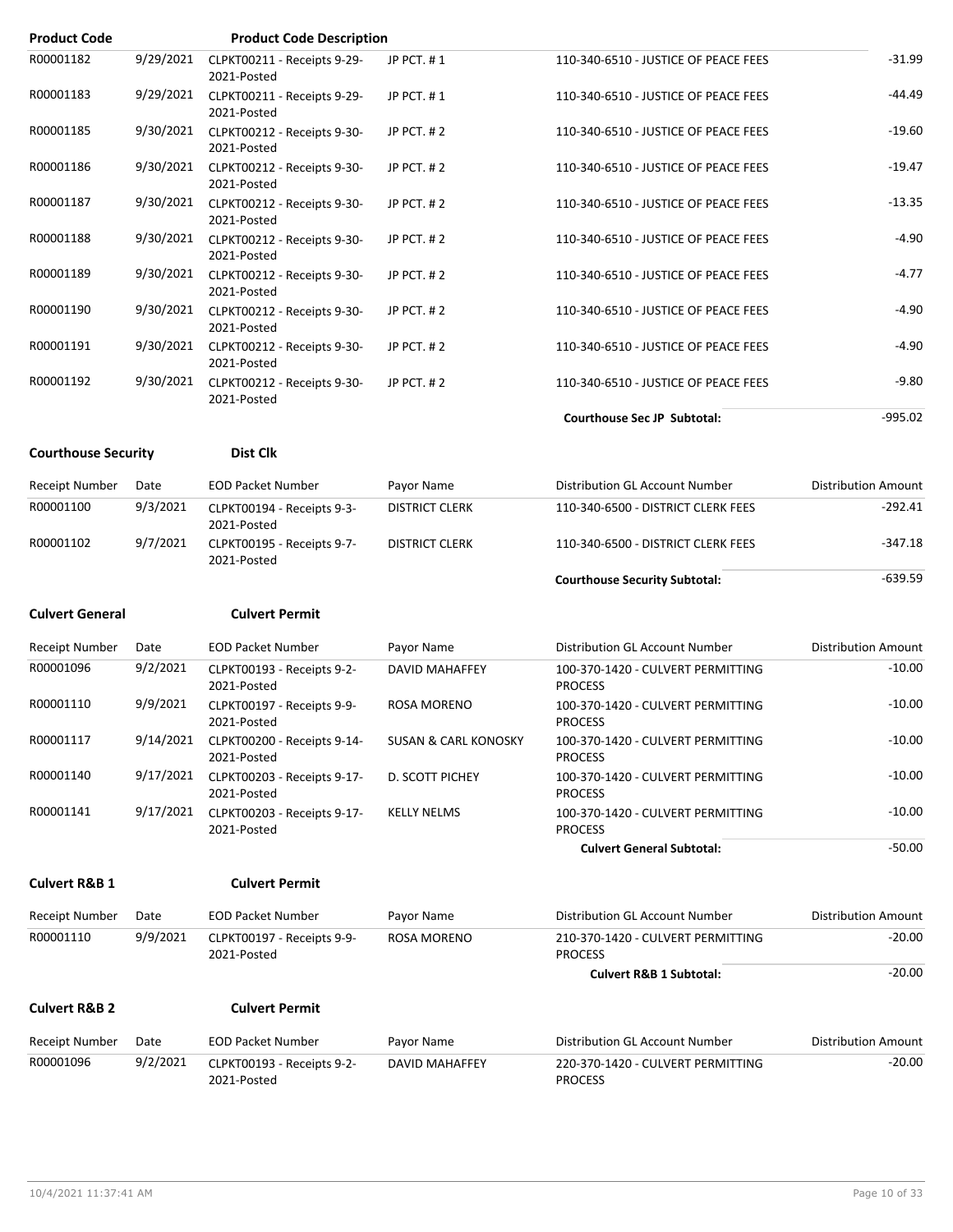| <b>Product Code</b>       |           | <b>Product Code Description</b>            |                                 |                                                     |                            |
|---------------------------|-----------|--------------------------------------------|---------------------------------|-----------------------------------------------------|----------------------------|
| R00001117                 | 9/14/2021 | CLPKT00200 - Receipts 9-14-<br>2021-Posted | <b>SUSAN &amp; CARL KONOSKY</b> | 220-370-1420 - CULVERT PERMITTING<br><b>PROCESS</b> | $-20.00$                   |
|                           |           |                                            |                                 | <b>Culvert R&amp;B 2 Subtotal:</b>                  | $-40.00$                   |
| <b>Culvert R&amp;B 3</b>  |           | <b>Culvert Permit</b>                      |                                 |                                                     |                            |
| <b>Receipt Number</b>     | Date      | <b>EOD Packet Number</b>                   | Payor Name                      | Distribution GL Account Number                      | <b>Distribution Amount</b> |
| R00001140                 | 9/17/2021 | CLPKT00203 - Receipts 9-17-                | D. SCOTT PICHEY                 | 230-370-1420 - CULVERT PERMITTING                   | $-20.00$                   |
|                           |           | 2021-Posted                                |                                 | <b>PROCESS</b>                                      |                            |
|                           |           |                                            |                                 | <b>Culvert R&amp;B 3 Subtotal:</b>                  | $-20.00$                   |
| <b>Culvert R&amp;B4</b>   |           | <b>Culvert Permit</b>                      |                                 |                                                     |                            |
| <b>Receipt Number</b>     | Date      | <b>EOD Packet Number</b>                   | Payor Name                      | Distribution GL Account Number                      | <b>Distribution Amount</b> |
| R00001141                 | 9/17/2021 | CLPKT00203 - Receipts 9-17-<br>2021-Posted | <b>KELLY NELMS</b>              | 240-370-1420 - CULVERT PERMITTING<br><b>PROCESS</b> | $-20.00$                   |
|                           |           |                                            |                                 | <b>Culvert R&amp;B4 Subtotal:</b>                   | $-20.00$                   |
|                           |           |                                            |                                 |                                                     |                            |
| <b>Current Prop Tax</b>   |           | <b>Flat Amount</b>                         |                                 |                                                     |                            |
| <b>Receipt Number</b>     | Date      | <b>EOD Packet Number</b>                   | Payor Name                      | Distribution GL Account Number                      | <b>Distribution Amount</b> |
| R00001103                 | 9/7/2021  | CLPKT00195 - Receipts 9-7-<br>2021-Posted  | APPRAISAL DISTRICT              | 600-310-1100 - CURRENT TAXES                        | $-775.16$                  |
| R00001120                 | 9/15/2021 | CLPKT00201 - Receipts 9-15-<br>2021-Posted | APPRAISAL DISTRICT              | 600-310-1100 - CURRENT TAXES                        | $-374.98$                  |
| R00001138                 | 9/17/2021 | CLPKT00203 - Receipts 9-17-<br>2021-Posted | <b>APPRAISAL DISTRICT</b>       | 600-310-1100 - CURRENT TAXES                        | $-614.09$                  |
| R00001166                 | 9/24/2021 | CLPKT00208 - Receipts 9-24-<br>2021-Posted | APPRAISAL DISTRICT              | 600-310-1100 - CURRENT TAXES                        | $-325.25$                  |
|                           |           |                                            |                                 | <b>Current Prop Tax Subtotal:</b>                   | $-2,089.48$                |
| <b>Current Prop Taxes</b> |           | <b>Current Prop Taxes</b>                  |                                 |                                                     |                            |
|                           |           |                                            |                                 |                                                     |                            |
| <b>Receipt Number</b>     | Date      | <b>EOD Packet Number</b>                   | Payor Name                      | Distribution GL Account Number                      | <b>Distribution Amount</b> |
| R00001103                 | 9/7/2021  | CLPKT00195 - Receipts 9-7-<br>2021-Posted  | APPRAISAL DISTRICT              | 100-310-1100 - CURRENT TAXES                        | $-5,211.34$<br>$-299.52$   |
|                           |           |                                            |                                 | 210-310-1100 - CURRENT TAXES                        | $-348.96$                  |
|                           |           |                                            |                                 | 220-310-1100 - CURRENT TAXES                        | $-523.41$                  |
|                           |           |                                            |                                 | 230-310-1100 - CURRENT TAXES                        |                            |
|                           |           |                                            |                                 | 240-310-1100 - CURRENT TAXES                        | $-297.98$<br>$-2,745.84$   |
| R00001120                 | 9/15/2021 | CLPKT00201 - Receipts 9-15-<br>2021-Posted | APPRAISAL DISTRICT              | 100-310-1100 - CURRENT TAXES                        | $-157.81$                  |
|                           |           |                                            |                                 | 210-310-1100 - CURRENT TAXES                        | $-183.86$                  |
|                           |           |                                            |                                 | 220-310-1100 - CURRENT TAXES                        | $-275.78$                  |
|                           |           |                                            |                                 | 230-310-1100 - CURRENT TAXES                        | $-157.00$                  |
|                           |           |                                            |                                 | 240-310-1100 - CURRENT TAXES                        |                            |
| R00001138                 | 9/17/2021 | CLPKT00203 - Receipts 9-17-<br>2021-Posted | <b>APPRAISAL DISTRICT</b>       | 100-310-1100 - CURRENT TAXES                        | $-4,450.24$<br>$-255.77$   |
|                           |           |                                            |                                 | 210-310-1100 - CURRENT TAXES                        |                            |
|                           |           |                                            |                                 | 220-310-1100 - CURRENT TAXES                        | $-297.99$                  |
|                           |           |                                            |                                 | 230-310-1100 - CURRENT TAXES                        | $-446.96$                  |
|                           |           |                                            |                                 | 240-310-1100 - CURRENT TAXES                        | $-254.46$                  |
| R00001166                 | 9/24/2021 | CLPKT00208 - Receipts 9-24-                | <b>APPRAISAL DISTRICT</b>       | 100-310-1100 - CURRENT TAXES                        | $-2,381.93$                |
|                           |           | 2021-Posted                                |                                 | 210-310-1100 - CURRENT TAXES                        | $-136.90$                  |
|                           |           |                                            |                                 | 220-310-1100 - CURRENT TAXES                        | $-159.50$                  |
|                           |           |                                            |                                 | 230-310-1100 - CURRENT TAXES                        | $-239.23$                  |
|                           |           |                                            |                                 | 240-310-1100 - CURRENT TAXES                        | $-136.20$                  |
|                           |           |                                            |                                 | <b>Current Prop Taxes Subtotal:</b>                 | $-18,960.68$               |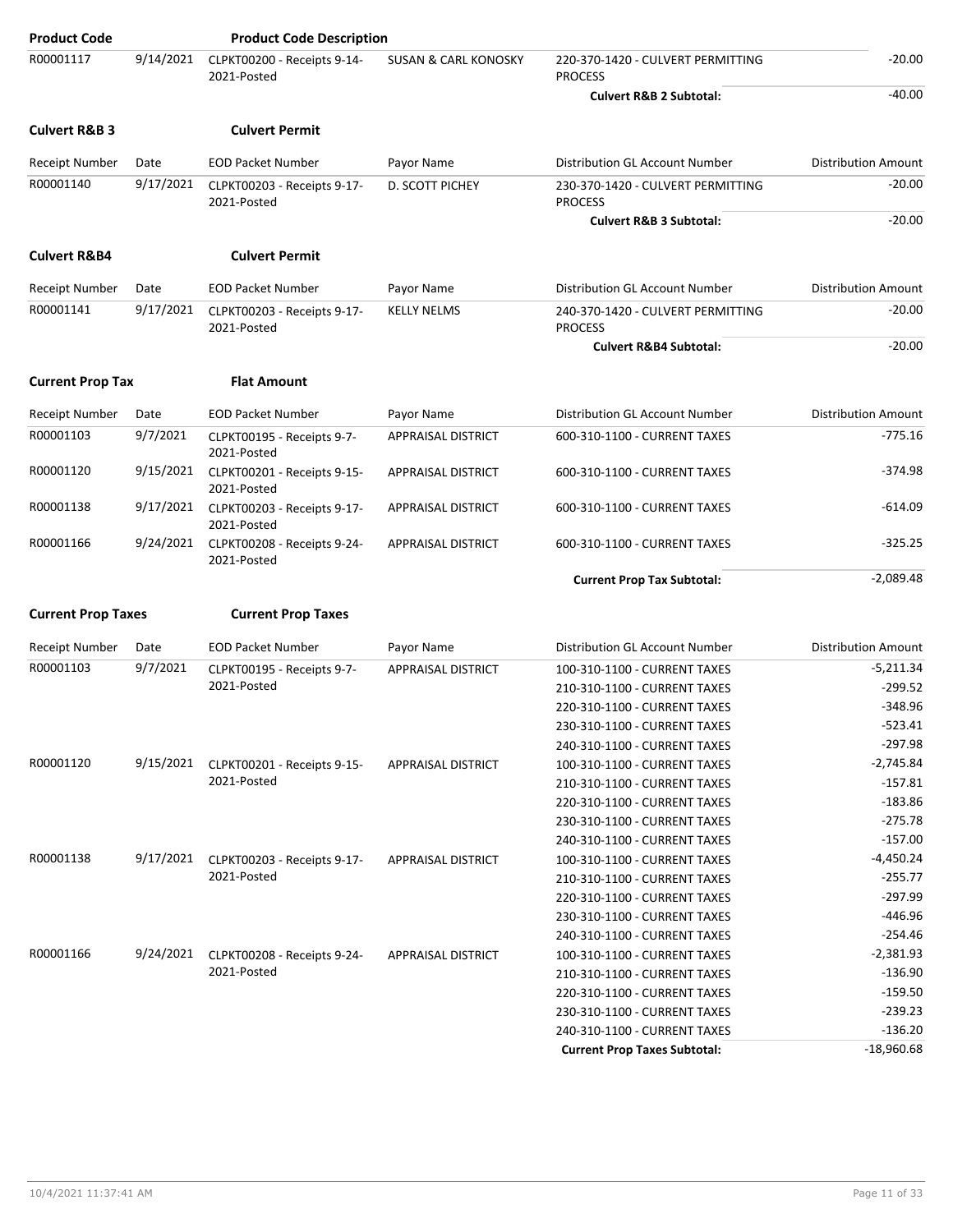| <b>Product Code</b>         |           | <b>Product Code Description</b>            |                                                   |                                                             |                            |
|-----------------------------|-----------|--------------------------------------------|---------------------------------------------------|-------------------------------------------------------------|----------------------------|
| DA Postage                  |           | <b>DA Postage</b>                          |                                                   |                                                             |                            |
| <b>Receipt Number</b>       | Date      | <b>EOD Packet Number</b>                   | Payor Name                                        | Distribution GL Account Number                              | <b>Distribution Amount</b> |
| R00001093                   | 9/1/2021  | CLPKT00192 - Receipts 9-1-<br>2021-Posted  | DISTRICT ATTORNEY TRUST FU 100-475-3110 - POSTAGE |                                                             | $-3.00$                    |
|                             |           |                                            |                                                   | <b>DA Postage Subtotal:</b>                                 | $-3.00$                    |
| <b>DA Salary Reimb</b>      |           | <b>DA Salary Reimb</b>                     |                                                   |                                                             |                            |
| <b>Receipt Number</b>       | Date      | <b>EOD Packet Number</b>                   | Payor Name                                        | Distribution GL Account Number                              | <b>Distribution Amount</b> |
| R00001167                   | 9/24/2021 | CLPKT00208 - Receipts 9-24-<br>2021-Posted |                                                   | COMPTROLLER - JUDICIARY SE(100-370-1430 - D.A.SALARY REIMB. | $-9,166.67$                |
|                             |           |                                            |                                                   | DA Salary Reimb Subtotal:                                   | $-9,166.67$                |
| <b>Delinquent Prop Tax</b>  |           | <b>Flat Amount</b>                         |                                                   |                                                             |                            |
| <b>Receipt Number</b>       | Date      | <b>EOD Packet Number</b>                   | Payor Name                                        | Distribution GL Account Number                              | <b>Distribution Amount</b> |
| R00001103                   | 9/7/2021  | CLPKT00195 - Receipts 9-7-<br>2021-Posted  | APPRAISAL DISTRICT                                | 600-310-1200 - DELINQUENT TAXES                             | $-84.35$                   |
| R00001120                   | 9/15/2021 | CLPKT00201 - Receipts 9-15-<br>2021-Posted | <b>APPRAISAL DISTRICT</b>                         | 600-310-1200 - DELINQUENT TAXES                             | $-204.09$                  |
| R00001138                   | 9/17/2021 | CLPKT00203 - Receipts 9-17-<br>2021-Posted | <b>APPRAISAL DISTRICT</b>                         | 600-310-1200 - DELINQUENT TAXES                             | $-496.01$                  |
| R00001166                   | 9/24/2021 | CLPKT00208 - Receipts 9-24-<br>2021-Posted | <b>APPRAISAL DISTRICT</b>                         | 600-310-1200 - DELINQUENT TAXES                             | $-158.65$                  |
|                             |           |                                            |                                                   | <b>Delinquent Prop Tax Subtotal:</b>                        | $-943.10$                  |
| <b>Delinquent Prop Taxe</b> |           | <b>Delinquent Prop Taxes</b>               |                                                   |                                                             |                            |
| <b>Receipt Number</b>       | Date      | <b>EOD Packet Number</b>                   | Payor Name                                        | Distribution GL Account Number                              | <b>Distribution Amount</b> |
| R00001103                   | 9/7/2021  | CLPKT00195 - Receipts 9-7-                 | <b>APPRAISAL DISTRICT</b>                         | 100-310-1200 - DELINQUENT TAXES                             | $-1,243.98$                |
|                             |           | 2021-Posted                                |                                                   | 210-310-1200 - DELINQUENT TAXES                             | $-71.50$                   |
|                             |           |                                            |                                                   | 220-310-1200 - DELINQUENT TAXES                             | $-83.30$                   |
|                             |           |                                            |                                                   | 230-310-1200 - DELINQUENT TAXES                             | $-124.94$                  |
|                             |           |                                            |                                                   | 240-310-1200 - DELINQUENT TAXES                             | $-71.13$                   |
| R00001120                   | 9/15/2021 | CLPKT00201 - Receipts 9-15-                | <b>APPRAISAL DISTRICT</b>                         | 100-310-1200 - DELINQUENT TAXES                             | $-2,241.09$                |
|                             |           | 2021-Posted                                |                                                   | 210-310-1200 - DELINQUENT TAXES                             | $-128.80$                  |
|                             |           |                                            |                                                   | 220-310-1200 - DELINQUENT TAXES                             | $-150.07$                  |
|                             |           |                                            |                                                   | 230-310-1200 - DELINQUENT TAXES                             | $-225.08$                  |
|                             |           |                                            |                                                   | 240-310-1200 - DELINQUENT TAXES                             | $-128.14$                  |
| R00001138                   | 9/17/2021 | CLPKT00203 - Receipts 9-17-                | <b>APPRAISAL DISTRICT</b>                         | 100-310-1200 - DELINQUENT TAXES                             | $-11,097.95$               |
|                             |           | 2021-Posted                                |                                                   | 210-310-1200 - DELINQUENT TAXES                             | $-637.85$                  |
|                             |           |                                            |                                                   | 220-310-1200 - DELINQUENT TAXES                             | $-743.14$                  |
|                             |           |                                            |                                                   | 230-310-1200 - DELINQUENT TAXES                             | $-1,114.63$                |
|                             |           |                                            |                                                   | 240-310-1200 - DELINQUENT TAXES                             | $-634.58$                  |
| R00001166                   | 9/24/2021 | CLPKT00208 - Receipts 9-24-                | <b>APPRAISAL DISTRICT</b>                         | 100-310-1200 - DELINQUENT TAXES                             | $-2,122.25$                |
|                             |           | 2021-Posted                                |                                                   | 210-310-1200 - DELINQUENT TAXES                             | $-121.98$                  |
|                             |           |                                            |                                                   | 220-310-1200 - DELINQUENT TAXES                             | $-142.11$                  |
|                             |           |                                            |                                                   | 230-310-1200 - DELINQUENT TAXES                             | $-213.15$                  |
|                             |           |                                            |                                                   | 240-310-1200 - DELINQUENT TAXES                             | $-121.35$                  |
|                             |           |                                            |                                                   | <b>Delinquent Prop Taxe Subtotal:</b>                       | $-21,417.02$               |
| <b>Development Permit</b>   |           | <b>Development Permit</b>                  |                                                   |                                                             |                            |
|                             |           |                                            |                                                   |                                                             |                            |
| Receipt Number              | Date      | <b>EOD Packet Number</b>                   | Payor Name                                        | Distribution GL Account Number                              | <b>Distribution Amount</b> |
| R00001122                   | 9/16/2021 | CLPKT00202 - Receipts 9-16-                |                                                   | ADAM & LINDSEY ANDERSON 100-340-6540 - DEVELOPMENT PERMIT   | $-30.00$                   |

| 1100001122 | $\frac{1}{2}$ $\frac{1}{2}$ $\frac{1}{2}$ $\frac{1}{2}$ $\frac{1}{2}$ $\frac{1}{2}$ $\frac{1}{2}$ $\frac{1}{2}$ $\frac{1}{2}$ $\frac{1}{2}$ $\frac{1}{2}$ $\frac{1}{2}$ $\frac{1}{2}$ $\frac{1}{2}$ $\frac{1}{2}$ $\frac{1}{2}$ $\frac{1}{2}$ $\frac{1}{2}$ $\frac{1}{2}$ $\frac{1}{2}$ $\frac{1}{2}$ $\frac{1}{2}$ | ADAMI & LINDSET ANDERSON LUU-340-0340 - DEVELOPIVIENT PERMITT | JU.UU    |
|------------|---------------------------------------------------------------------------------------------------------------------------------------------------------------------------------------------------------------------------------------------------------------------------------------------------------------------|---------------------------------------------------------------|----------|
|            | 2021-Posted                                                                                                                                                                                                                                                                                                         |                                                               |          |
| R00001153  | 9/22/2021    CLPKT00206 - Receipts 9-22-<br>2021-Posted                                                                                                                                                                                                                                                             | STEVEN LONG - 2 NTMWD BOI:100-340-6540 - DEVELOPMENT PERMIT   | $-60.00$ |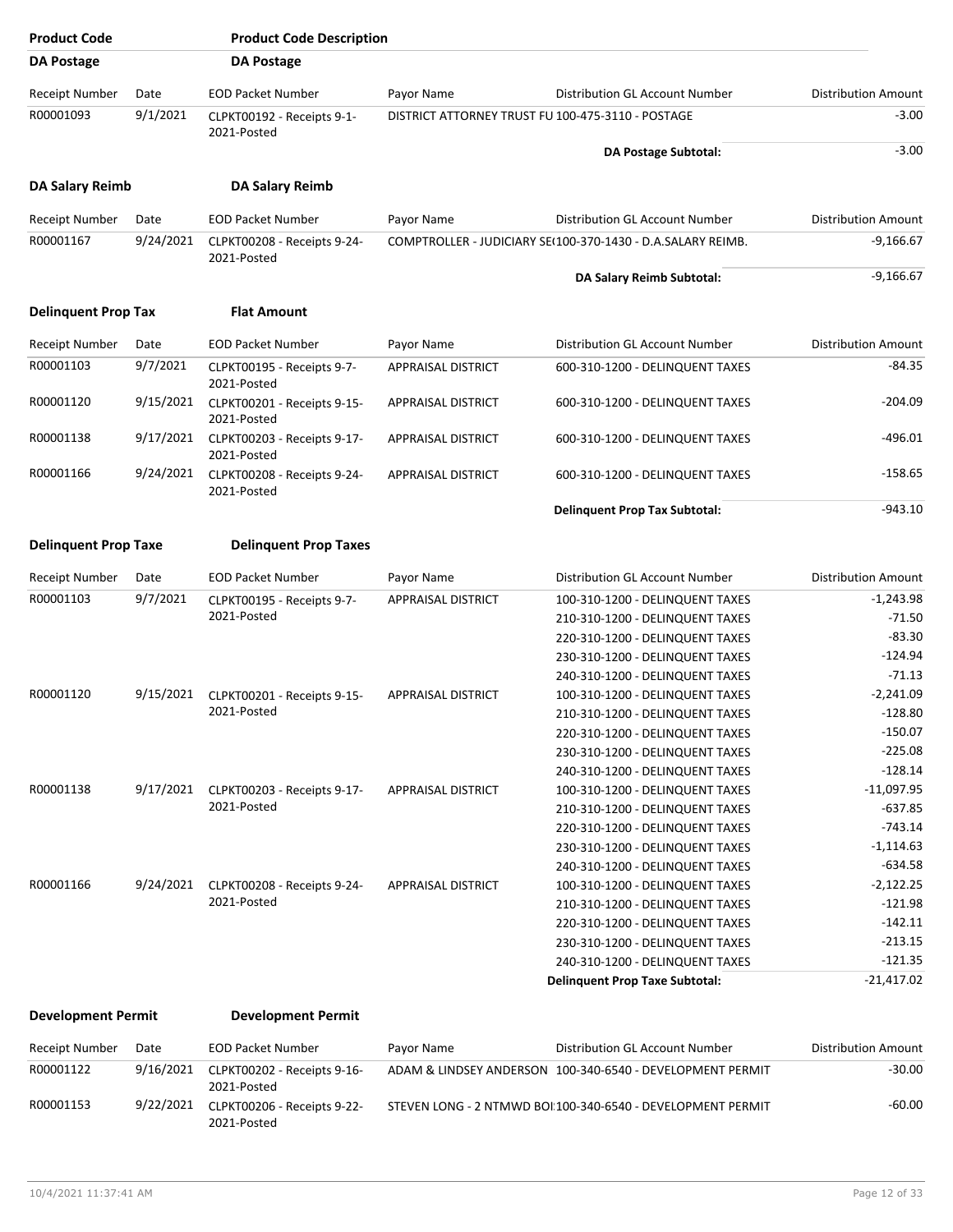| <b>Product Code</b>         |           | <b>Product Code Description</b>                          |                                                              |                                                                  |                            |
|-----------------------------|-----------|----------------------------------------------------------|--------------------------------------------------------------|------------------------------------------------------------------|----------------------------|
| R00001161                   | 9/23/2021 | CLPKT00207 - Receipts 9-23-<br>2021-Posted               | RONALD WHITED/TURPIN SEP1100-340-6540 - DEVELOPMENT PERMIT   |                                                                  | $-30.00$                   |
|                             |           |                                                          |                                                              | <b>Development Permit Subtotal:</b>                              | $-120.00$                  |
| <b>Dist Attny Admin Fee</b> |           | <b>Dist Attny Trust</b>                                  |                                                              |                                                                  |                            |
| Receipt Number              | Date      | <b>EOD Packet Number</b>                                 | Payor Name                                                   | Distribution GL Account Number                                   | <b>Distribution Amount</b> |
| R00001092                   | 9/1/2021  | CLPKT00192 - Receipts 9-1-<br>2021-Posted                |                                                              | DISTRICT ATTORNEY TRUST FUI360-340-4750 - DISTRICT ATTORNEY FEES | $-65.00$                   |
|                             |           |                                                          |                                                              | Dist Attny Admin Fee Subtotal:                                   | $-65.00$                   |
| <b>Dist Attny Fees</b>      |           | <b>Dist Attny Fees</b>                                   |                                                              |                                                                  |                            |
| <b>Receipt Number</b>       | Date      | <b>EOD Packet Number</b>                                 | Payor Name                                                   | Distribution GL Account Number                                   | <b>Distribution Amount</b> |
| R00001093                   | 9/1/2021  | CLPKT00192 - Receipts 9-1-<br>2021-Posted                |                                                              | DISTRICT ATTORNEY TRUST FU 100-340-4750 - DISTRICT ATTORNEY FEES | $-6.00$                    |
| R00001156                   | 9/22/2021 | CLPKT00206 - Receipts 9-22-<br>2021-Posted               | <b>COUNTY CLERK</b>                                          | 100-340-4750 - DISTRICT ATTORNEY FEES                            | $-255.28$                  |
| R00001168                   | 9/24/2021 | CLPKT00208 - Receipts 9-24-<br>2021-Posted               | <b>COUNTY CLERK</b>                                          | 100-340-4750 - DISTRICT ATTORNEY FEES                            | $-268.95$                  |
| R00001169                   | 9/24/2021 | CLPKT00208 - Receipts 9-24-<br>2021-Posted               | <b>COUNTY CLERK</b>                                          | 100-340-4750 - DISTRICT ATTORNEY FEES                            | $-142.20$                  |
| R00001170                   | 9/24/2021 | CLPKT00208 - Receipts 9-24-<br>2021-Posted               | <b>COUNTY CLERK</b><br>100-340-4750 - DISTRICT ATTORNEY FEES |                                                                  | $-270.80$                  |
| R00001173                   | 9/28/2021 | CLPKT00210 - Receipts 9-28-<br>2021-Posted               | <b>COUNTY CLERK</b>                                          | 100-340-4750 - DISTRICT ATTORNEY FEES                            | $-391.62$                  |
|                             |           |                                                          |                                                              | Dist Attny Fees Subtotal:                                        | $-1,334.85$                |
| Dist Clk Fines & Fee        |           | Dist Clk Fines & Fee                                     |                                                              |                                                                  |                            |
| Receipt Number              | Date      | <b>EOD Packet Number</b>                                 | Payor Name                                                   | Distribution GL Account Number                                   | <b>Distribution Amount</b> |
| R00001100                   | 9/3/2021  | CLPKT00194 - Receipts 9-3-<br>2021-Posted                | <b>DISTRICT CLERK</b>                                        | 100-340-4500 - DISTRICT CLERK FEES                               | $-8,884.19$                |
| R00001102                   | 9/7/2021  | CLPKT00195 - Receipts 9-7-<br>2021-Posted                | <b>DISTRICT CLERK</b>                                        | 100-340-4500 - DISTRICT CLERK FEES                               | $-10,755.02$               |
|                             |           |                                                          |                                                              | Dist Clk Fines & Fee Subtotal:                                   | $-19,639.21$               |
| <b>Donations R&amp;B2</b>   |           | <b>R&amp;B 2 Donations</b>                               |                                                              |                                                                  |                            |
| Receipt Number              | Date      | <b>EOD Packet Number</b>                                 | Payor Name                                                   | Distribution GL Account Number                                   | <b>Distribution Amount</b> |
| R00001155                   | 9/22/2021 | CLPKT00206 - Receipts 9-22-                              | <b>BUDDY SCOTT</b>                                           | 220-370-1501 - DONATIONS                                         | $-10.00$                   |
|                             |           | 2021-Posted                                              |                                                              | Donations R&B2 Subtotal:                                         | $-10.00$                   |
| <b>Drug Court</b>           |           | Dist Clk Drug Ct                                         |                                                              |                                                                  |                            |
| Receipt Number              | Date      | <b>EOD Packet Number</b>                                 | Payor Name                                                   | Distribution GL Account Number                                   | <b>Distribution Amount</b> |
| R00001100                   | 9/3/2021  | CLPKT00194 - Receipts 9-3-                               | <b>DISTRICT CLERK</b>                                        | 590-370-4250 - DRUG COURT FEE                                    | $-308.77$                  |
| R00001102                   | 9/7/2021  | 2021-Posted<br>CLPKT00195 - Receipts 9-7-<br>2021-Posted | <b>DISTRICT CLERK</b>                                        | 590-370-4250 - DRUG COURT FEE                                    | $-185.00$                  |
|                             |           |                                                          |                                                              | <b>Drug Court Subtotal:</b>                                      | $-493.77$                  |
| <b>Drug Court CoClk</b>     |           | Co Clk Drug Ct                                           |                                                              |                                                                  |                            |
| <b>Receipt Number</b>       | Date      | <b>EOD Packet Number</b>                                 | Payor Name                                                   | Distribution GL Account Number                                   | <b>Distribution Amount</b> |
| R00001156                   | 9/22/2021 | CLPKT00206 - Receipts 9-22-<br>2021-Posted               | <b>COUNTY CLERK</b>                                          | 590-370-4250 - DRUG COURT FEE                                    | $-136.33$                  |
| R00001168                   | 9/24/2021 | CLPKT00208 - Receipts 9-24-<br>2021-Posted               | <b>COUNTY CLERK</b>                                          | 590-370-4250 - DRUG COURT FEE                                    | $-158.50$                  |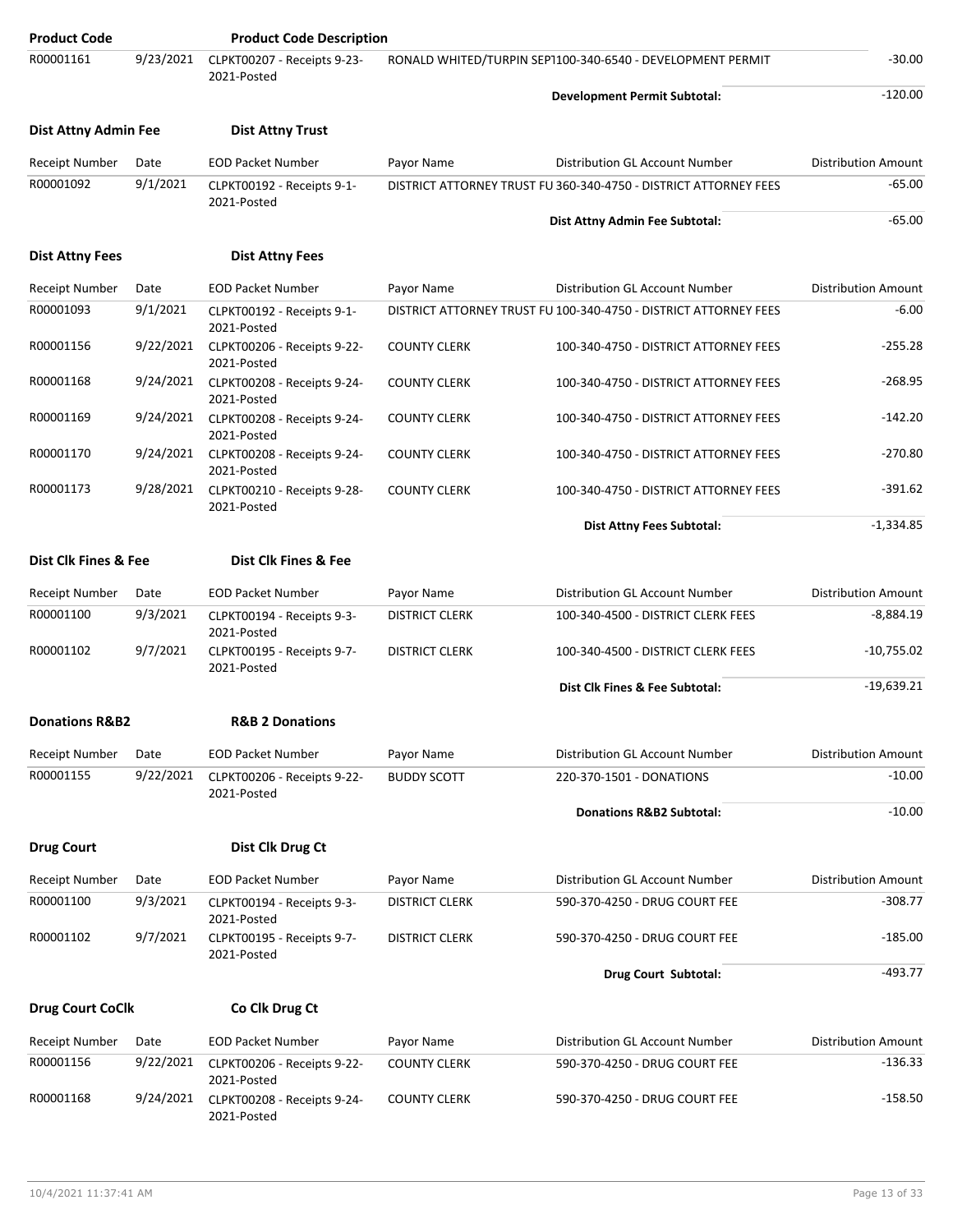| <b>Product Code</b>      |           | <b>Product Code Description</b>            |                       |                                      |                            |
|--------------------------|-----------|--------------------------------------------|-----------------------|--------------------------------------|----------------------------|
| R00001169                | 9/24/2021 | CLPKT00208 - Receipts 9-24-<br>2021-Posted | <b>COUNTY CLERK</b>   | 590-370-4250 - DRUG COURT FEE        | $-79.60$                   |
| R00001170                | 9/24/2021 | CLPKT00208 - Receipts 9-24-<br>2021-Posted | <b>COUNTY CLERK</b>   | 590-370-4250 - DRUG COURT FEE        | $-118.83$                  |
| R00001173                | 9/28/2021 | CLPKT00210 - Receipts 9-28-<br>2021-Posted | <b>COUNTY CLERK</b>   | 590-370-4250 - DRUG COURT FEE        | $-140.50$                  |
|                          |           |                                            |                       | Drug Court CoClk Subtotal:           | $-633.76$                  |
| <b>Family Protection</b> |           | <b>Family Protection</b>                   |                       |                                      |                            |
| <b>Receipt Number</b>    | Date      | <b>EOD Packet Number</b>                   | Payor Name            | Distribution GL Account Number       | <b>Distribution Amount</b> |
| R00001100                | 9/3/2021  | CLPKT00194 - Receipts 9-3-<br>2021-Posted  | <b>DISTRICT CLERK</b> | 100-340-1350 - FAMILY PROTECTION FEE | $-196.01$                  |
| R00001102                | 9/7/2021  | CLPKT00195 - Receipts 9-7-<br>2021-Posted  | <b>DISTRICT CLERK</b> | 100-340-1350 - FAMILY PROTECTION FEE | $-165.00$                  |
|                          |           |                                            |                       | <b>Family Protection Subtotal:</b>   | $-361.01$                  |
| <b>Fines Co Clerk</b>    |           | Road & Bridge                              |                       |                                      |                            |
| <b>Receipt Number</b>    | Date      | <b>EOD Packet Number</b>                   | Payor Name            | Distribution GL Account Number       | <b>Distribution Amount</b> |
| R00001156                | 9/22/2021 | CLPKT00206 - Receipts 9-22-                | <b>COUNTY CLERK</b>   | 210-350-4030 - COUNTY CLERK FINES    | $-496.39$                  |
|                          |           | 2021-Posted                                |                       | 220-350-4030 - COUNTY CLERK FINES    | $-578.23$                  |
|                          |           |                                            |                       | 230-350-4030 - COUNTY CLERK FINES    | $-867.35$                  |
|                          |           |                                            |                       | 240-350-4030 - COUNTY CLERK FINES    | $-493.71$                  |
| R00001168                | 9/24/2021 | CLPKT00208 - Receipts 9-24-                | <b>COUNTY CLERK</b>   | 210-350-4030 - COUNTY CLERK FINES    | $-394.07$                  |
|                          |           | 2021-Posted                                |                       | 220-350-4030 - COUNTY CLERK FINES    | $-459.04$                  |
|                          |           |                                            |                       | 230-350-4030 - COUNTY CLERK FINES    | $-688.55$                  |
|                          |           |                                            |                       | 240-350-4030 - COUNTY CLERK FINES    | $-391.94$                  |
| R00001169                | 9/24/2021 | CLPKT00208 - Receipts 9-24-                | <b>COUNTY CLERK</b>   | 210-350-4030 - COUNTY CLERK FINES    | $-227.28$                  |
|                          |           | 2021-Posted                                |                       | 220-350-4030 - COUNTY CLERK FINES    | $-264.75$                  |
|                          |           |                                            |                       | 230-350-4030 - COUNTY CLERK FINES    | $-397.12$                  |
|                          |           |                                            |                       | 240-350-4030 - COUNTY CLERK FINES    | $-226.05$                  |
| R00001170                | 9/24/2021 | CLPKT00208 - Receipts 9-24-                | <b>COUNTY CLERK</b>   | 210-350-4030 - COUNTY CLERK FINES    | $-694.83$                  |
|                          |           | 2021-Posted                                |                       | 220-350-4030 - COUNTY CLERK FINES    | $-809.37$                  |
|                          |           |                                            |                       | 230-350-4030 - COUNTY CLERK FINES    | $-1,214.06$                |
|                          |           |                                            |                       | 240-350-4030 - COUNTY CLERK FINES    | $-691.07$                  |
| R00001173                |           | 9/28/2021 CLPKT00210 - Receipts 9-28-      | <b>COUNTY CLERK</b>   | 210-350-4030 - COUNTY CLERK FINES    | $-318.66$                  |
|                          |           | 2021-Posted                                |                       | 220-350-4030 - COUNTY CLERK FINES    | $-371.20$                  |
|                          |           |                                            |                       | 230-350-4030 - COUNTY CLERK FINES    | $-556.81$                  |
|                          |           |                                            |                       | 240-350-4030 - COUNTY CLERK FINES    | $-316.95$                  |
|                          |           |                                            |                       | <b>Fines Co Clerk Subtotal:</b>      | $-10,457.43$               |
| <b>Fines Dist Clk</b>    |           | Road & Bridge                              |                       |                                      |                            |
| Receipt Number           | Date      | <b>EOD Packet Number</b>                   | Payor Name            | Distribution GL Account Number       | Distribution Amount        |
| R00001100                | 9/3/2021  | CLPKT00194 - Receipts 9-3-                 | <b>DISTRICT CLERK</b> | 210-350-4500 - DISTRICT CLERK FINES  | $-872.37$                  |
|                          |           | 2021-Posted                                |                       | 220-350-4500 - DISTRICT CLERK FINES  | $-1,016.20$                |
|                          |           |                                            |                       | 230-350-4500 - DISTRICT CLERK EINES  | $-152430$                  |

|           |          |                            |                       | <b>Fines Dist Clk Subtotal:</b>     | $-12,611.66$ |
|-----------|----------|----------------------------|-----------------------|-------------------------------------|--------------|
|           |          |                            |                       | 240-350-4500 - DISTRICT CLERK FINES | $-1,688.72$  |
|           |          |                            |                       | 230-350-4500 - DISTRICT CLERK FINES | $-2,966.71$  |
|           |          | 2021-Posted                |                       | 220-350-4500 - DISTRICT CLERK FINES | $-1,977.81$  |
| R00001102 | 9/7/2021 | CLPKT00195 - Receipts 9-7- | <b>DISTRICT CLERK</b> | 210-350-4500 - DISTRICT CLERK FINES | $-1,697.88$  |
|           |          |                            |                       | 240-350-4500 - DISTRICT CLERK FINES | $-867.67$    |
|           |          |                            |                       | 230-350-4500 - DISTRICT CLERK FINES | $-1,524.30$  |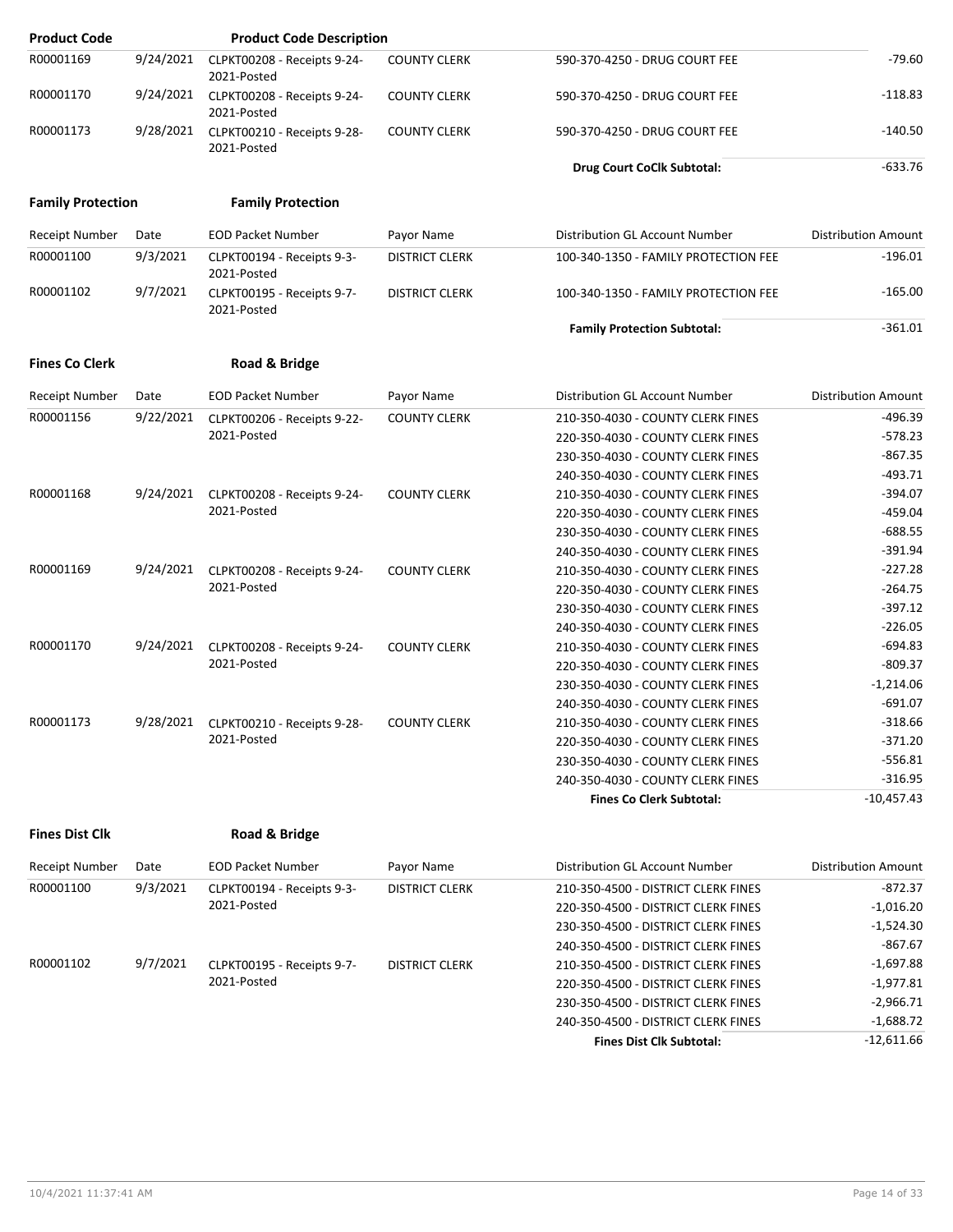| Fines Jp#1            |           | <b>General Fund</b>                        |            |                                |                            |
|-----------------------|-----------|--------------------------------------------|------------|--------------------------------|----------------------------|
| <b>Receipt Number</b> | Date      | <b>EOD Packet Number</b>                   | Payor Name | Distribution GL Account Number | <b>Distribution Amount</b> |
| R00001178             | 9/29/2021 | CLPKT00211 - Receipts 9-29-<br>2021-Posted | JP PCT. #1 | 100-350-4550 - J. P. #1 FINES  | $-557.00$                  |
| R00001179             | 9/29/2021 | CLPKT00211 - Receipts 9-29-<br>2021-Posted | JP PCT, #1 | 100-350-4550 - J. P. #1 FINES  | $-21.70$                   |
| R00001180             | 9/29/2021 | CLPKT00211 - Receipts 9-29-<br>2021-Posted | JP PCT, #1 | 100-350-4550 - J. P. #1 FINES  | $-29.50$                   |
| R00001181             | 9/29/2021 | CLPKT00211 - Receipts 9-29-<br>2021-Posted | JP PCT. #1 | 100-350-4550 - J. P. #1 FINES  | $-7.71$                    |
| R00001182             | 9/29/2021 | CLPKT00211 - Receipts 9-29-<br>2021-Posted | JP PCT, #1 | 100-350-4550 - J. P. #1 FINES  | $-17.71$                   |
| R00001183             | 9/29/2021 | CLPKT00211 - Receipts 9-29-<br>2021-Posted | JP PCT. #1 | 100-350-4550 - J. P. #1 FINES  | $-183.73$                  |
|                       |           |                                            |            | Fines Jp#1 Subtotal:           | $-817.35$                  |

### **Fines Jp#2 General Fund**

**Product Code Product Code Description**

| Receipt Number | Date      | <b>EOD Packet Number</b>                   | Payor Name | Distribution GL Account Number | <b>Distribution Amount</b> |
|----------------|-----------|--------------------------------------------|------------|--------------------------------|----------------------------|
| R00001185      | 9/30/2021 | CLPKT00212 - Receipts 9-30-<br>2021-Posted | JP PCT, #2 | 100-350-4560 - J. P. #2 FINES  | $-9.00$                    |
| R00001186      | 9/30/2021 | CLPKT00212 - Receipts 9-30-<br>2021-Posted | JP PCT, #2 | 100-350-4560 - J. P. #2 FINES  | $-11.92$                   |
| R00001187      | 9/30/2021 | CLPKT00212 - Receipts 9-30-<br>2021-Posted | JP PCT, #2 | 100-350-4560 - J. P. #2 FINES  | $-8.18$                    |
| R00001188      | 9/30/2021 | CLPKT00212 - Receipts 9-30-<br>2021-Posted | JP PCT, #2 | 100-350-4560 - J. P. #2 FINES  | $-3.00$                    |
| R00001189      | 9/30/2021 | CLPKT00212 - Receipts 9-30-<br>2021-Posted | JP PCT, #2 | 100-350-4560 - J. P. #2 FINES  | $-2.92$                    |
| R00001190      | 9/30/2021 | CLPKT00212 - Receipts 9-30-<br>2021-Posted | JP PCT, #2 | 100-350-4560 - J. P. #2 FINES  | $-3.00$                    |
| R00001191      | 9/30/2021 | CLPKT00212 - Receipts 9-30-<br>2021-Posted | JP PCT, #2 | 100-350-4560 - J. P. #2 FINES  | $-3.00$                    |
| R00001192      | 9/30/2021 | CLPKT00212 - Receipts 9-30-<br>2021-Posted | JP PCT, #2 | 100-350-4560 - J. P. #2 FINES  | $-6.00$                    |
|                |           |                                            |            | Fines Jp#2 Subtotal:           | $-47.02$                   |

### **Fines Jp#3 General Fund**

| Receipt Number | Date      | <b>EOD Packet Number</b>                   | Payor Name   | Distribution GL Account Number | <b>Distribution Amount</b> |
|----------------|-----------|--------------------------------------------|--------------|--------------------------------|----------------------------|
| R00001129      | 9/17/2021 | CLPKT00203 - Receipts 9-17-<br>2021-Posted | JP $PCT.$ #3 | 100-350-4570 - J. P. #3 FINES  | $-90.89$                   |
| R00001130      | 9/17/2021 | CLPKT00203 - Receipts 9-17-<br>2021-Posted | JP $PCT.$ #3 | 100-350-4570 - J. P. #3 FINES  | $-64.12$                   |
| R00001131      | 9/17/2021 | CLPKT00203 - Receipts 9-17-<br>2021-Posted | JP PCT, #3   | 100-350-4570 - J. P. #3 FINES  | $-43.49$                   |
| R00001132      | 9/17/2021 | CLPKT00203 - Receipts 9-17-<br>2021-Posted | JP PCT, #3   | 100-350-4570 - J. P. #3 FINES  | $-151.10$                  |
| R00001133      | 9/17/2021 | CLPKT00203 - Receipts 9-17-<br>2021-Posted | JP PCT, $#3$ | 100-350-4570 - J. P. #3 FINES  | $-8.65$                    |
| R00001135      | 9/17/2021 | CLPKT00203 - Receipts 9-17-<br>2021-Posted | JP PCT, #3   | 100-350-4570 - J. P. #3 FINES  | $-36.44$                   |
| R00001136      | 9/17/2021 | CLPKT00203 - Receipts 9-17-<br>2021-Posted | JP PCT, #3   | 100-350-4570 - J. P. #3 FINES  | $-35.47$                   |
|                |           |                                            |              |                                |                            |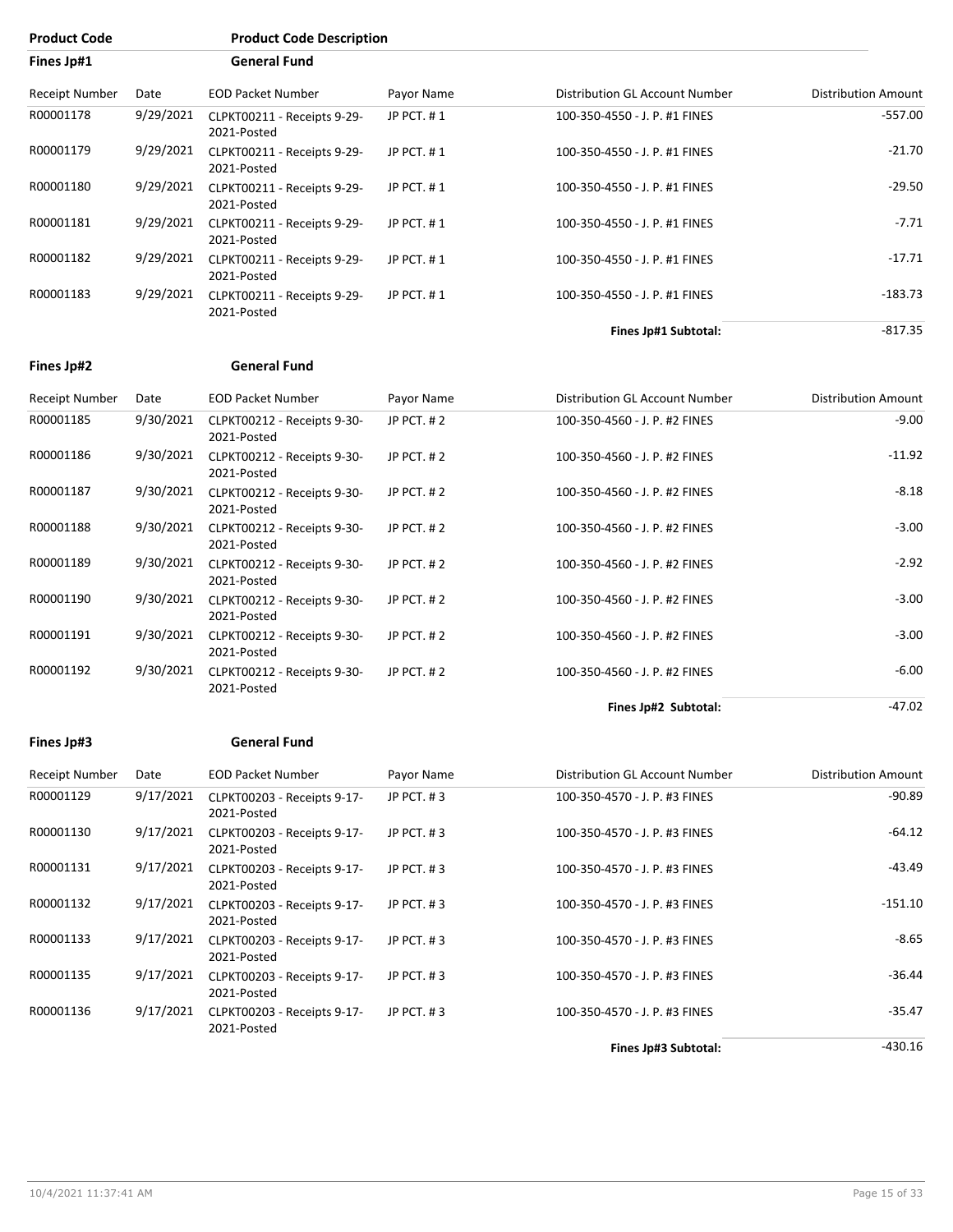| <b>Product Code</b> |           | <b>Product Code Description</b>            |            |                                |                            |
|---------------------|-----------|--------------------------------------------|------------|--------------------------------|----------------------------|
| <b>Fines JP1</b>    |           | Road & Bridge                              |            |                                |                            |
| Receipt Number      | Date      | <b>EOD Packet Number</b>                   | Payor Name | Distribution GL Account Number | <b>Distribution Amount</b> |
| R00001176           | 9/29/2021 | CLPKT00211 - Receipts 9-29-                | JP PCT. #1 | 210-350-4550 - J. P. #1 FINES  | $-129.29$                  |
|                     |           | 2021-Posted                                |            | 220-350-4550 - J. P. #1 FINES  | $-150.61$                  |
|                     |           |                                            |            | 230-350-4550 - J. P. #1 FINES  | $-225.91$                  |
|                     |           |                                            |            | 240-350-4550 - J. P. #1 FINES  | $-128.59$                  |
| R00001177           | 9/29/2021 | CLPKT00211 - Receipts 9-29-                | JP PCT. #1 | 210-350-4550 - J. P. #1 FINES  | $-337.66$                  |
|                     |           | 2021-Posted                                |            | 220-350-4550 - J. P. #1 FINES  | $-393.32$                  |
|                     |           |                                            |            | 230-350-4550 - J. P. #1 FINES  | $-589.99$                  |
|                     |           |                                            |            | 240-350-4550 - J. P. #1 FINES  | $-335.83$                  |
| R00001178           | 9/29/2021 | CLPKT00211 - Receipts 9-29-                | JP PCT. #1 | 210-350-4550 - J. P. #1 FINES  | $-264.63$                  |
|                     |           | 2021-Posted                                |            | 220-350-4550 - J. P. #1 FINES  | $-308.26$                  |
|                     |           |                                            |            | 230-350-4550 - J. P. #1 FINES  | $-462.40$                  |
|                     |           |                                            |            | 240-350-4550 - J. P. #1 FINES  | $-263.21$                  |
| R00001179           | 9/29/2021 | CLPKT00211 - Receipts 9-29-<br>2021-Posted | JP PCT. #1 | 210-350-4550 - J. P. #1 FINES  | $-220.38$                  |
|                     |           |                                            |            | 220-350-4550 - J. P. #1 FINES  | $-256.71$                  |
|                     |           |                                            |            | 230-350-4550 - J. P. #1 FINES  | $-385.07$                  |
|                     |           |                                            |            | 240-350-4550 - J. P. #1 FINES  | $-219.19$                  |
| R00001180           | 9/29/2021 | CLPKT00211 - Receipts 9-29-<br>2021-Posted | JP PCT. #1 | 210-350-4550 - J. P. #1 FINES  | $-78.06$                   |
|                     |           |                                            |            | 220-350-4550 - J. P. #1 FINES  | $-90.92$                   |
|                     |           |                                            |            | 230-350-4550 - J. P. #1 FINES  | $-136.39$                  |
|                     |           |                                            |            | 240-350-4550 - J. P. #1 FINES  | $-77.63$                   |
| R00001181           | 9/29/2021 | CLPKT00211 - Receipts 9-29-                | JP PCT. #1 | 210-350-4550 - J. P. #1 FINES  | $-55.44$                   |
|                     |           | 2021-Posted                                |            | 220-350-4550 - J. P. #1 FINES  | $-64.57$                   |
|                     |           |                                            |            | 230-350-4550 - J. P. #1 FINES  | $-96.86$                   |
|                     |           |                                            |            | 240-350-4550 - J. P. #1 FINES  | $-55.13$                   |
| R00001182           | 9/29/2021 | CLPKT00211 - Receipts 9-29-                | JP PCT. #1 | 210-350-4550 - J. P. #1 FINES  | $-169.01$                  |
|                     |           | 2021-Posted                                |            | 220-350-4550 - J. P. #1 FINES  | $-196.88$                  |
|                     |           |                                            |            | 230-350-4550 - J. P. #1 FINES  | $-295.31$                  |
|                     |           |                                            |            | 240-350-4550 - J. P. #1 FINES  | $-168.10$                  |
| R00001183           | 9/29/2021 | CLPKT00211 - Receipts 9-29-                | JP PCT. #1 | 210-350-4550 - J. P. #1 FINES  | $-144.70$                  |
|                     |           | 2021-Posted                                |            | 220-350-4550 - J. P. #1 FINES  | $-168.55$                  |
|                     |           |                                            |            | 230-350-4550 - J. P. #1 FINES  | $-252.83$                  |
|                     |           |                                            |            | 240-350-4550 - J. P. #1 FINES  | $-143.92$                  |
|                     |           |                                            |            | <b>Fines JP1 Subtotal:</b>     | $-6,865.35$                |

| Receipt Number | Date      | <b>EOD Packet Number</b>                   | Payor Name | Distribution GL Account Number | <b>Distribution Amount</b> |
|----------------|-----------|--------------------------------------------|------------|--------------------------------|----------------------------|
| R00001185      | 9/30/2021 | CLPKT00212 - Receipts 9-30-                | JP PCT, #2 | 210-350-4560 - J. P. #2 FINES  | $-478.93$                  |
|                |           | 2021-Posted                                |            | 220-350-4560 - J. P. #2 FINES  | $-557.89$                  |
|                |           |                                            |            | 230-350-4560 - J. P. #2 FINES  | $-836.84$                  |
|                |           |                                            |            | 240-350-4560 - J. P. #2 FINES  | $-476.34$                  |
| R00001186      | 9/30/2021 | CLPKT00212 - Receipts 9-30-                | JP PCT, #2 | 210-350-4560 - J. P. #2 FINES  | $-413.72$                  |
|                |           | 2021-Posted                                |            | 220-350-4560 - J. P. #2 FINES  | $-481.92$                  |
|                |           |                                            |            | 230-350-4560 - J. P. #2 FINES  | $-722.88$                  |
|                |           |                                            |            | 240-350-4560 - J. P. #2 FINES  | $-411.48$                  |
| R00001187      | 9/30/2021 | CLPKT00212 - Receipts 9-30-<br>2021-Posted | JP PCT, #2 | 210-350-4560 - J. P. #2 FINES  | $-69.29$                   |
|                |           |                                            |            | 220-350-4560 - J. P. #2 FINES  | $-80.72$                   |
|                |           |                                            |            | 230-350-4560 - J. P. #2 FINES  | $-121.07$                  |
|                |           |                                            |            | 240-350-4560 - J. P. #2 FINES  | $-68.92$                   |
| R00001188      | 9/30/2021 | CLPKT00212 - Receipts 9-30-                | JP PCT, #2 | 210-350-4560 - J. P. #2 FINES  | $-40.76$                   |
|                |           | 2021-Posted                                |            | 220-350-4560 - J. P. #2 FINES  | $-47.48$                   |
|                |           |                                            |            | 230-350-4560 - J. P. #2 FINES  | $-71.22$                   |
|                |           |                                            |            | 240-350-4560 - J. P. #2 FINES  | $-40.54$                   |
|                |           |                                            |            |                                |                            |

**Fines Jp2 Road & Bridge**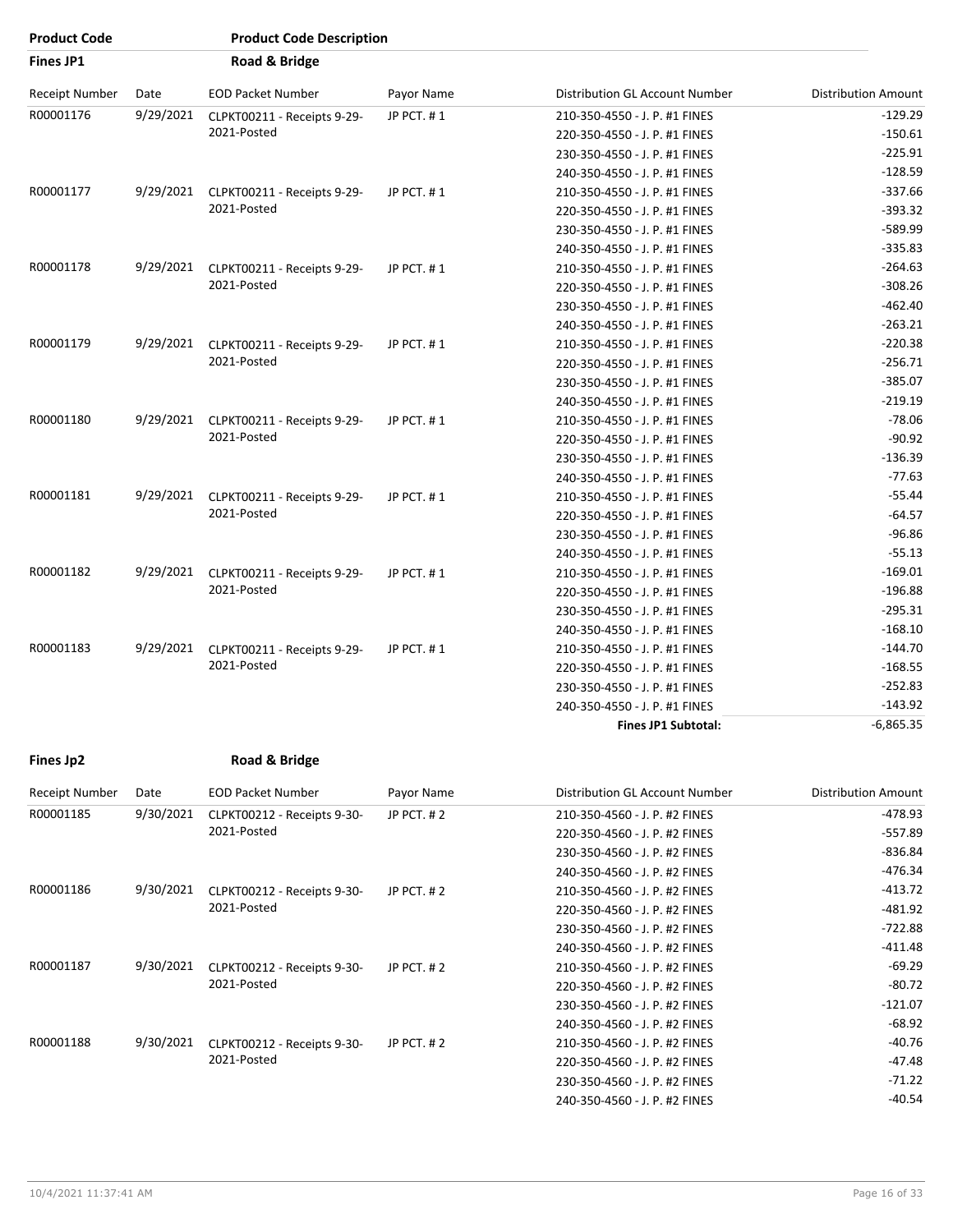| <b>Product Code</b> |           | <b>Product Code Description</b>            |               |                               |             |
|---------------------|-----------|--------------------------------------------|---------------|-------------------------------|-------------|
| R00001189           | 9/30/2021 | CLPKT00212 - Receipts 9-30-                | JP PCT, $#2$  | 210-350-4560 - J. P. #2 FINES | $-38.31$    |
|                     |           | 2021-Posted                                |               | 220-350-4560 - J. P. #2 FINES | $-44.63$    |
|                     |           |                                            |               | 230-350-4560 - J. P. #2 FINES | $-66.95$    |
|                     |           |                                            |               | 240-350-4560 - J. P. #2 FINES | $-38.11$    |
| R00001190           | 9/30/2021 | CLPKT00212 - Receipts 9-30-                | JP PCT. #2    | 210-350-4560 - J. P. #2 FINES | $-101.90$   |
|                     |           | 2021-Posted                                |               | 220-350-4560 - J. P. #2 FINES | $-118.70$   |
|                     |           |                                            |               | 230-350-4560 - J. P. #2 FINES | $-178.05$   |
|                     |           |                                            |               | 240-350-4560 - J. P. #2 FINES | $-101.35$   |
| R00001191           | 9/30/2021 | CLPKT00212 - Receipts 9-30-<br>2021-Posted | JP PCT, $#2$  | 210-350-4560 - J. P. #2 FINES | $-101.90$   |
|                     |           |                                            |               | 220-350-4560 - J. P. #2 FINES | $-118.70$   |
|                     |           |                                            |               | 230-350-4560 - J. P. #2 FINES | $-178.05$   |
|                     |           |                                            |               | 240-350-4560 - J. P. #2 FINES | $-101.35$   |
| R00001192           | 9/30/2021 | CLPKT00212 - Receipts 9-30-                | JP PCT. $# 2$ | 210-350-4560 - J. P. #2 FINES | $-275.13$   |
|                     |           | 2021-Posted                                |               | 220-350-4560 - J. P. #2 FINES | $-320.49$   |
|                     |           |                                            |               | 230-350-4560 - J. P. #2 FINES | -480.74     |
|                     |           |                                            |               | 240-350-4560 - J. P. #2 FINES | $-273.64$   |
|                     |           |                                            |               | Fines Jp2 Subtotal:           | $-7,458.00$ |

| Fines Jp3 | Road & Bridge |
|-----------|---------------|
|           |               |

| Road & Brid |  |
|-------------|--|
|             |  |

| Receipt Number | Date      | <b>EOD Packet Number</b>                   | Payor Name | Distribution GL Account Number | <b>Distribution Amount</b> |
|----------------|-----------|--------------------------------------------|------------|--------------------------------|----------------------------|
| R00001129      | 9/17/2021 | CLPKT00203 - Receipts 9-17-                | JP PCT. #3 | 210-350-4570 - J. P. #3 FINES  | $-365.16$                  |
|                |           | 2021-Posted                                |            | 220-350-4570 - J. P. #3 FINES  | $-425.37$                  |
|                |           |                                            |            | 230-350-4570 - J. P. #3 FINES  | $-638.05$                  |
|                |           |                                            |            | 240-350-4570 - J. P. #3 FINES  | $-363.19$                  |
| R00001130      | 9/17/2021 | CLPKT00203 - Receipts 9-17-                | JP PCT. #3 | 210-350-4570 - J. P. #3 FINES  | $-266.71$                  |
|                |           | 2021-Posted                                |            | 220-350-4570 - J. P. #3 FINES  | $-310.69$                  |
|                |           |                                            |            | 230-350-4570 - J. P. #3 FINES  | $-466.03$                  |
|                |           |                                            |            | 240-350-4570 - J. P. #3 FINES  | $-265.27$                  |
| R00001131      | 9/17/2021 | CLPKT00203 - Receipts 9-17-                | JP PCT. #3 | 210-350-4570 - J. P. #3 FINES  | $-428.17$                  |
|                |           | 2021-Posted                                |            | 220-350-4570 - J. P. #3 FINES  | $-498.75$                  |
|                |           |                                            |            | 230-350-4570 - J. P. #3 FINES  | $-748.13$                  |
|                |           |                                            |            | 240-350-4570 - J. P. #3 FINES  | $-425.85$                  |
| R00001132      | 9/17/2021 | CLPKT00203 - Receipts 9-17-                | JP PCT, #3 | 210-350-4570 - J. P. #3 FINES  | $-206.41$                  |
|                |           | 2021-Posted                                |            | 220-350-4570 - J. P. #3 FINES  | $-240.44$                  |
|                |           |                                            |            | 230-350-4570 - J. P. #3 FINES  | $-360.66$                  |
|                |           |                                            |            | 240-350-4570 - J. P. #3 FINES  | $-205.29$                  |
| R00001133      | 9/17/2021 | CLPKT00203 - Receipts 9-17-<br>2021-Posted | JP PCT. #3 | 210-350-4570 - J. P. #3 FINES  | $-91.43$                   |
|                |           |                                            |            | 220-350-4570 - J. P. #3 FINES  | $-106.50$                  |
|                |           |                                            |            | 230-350-4570 - J. P. #3 FINES  | $-159.76$                  |
|                |           |                                            |            | 240-350-4570 - J. P. #3 FINES  | $-90.94$                   |
| R00001134      | 9/17/2021 | CLPKT00203 - Receipts 9-17-                | JP PCT, #3 | 210-350-4570 - J. P. #3 FINES  | $-234.51$                  |
|                |           | 2021-Posted                                |            | 220-350-4570 - J. P. #3 FINES  | $-273.18$                  |
|                |           |                                            |            | 230-350-4570 - J. P. #3 FINES  | $-409.76$                  |
|                |           |                                            |            | 240-350-4570 - J. P. #3 FINES  | $-233.25$                  |
| R00001135      | 9/17/2021 | CLPKT00203 - Receipts 9-17-                | JP PCT, #3 | 210-350-4570 - J. P. #3 FINES  | $-271.44$                  |
|                |           | 2021-Posted                                |            | 220-350-4570 - J. P. #3 FINES  | $-316.19$                  |
|                |           |                                            |            | 230-350-4570 - J. P. #3 FINES  | $-474.29$                  |
|                |           |                                            |            | 240-350-4570 - J. P. #3 FINES  | $-269.98$                  |
| R00001136      | 9/17/2021 | CLPKT00203 - Receipts 9-17-                | JP PCT. #3 | 210-350-4570 - J. P. #3 FINES  | $-204.21$                  |
|                |           | 2021-Posted                                |            | 220-350-4570 - J. P. #3 FINES  | $-237.87$                  |
|                |           |                                            |            | 230-350-4570 - J. P. #3 FINES  | $-356.81$                  |
|                |           |                                            |            | 240-350-4570 - J. P. #3 FINES  | $-203.11$                  |
|                |           |                                            |            | Fines Jp3 Subtotal:            | $-10,147.40$               |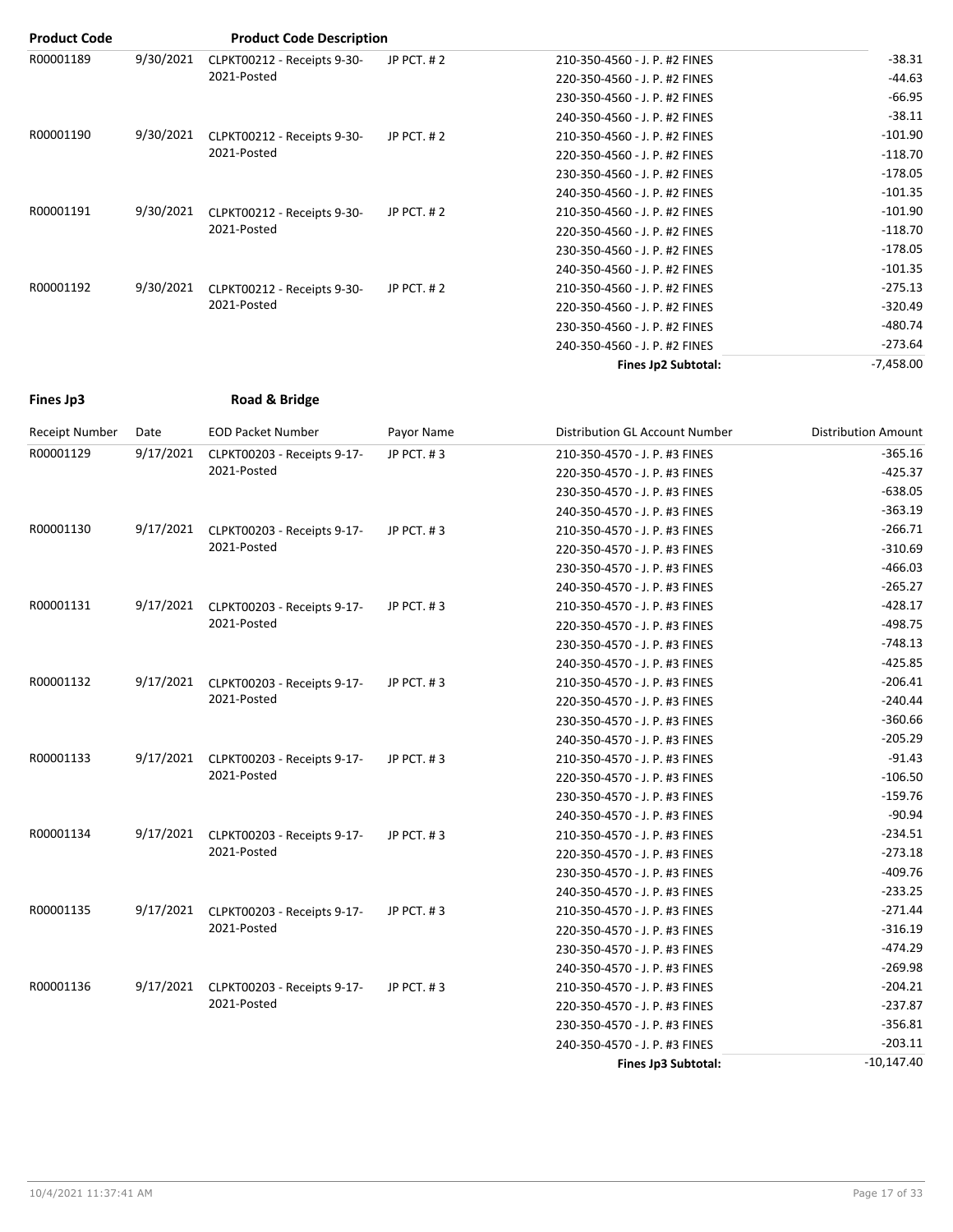| <b>Product Code</b>   |           | <b>Product Code Description</b>                      |                            |                                       |                            |
|-----------------------|-----------|------------------------------------------------------|----------------------------|---------------------------------------|----------------------------|
| <b>Image Fees</b>     |           | <b>Image Fees and copies</b>                         |                            |                                       |                            |
| Receipt Number        | Date      | <b>EOD Packet Number</b>                             | Payor Name                 | Distribution GL Account Number        | <b>Distribution Amount</b> |
| R00001107             | 9/9/2021  | CLPKT00197 - Receipts 9-9-<br>2021-Posted            | <b>FIDLAR TECHNOLOGIES</b> | 121-370-1310 - IMAGES FEES AND COPIES | $-1,225.00$                |
| R00001123             | 9/16/2021 | CLPKT00202 - Receipts 9-16-<br>2021-Posted           | <b>FIDLAR TECHNOLOGIES</b> | 121-370-1310 - IMAGES FEES AND COPIES | $-772.50$                  |
|                       |           |                                                      |                            | Image Fees Subtotal:                  | $-1,997.50$                |
| <b>Interest</b>       |           | <b>Interest</b>                                      |                            |                                       |                            |
| Receipt Number        | Date      | <b>EOD Packet Number</b>                             | Payor Name                 | Distribution GL Account Number        | <b>Distribution Amount</b> |
| R00001156             | 9/22/2021 | CLPKT00206 - Receipts 9-22-<br>2021-Posted           | <b>COUNTY CLERK</b>        | 100-360-1000 - INTEREST EARNINGS      | $-1.89$                    |
| R00001168             | 9/24/2021 | CLPKT00208 - Receipts 9-24-<br>2021-Posted           | <b>COUNTY CLERK</b>        | 100-360-1000 - INTEREST EARNINGS      | $-2.10$                    |
| R00001169             | 9/24/2021 | CLPKT00208 - Receipts 9-24-<br>2021-Posted           | <b>COUNTY CLERK</b>        | 100-360-1000 - INTEREST EARNINGS      | $-2.30$                    |
| R00001170             | 9/24/2021 | CLPKT00208 - Receipts 9-24-<br>2021-Posted           | <b>COUNTY CLERK</b>        | 100-360-1000 - INTEREST EARNINGS      | $-2.46$                    |
| R00001173             | 9/28/2021 | CLPKT00210 - Receipts 9-28-<br>2021-Posted           | <b>COUNTY CLERK</b>        | 100-360-1000 - INTEREST EARNINGS      | $-2.76$                    |
|                       |           |                                                      |                            | <b>Interest Subtotal:</b>             | $-11.51$                   |
| Jp#1 Fees             |           | Jp#1 Fees                                            |                            |                                       |                            |
| Receipt Number        | Date      | <b>EOD Packet Number</b>                             | Payor Name                 | Distribution GL Account Number        | <b>Distribution Amount</b> |
| R00001176             | 9/29/2021 | CLPKT00211 - Receipts 9-29-<br>2021-Posted           | JP PCT. #1                 | 100-340-4550 - J. P. #1 FEES          | $-1,343.00$                |
| R00001177             | 9/29/2021 | CLPKT00211 - Receipts 9-29-<br>2021-Posted           | JP PCT. #1                 | 100-340-4550 - J. P. #1 FEES          | $-763.26$                  |
| R00001178             | 9/29/2021 | CLPKT00211 - Receipts 9-29-<br>2021-Posted           | JP PCT. #1                 | 100-340-4550 - J. P. #1 FEES          | -1,456.97                  |
| R00001179             | 9/29/2021 | CLPKT00211 - Receipts 9-29-<br>2021-Posted           | JP PCT. #1                 | 100-340-4550 - J. P. #1 FEES          | $-1,299.68$                |
| R00001180             | 9/29/2021 | CLPKT00211 - Receipts 9-29-<br>2021-Posted           | JP PCT. #1                 | 100-340-4550 - J. P. #1 FEES          | $-1,581.95$                |
| R00001181             | 9/29/2021 | CLPKT00211 - Receipts 9-29-<br>2021-Posted           | JP PCT. #1                 | 100-340-4550 - J. P. #1 FEES          | $-1,077.96$                |
| R00001182             |           | 9/29/2021 CLPKT00211 - Receipts 9-29-<br>2021-Posted | JP PCT. #1                 | 100-340-4550 - J. P. #1 FEES          | -649.99                    |
| R00001183             |           | 9/29/2021 CLPKT00211 - Receipts 9-29-<br>2021-Posted | JP PCT. #1                 | 100-340-4550 - J. P. #1 FEES          | $-1,516.16$                |
|                       |           |                                                      |                            | Jp#1 Fees Subtotal:                   | $-9,688.97$                |
| Jp#2 Fees             |           | Jp#2 Fees                                            |                            |                                       |                            |
| <b>Receipt Number</b> | Date      | <b>EOD Packet Number</b>                             | Payor Name                 | Distribution GL Account Number        | <b>Distribution Amount</b> |
| R00001185             | 9/30/2021 | CLPKT00212 - Receipts 9-30-<br>2021-Posted           | JP PCT. #2                 | 100-340-4560 - J. P. #2 FEES          | $-200.00$                  |
| R00001186             | 9/30/2021 | CLPKT00212 - Receipts 9-30-<br>2021-Posted           | JP PCT. #2                 | 100-340-4560 - J. P. #2 FEES          | -434.73                    |
| R00001187             |           | 9/30/2021 CLPKT00212 - Receipts 9-30-<br>2021-Posted | JP PCT. #2                 | 100-340-4560 - J. P. #2 FEES          | $-275.00$                  |
| R00001188             | 9/30/2021 | CLPKT00212 - Receipts 9-30-<br>2021-Posted           | JP PCT. #2                 | 100-340-4560 - J. P. #2 FEES          | $-300.00$                  |
| R00001189             |           | 9/30/2021 CLPKT00212 - Receipts 9-30-<br>2021-Posted | JP PCT. #2                 | 100-340-4560 - J. P. #2 FEES          | $-650.00$                  |
| R00001190             | 9/30/2021 | CLPKT00212 - Receipts 9-30-<br>2021-Posted           | JP PCT. #2                 | 100-340-4560 - J. P. #2 FEES          | $-275.00$                  |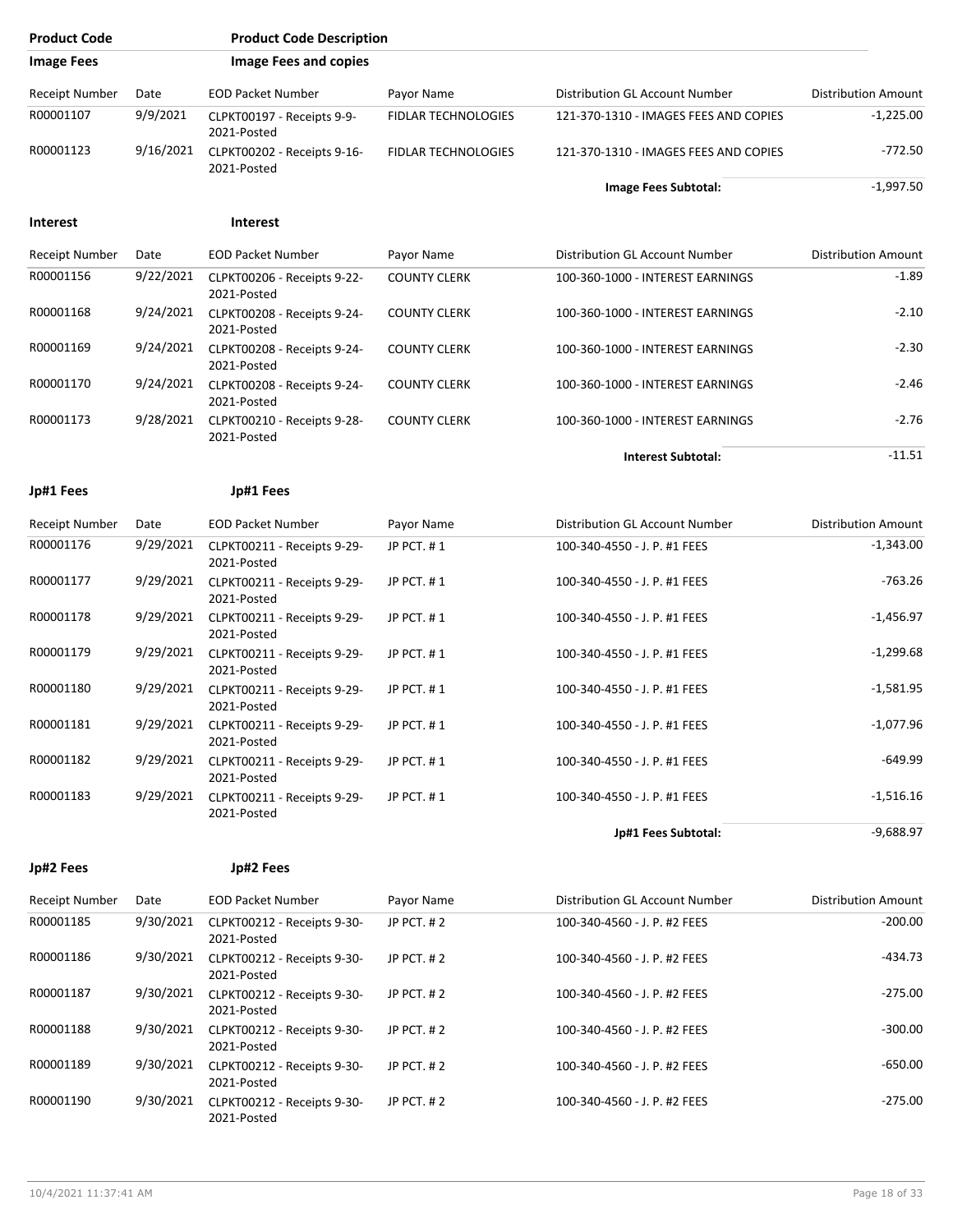| <b>Product Code</b>   |           | <b>Product Code Description</b>            |                   |                                |                            |
|-----------------------|-----------|--------------------------------------------|-------------------|--------------------------------|----------------------------|
| R00001191             | 9/30/2021 | CLPKT00212 - Receipts 9-30-<br>2021-Posted | <b>JP PCT. #2</b> | 100-340-4560 - J. P. #2 FEES   | $-275.00$                  |
| R00001192             | 9/30/2021 | CLPKT00212 - Receipts 9-30-<br>2021-Posted | <b>JP PCT. #2</b> | 100-340-4560 - J. P. #2 FEES   | $-175.00$                  |
|                       |           |                                            |                   | <b>Jp#2 Fees Subtotal:</b>     | $-2,584.73$                |
| Jp#3 Fees             |           | Jp#3 Fees                                  |                   |                                |                            |
| <b>Receipt Number</b> | Date      | <b>EOD Packet Number</b>                   | Payor Name        | Distribution GL Account Number | <b>Distribution Amount</b> |
| R00001129             | 9/17/2021 | CLPKT00203 - Receipts 9-17-<br>2021-Posted | JP PCT, #3        | 100-340-4570 - J. P. #3 FEES   | $-1,010.23$                |
| R00001130             | 9/17/2021 | CLPKT00203 - Receipts 9-17-<br>2021-Posted | JP PCT, #3        | 100-340-4570 - J. P. #3 FEES   | $-405.17$                  |
| R00001131             | 9/17/2021 | CLPKT00203 - Receipts 9-17-<br>2021-Posted | JP PCT, #3        | 100-340-4570 - J. P. #3 FEES   | $-685.09$                  |
| R00001132             | 9/17/2021 | CLPKT00203 - Receipts 9-17-<br>2021-Posted | JP PCT, #3        | 100-340-4570 - J. P. #3 FEES   | $-304.02$                  |
| R00001133             | 9/17/2021 | CLPKT00203 - Receipts 9-17-<br>2021-Posted | JP PCT, #3        | 100-340-4570 - J. P. #3 FEES   | $-596.10$                  |
| R00001134             | 9/17/2021 | CLPKT00203 - Receipts 9-17-<br>2021-Posted | JP PCT, #3        | 100-340-4570 - J. P. #3 FEES   | $-557.00$                  |
| R00001135             | 9/17/2021 | CLPKT00203 - Receipts 9-17-<br>2021-Posted | JP PCT, #3        | 100-340-4570 - J. P. #3 FEES   | $-163.92$                  |
| R00001136             | 9/17/2021 | CLPKT00203 - Receipts 9-17-<br>2021-Posted | JP PCT, #3        | 100-340-4570 - J. P. #3 FEES   | $-421.03$                  |
|                       |           |                                            |                   | Jo#3 Fees Subtotal:            | $-4.142.56$                |

### **Just Ct Bldg JP1 Jp1**

| <b>Receipt Number</b> | Date      | <b>EOD Packet Number</b>                   | Payor Name | Distribution GL Account Number  | <b>Distribution Amount</b> |
|-----------------------|-----------|--------------------------------------------|------------|---------------------------------|----------------------------|
| R00001176             | 9/29/2021 | CLPKT00211 - Receipts 9-29-<br>2021-Posted | JP PCT. #1 | 111-370-4550 - JP1 SECURITY FEE | $-0.40$                    |
| R00001177             | 9/29/2021 | CLPKT00211 - Receipts 9-29-<br>2021-Posted | JP PCT. #1 | 111-370-4550 - JP1 SECURITY FEE | $-2.00$                    |
| R00001178             | 9/29/2021 | CLPKT00211 - Receipts 9-29-<br>2021-Posted | JP PCT. #1 | 111-370-4550 - JP1 SECURITY FEE | $-8.00$                    |
| R00001179             | 9/29/2021 | CLPKT00211 - Receipts 9-29-<br>2021-Posted | JP PCT. #1 | 111-370-4550 - JP1 SECURITY FEE | $-0.81$                    |
| R00001181             | 9/29/2021 | CLPKT00211 - Receipts 9-29-<br>2021-Posted | JP PCT. #1 | 111-370-4550 - JP1 SECURITY FEE | $-0.06$                    |
| R00001182             | 9/29/2021 | CLPKT00211 - Receipts 9-29-<br>2021-Posted | JP PCT, #1 | 111-370-4550 - JP1 SECURITY FEE | $-1.03$                    |
| R00001183             | 9/29/2021 | CLPKT00211 - Receipts 9-29-<br>2021-Posted | JP PCT. #1 | 111-370-4550 - JP1 SECURITY FEE | $-3.00$                    |
|                       |           |                                            |            | Just Ct Bldg JP1 Subtotal:      | $-15.30$                   |

**Just Ct Bldg Jp3 Jp3**

| Receipt Number | Date      | <b>EOD Packet Number</b>                   | Payor Name     | Distribution GL Account Number  | <b>Distribution Amount</b> |
|----------------|-----------|--------------------------------------------|----------------|---------------------------------|----------------------------|
| R00001129      | 9/17/2021 | CLPKT00203 - Receipts 9-17-<br>2021-Posted | $JP$ PCT, $#3$ | 111-370-4570 - JP3 SECURITY FEE | $-1.86$                    |
| R00001130      | 9/17/2021 | CLPKT00203 - Receipts 9-17-<br>2021-Posted | JP PCT, #3     | 111-370-4570 - JP3 SECURITY FEE | $-2.37$                    |
| R00001131      | 9/17/2021 | CLPKT00203 - Receipts 9-17-<br>2021-Posted | JP PCT, #3     | 111-370-4570 - JP3 SECURITY FEE | $-1.10$                    |
| R00001132      | 9/17/2021 | CLPKT00203 - Receipts 9-17-<br>2021-Posted | JP $PCT.$ #3   | 111-370-4570 - JP3 SECURITY FEE | $-2.10$                    |
| R00001133      | 9/17/2021 | CLPKT00203 - Receipts 9-17-<br>2021-Posted | $JP$ PCT, $#3$ | 111-370-4570 - JP3 SECURITY FEE | $-1.89$                    |
| R00001134      | 9/17/2021 | CLPKT00203 - Receipts 9-17-<br>2021-Posted | JP PCT, #3     | 111-370-4570 - JP3 SECURITY FEE | $-2.16$                    |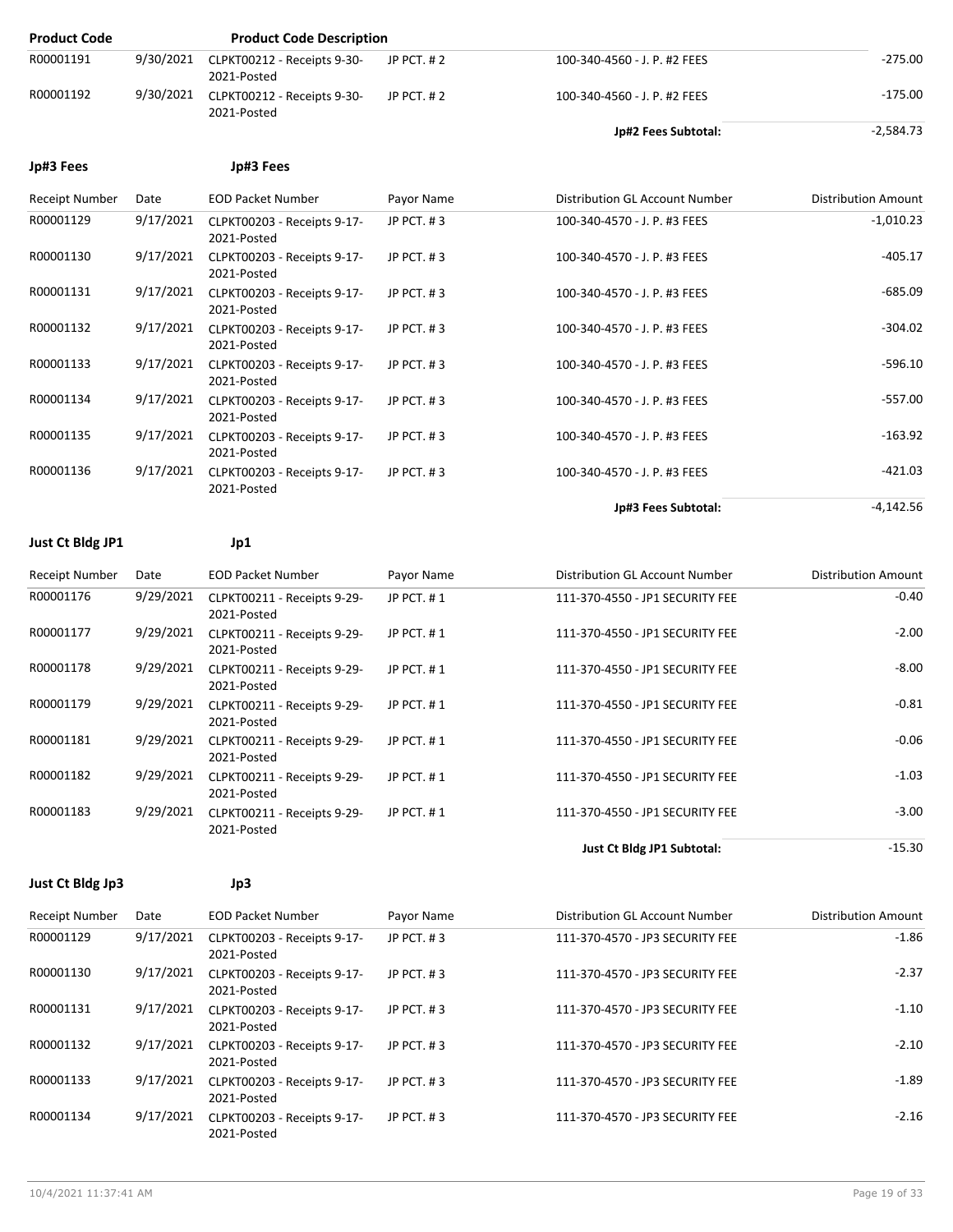| <b>Product Code</b>     |           | <b>Product Code Description</b>                      |            |                                       |                            |
|-------------------------|-----------|------------------------------------------------------|------------|---------------------------------------|----------------------------|
| R00001135               | 9/17/2021 | CLPKT00203 - Receipts 9-17-<br>2021-Posted           | JP PCT. #3 | 111-370-4570 - JP3 SECURITY FEE       | $-0.10$                    |
|                         |           |                                                      |            | Just Ct Bldg Jp3 Subtotal:            | $-11.58$                   |
| <b>Just Ct Tech JP1</b> |           | Jp1                                                  |            |                                       |                            |
| Receipt Number          | Date      | <b>EOD Packet Number</b>                             | Payor Name | Distribution GL Account Number        | <b>Distribution Amount</b> |
| R00001176               |           | 9/29/2021 CLPKT00211 - Receipts 9-29-<br>2021-Posted | JP PCT, #1 | 260-370-4550 - J.P.#1 TECHNOLOGY FEES | $-24.74$                   |
| R00001177               |           | 9/29/2021 CLPKT00211 - Receipts 9-29-<br>2021-Posted | JP PCT. #1 | 260-370-4550 - J.P.#1 TECHNOLOGY FEES | $-65.73$                   |
| R00001178               |           | 9/29/2021 CLPKT00211 - Receipts 9-29-<br>2021-Posted | JP PCT. #1 | 260-370-4550 - J.P.#1 TECHNOLOGY FEES | $-85.11$                   |
| R00001179               |           | 9/29/2021 CLPKT00211 - Receipts 9-29-<br>2021-Posted | JP PCT. #1 | 260-370-4550 - J.P.#1 TECHNOLOGY FEES | $-51.00$                   |
| R00001180               |           | 9/29/2021 CLPKT00211 - Receipts 9-29-<br>2021-Posted | JP PCT. #1 | 260-370-4550 - J.P.#1 TECHNOLOGY FEES | $-43.38$                   |
| R00001181               |           | 9/29/2021 CLPKT00211 - Receipts 9-29-<br>2021-Posted | JP PCT. #1 | 260-370-4550 - J.P.#1 TECHNOLOGY FEES | $-24.11$                   |
| R00001182               |           | 9/29/2021 CLPKT00211 - Receipts 9-29-<br>2021-Posted | JP PCT. #1 | 260-370-4550 - J.P.#1 TECHNOLOGY FEES | $-27.75$                   |
| R00001183               |           | 9/29/2021 CLPKT00211 - Receipts 9-29-<br>2021-Posted | JP PCT. #1 | 260-370-4550 - J.P.#1 TECHNOLOGY FEES | $-40.97$                   |
|                         |           |                                                      |            | <b>Just Ct Tech JP1 Subtotal:</b>     | $-362.79$                  |
| <b>Just Ct Tech JP2</b> |           | Jp2                                                  |            |                                       |                            |
| <b>Receipt Number</b>   | Date      | <b>EOD Packet Number</b>                             | Payor Name | Distribution GL Account Number        | <b>Distribution Amount</b> |
| R00001185               |           | 9/30/2021 CLPKT00212 - Receipts 9-30-<br>2021-Posted | JP PCT. #2 | 270-370-4560 - J.P.#2 TECHNOLOGY FEES | $-16.00$                   |
| R00001186               |           | 9/30/2021 CLPKT00212 - Receipts 9-30-<br>2021-Posted | JP PCT. #2 | 270-370-4560 - J.P.#2 TECHNOLOGY FEES | $-15.89$                   |
| R00001187               |           | 9/30/2021 CLPKT00212 - Receipts 9-30-<br>2021-Posted | JP PCT. #2 | 270-370-4560 - J.P.#2 TECHNOLOGY FEES | $-10.90$                   |
| R00001188               |           | 9/30/2021 CLPKT00212 - Receipts 9-30-<br>2021-Posted | JP PCT. #2 | 270-370-4560 - J.P.#2 TECHNOLOGY FEES | $-4.00$                    |
| R00001189               |           | 9/30/2021 CLPKT00212 - Receipts 9-30-<br>2021-Posted | JP PCT. #2 | 270-370-4560 - J.P.#2 TECHNOLOGY FEES | $-3.89$                    |
| R00001190               |           | 9/30/2021 CLPKT00212 - Receipts 9-30-<br>2021-Posted | JP PCT. #2 | 270-370-4560 - J.P.#2 TECHNOLOGY FEES | $-4.00$                    |
| R00001191               |           | 9/30/2021 CLPKT00212 - Receipts 9-30-                | JP PCT. #2 | 270-370-4560 - J.P.#2 TECHNOLOGY FEES | $-4.00$                    |

**Just Ct Tech Jp3 Jp3**

2021-Posted

2021-Posted

R00001192 9/30/2021 CLPKT00212 - Receipts 9-30-

Receipt Number Date EOD Packet Number Payor Name Distribution GL Account Number Distribution Amount R00001129 9/17/2021 CLPKT00203 - Receipts 9-17- 2021-Posted JP PCT. #3 280-370-4560 - J.P.#3 TECHNOLOGY FEES -98.99 R00001130 9/17/2021 CLPKT00203 - Receipts 9-17- 2021-Posted JP PCT. #3 280-370-4560 - J.P.#3 TECHNOLOGY FEES -57.32 R00001131 9/17/2021 CLPKT00203 - Receipts 9-17- 2021-Posted JP PCT. # 3 280-370-4560 - J.P.#3 TECHNOLOGY FEES -53.86 R00001132 9/17/2021 CLPKT00203 - Receipts 9-17- 2021-Posted JP PCT. # 3 280-370-4560 - J.P.#3 TECHNOLOGY FEES R00001133 9/17/2021 CLPKT00203 - Receipts 9-17- 2021-Posted JP PCT. # 3 280-370-4560 - J.P.#3 TECHNOLOGY FEES -26.89 R00001134 9/17/2021 CLPKT00203 - Receipts 9-17- 2021-Posted JP PCT. # 3 280-370-4560 - J.P.#3 TECHNOLOGY FEES -52.70

JP PCT. # 2 270-370-4560 - J.P.#2 TECHNOLOGY FEES -8.00

Just Ct Tech JP2 Subtotal: **All Accords** -66.68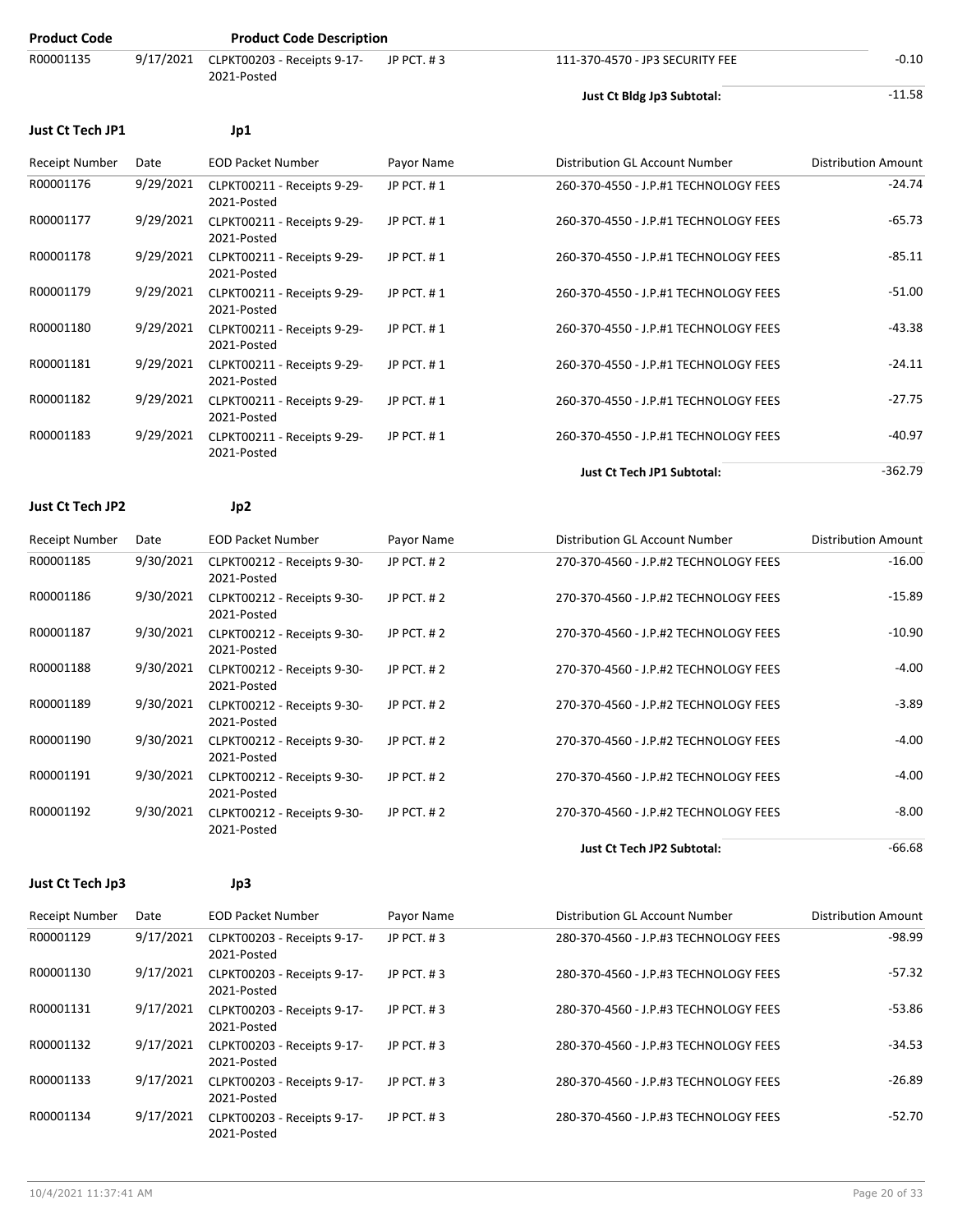| <b>Product Code</b>      |           | <b>Product Code Description</b>                      |                           |                                                                                   |                            |
|--------------------------|-----------|------------------------------------------------------|---------------------------|-----------------------------------------------------------------------------------|----------------------------|
| R00001135                | 9/17/2021 | CLPKT00203 - Receipts 9-17-<br>2021-Posted           | JP PCT. #3                | 280-370-4560 - J.P.#3 TECHNOLOGY FEES                                             | $-51.94$                   |
| R00001136                | 9/17/2021 | CLPKT00203 - Receipts 9-17-<br>2021-Posted           | JP PCT. #3                | 280-370-4560 - J.P.#3 TECHNOLOGY FEES                                             | $-51.31$                   |
|                          |           |                                                      |                           | Just Ct Tech Jp3 Subtotal:                                                        | $-427.54$                  |
| <b>Juv Prob Fees</b>     |           | <b>Juv Prob Fees</b>                                 |                           |                                                                                   |                            |
| Receipt Number           | Date      | <b>EOD Packet Number</b>                             | Payor Name                | Distribution GL Account Number                                                    | <b>Distribution Amount</b> |
| R00001108                | 9/9/2021  | CLPKT00197 - Receipts 9-9-<br>2021-Posted            | <b>JUVENILE PROBATION</b> | 891-340-5750 - JUVENILE PROBATION FEES                                            | $-10.00$                   |
| R00001109                | 9/9/2021  | CLPKT00197 - Receipts 9-9-<br>2021-Posted            | <b>JUVENILE PROBATION</b> | 891-340-5750 - JUVENILE PROBATION FEES                                            | $-20.00$                   |
| R00001119                | 9/14/2021 | CLPKT00200 - Receipts 9-14-<br>2021-Posted           | <b>JUVENILE PROBATION</b> | 891-340-5750 - JUVENILE PROBATION FEES                                            | $-25.00$                   |
|                          |           |                                                      |                           | <b>Juv Prob Fees Subtotal:</b>                                                    | $-55.00$                   |
| Law Library              |           | <b>District Clerk</b>                                |                           |                                                                                   |                            |
| Receipt Number           | Date      | <b>EOD Packet Number</b>                             | Payor Name                | Distribution GL Account Number                                                    | <b>Distribution Amount</b> |
| R00001100                | 9/3/2021  | CLPKT00194 - Receipts 9-3-<br>2021-Posted            | <b>DISTRICT CLERK</b>     | 350-340-4500 - DISTRICT CLERK FEES                                                | $-1,192.36$                |
| R00001102                | 9/7/2021  | CLPKT00195 - Receipts 9-7-<br>2021-Posted            | <b>DISTRICT CLERK</b>     | 350-340-4500 - DISTRICT CLERK FEES                                                | -910.00                    |
|                          |           |                                                      |                           | Law Library Subtotal:                                                             | $-2,102.36$                |
| Law Library CoClk        |           | <b>County Clerk</b>                                  |                           |                                                                                   |                            |
| Receipt Number           | Date      | <b>EOD Packet Number</b>                             | Payor Name                | Distribution GL Account Number                                                    | Distribution Amount        |
| R00001156                | 9/22/2021 | CLPKT00206 - Receipts 9-22-<br>2021-Posted           | <b>COUNTY CLERK</b>       | 350-340-4030 - COUNTY CLERK FEES                                                  | $-280.00$                  |
| R00001168                | 9/24/2021 | CLPKT00208 - Receipts 9-24-<br>2021-Posted           | <b>COUNTY CLERK</b>       | 350-340-4030 - COUNTY CLERK FEES                                                  | $-560.00$                  |
| R00001169                | 9/24/2021 | CLPKT00208 - Receipts 9-24-<br>2021-Posted           | <b>COUNTY CLERK</b>       | 350-340-4030 - COUNTY CLERK FEES                                                  | $-455.00$                  |
| R00001170                | 9/24/2021 | CLPKT00208 - Receipts 9-24-<br>2021-Posted           | <b>COUNTY CLERK</b>       | 350-340-4030 - COUNTY CLERK FEES                                                  | $-742.37$                  |
| R00001173                | 9/28/2021 | CLPKT00210 - Receipts 9-28-<br>2021-Posted           | <b>COUNTY CLERK</b>       | 350-340-4030 - COUNTY CLERK FEES                                                  | $-630.13$                  |
|                          |           |                                                      |                           | Law Library CoClk Subtotal:                                                       | $-2,667.50$                |
| Livestock                |           | <b>Proceeds of Sale of Livestock</b>                 |                           |                                                                                   |                            |
| <b>Receipt Number</b>    | Date      | <b>EOD Packet Number</b>                             | Payor Name                | Distribution GL Account Number                                                    | <b>Distribution Amount</b> |
| R00001148                | 9/21/2021 | CLPKT00205 - Receipts 9-21-<br>2021-Posted           |                           | EMORY LIVESTOCK AUCTION, II100-370-4320 - PROCEEDS OF SALE OF<br><b>LIVESTOCK</b> | $-385.04$                  |
|                          |           |                                                      |                           | Livestock Subtotal:                                                               | $-385.04$                  |
| <b>Local Court Costs</b> |           | <b>Local Court Costs</b>                             |                           |                                                                                   |                            |
| Receipt Number           | Date      | <b>EOD Packet Number</b>                             | Payor Name                | Distribution GL Account Number                                                    | <b>Distribution Amount</b> |
| R00001100                | 9/3/2021  | CLPKT00194 - Receipts 9-3-<br>2021-Posted            | <b>DISTRICT CLERK</b>     | 100-318-1280 - LOCAL FINES AND<br>REIMBURSEMENTS                                  | $-1,010.96$                |
| R00001102                | 9/7/2021  | CLPKT00195 - Receipts 9-7-<br>2021-Posted            | <b>DISTRICT CLERK</b>     | 100-318-1280 - LOCAL FINES AND<br>REIMBURSEMENTS                                  | $-1,128.64$                |
| R00001129                | 9/17/2021 | CLPKT00203 - Receipts 9-17-<br>2021-Posted           | JP PCT. #3                | 100-318-1280 - LOCAL FINES AND<br>REIMBURSEMENTS                                  | -119.64                    |
| R00001130                | 9/17/2021 | CLPKT00203 - Receipts 9-17-<br>2021-Posted           | JP PCT. #3                | 100-318-1280 - LOCAL FINES AND<br>REIMBURSEMENTS                                  | $-65.72$                   |
| R00001131                |           | 9/17/2021 CLPKT00203 - Receipts 9-17-<br>2021-Posted | JP PCT. #3                | 100-318-1280 - LOCAL FINES AND<br>REIMBURSEMENTS                                  | -62.17                     |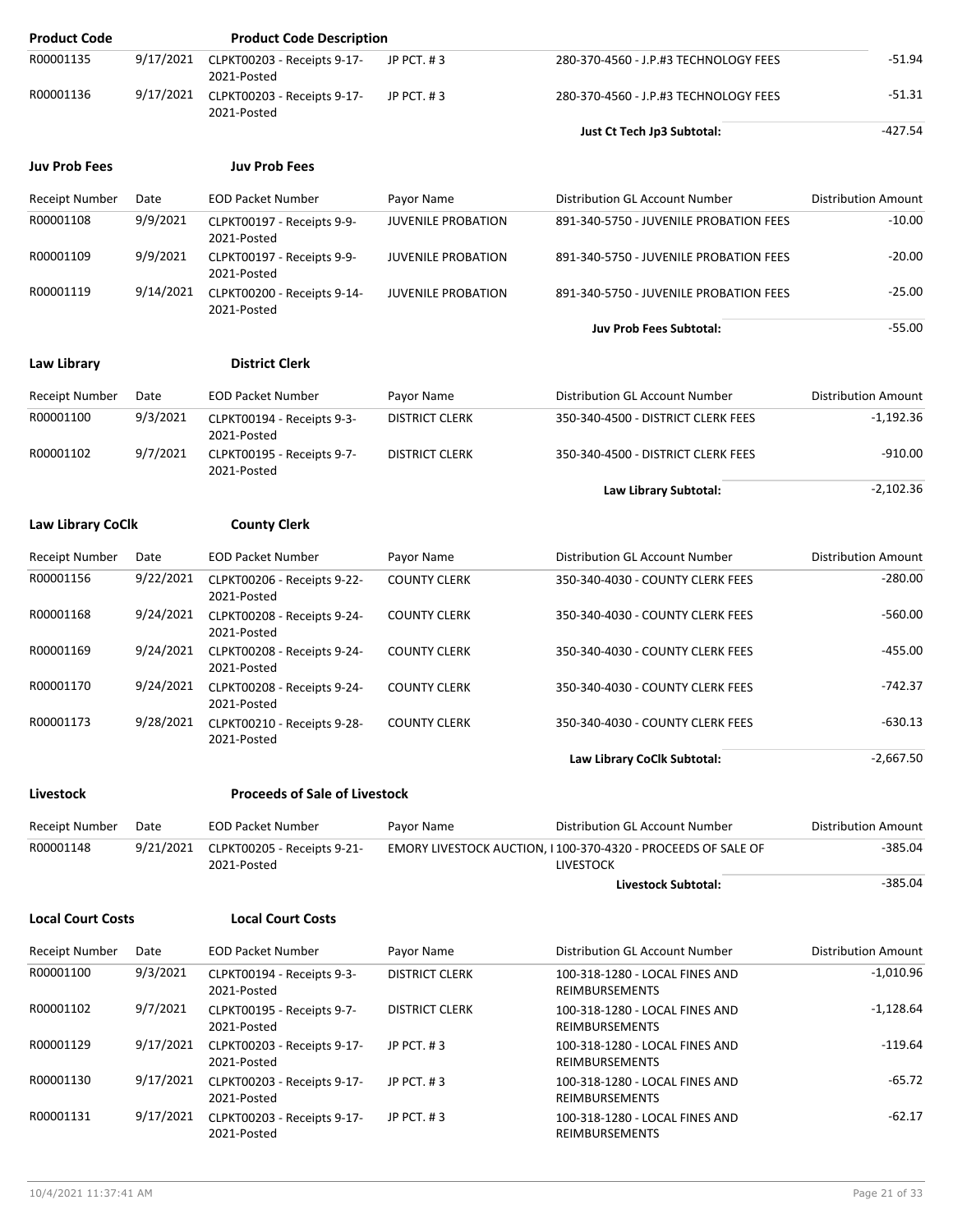| <b>Product Code</b> |           | <b>Product Code Description</b>                      |                     |                                                         |             |
|---------------------|-----------|------------------------------------------------------|---------------------|---------------------------------------------------------|-------------|
| R00001132           | 9/17/2021 | CLPKT00203 - Receipts 9-17-<br>2021-Posted           | JP PCT. #3          | 100-318-1280 - LOCAL FINES AND<br>REIMBURSEMENTS        | $-37.01$    |
| R00001133           |           | 9/17/2021 CLPKT00203 - Receipts 9-17-<br>2021-Posted | JP PCT. #3          | 100-318-1280 - LOCAL FINES AND<br>REIMBURSEMENTS        | $-12.89$    |
| R00001134           |           | 9/17/2021 CLPKT00203 - Receipts 9-17-<br>2021-Posted | JP PCT, #3          | 100-318-1280 - LOCAL FINES AND<br>REIMBURSEMENTS        | $-89.52$    |
| R00001135           |           | 9/17/2021 CLPKT00203 - Receipts 9-17-<br>2021-Posted | JP PCT. #3          | 100-318-1280 - LOCAL FINES AND<br><b>REIMBURSEMENTS</b> | $-63.62$    |
| R00001136           |           | 9/17/2021 CLPKT00203 - Receipts 9-17-<br>2021-Posted | JP PCT. #3          | 100-318-1280 - LOCAL FINES AND<br><b>REIMBURSEMENTS</b> | $-65.44$    |
| R00001168           |           | 9/24/2021 CLPKT00208 - Receipts 9-24-<br>2021-Posted | <b>COUNTY CLERK</b> | 100-318-1280 - LOCAL FINES AND<br><b>REIMBURSEMENTS</b> | $-14.00$    |
| R00001173           |           | 9/28/2021 CLPKT00210 - Receipts 9-28-<br>2021-Posted | <b>COUNTY CLERK</b> | 100-318-1280 - LOCAL FINES AND<br>REIMBURSEMENTS        | $-28.00$    |
| R00001176           |           | 9/29/2021 CLPKT00211 - Receipts 9-29-<br>2021-Posted | JP PCT. #1          | 100-318-1280 - LOCAL FINES AND<br><b>REIMBURSEMENTS</b> | $-44.65$    |
| R00001177           |           | 9/29/2021 CLPKT00211 - Receipts 9-29-<br>2021-Posted | JP PCT. #1          | 100-318-1280 - LOCAL FINES AND<br>REIMBURSEMENTS        | $-117.70$   |
| R00001178           |           | 9/29/2021 CLPKT00211 - Receipts 9-29-<br>2021-Posted | JP PCT. #1          | 100-318-1280 - LOCAL FINES AND<br>REIMBURSEMENTS        | $-112.60$   |
| R00001179           |           | 9/29/2021 CLPKT00211 - Receipts 9-29-<br>2021-Posted | JP PCT. #1          | 100-318-1280 - LOCAL FINES AND<br><b>REIMBURSEMENTS</b> | $-62.27$    |
| R00001180           |           | 9/29/2021 CLPKT00211 - Receipts 9-29-<br>2021-Posted | JP PCT. #1          | 100-318-1280 - LOCAL FINES AND<br>REIMBURSEMENTS        | $-1.10$     |
| R00001181           |           | 9/29/2021 CLPKT00211 - Receipts 9-29-<br>2021-Posted | JP PCT. #1          | 100-318-1280 - LOCAL FINES AND<br>REIMBURSEMENTS        | $-0.39$     |
| R00001182           |           | 9/29/2021 CLPKT00211 - Receipts 9-29-<br>2021-Posted | JP PCT. #1          | 100-318-1280 - LOCAL FINES AND<br>REIMBURSEMENTS        | $-35.75$    |
| R00001183           |           | 9/29/2021 CLPKT00211 - Receipts 9-29-<br>2021-Posted | JP PCT. #1          | 100-318-1280 - LOCAL FINES AND<br>REIMBURSEMENTS        | $-36.94$    |
| R00001185           |           | 9/30/2021 CLPKT00212 - Receipts 9-30-<br>2021-Posted | JP PCT. #2          | 100-318-1280 - LOCAL FINES AND<br><b>REIMBURSEMENTS</b> | $-0.40$     |
| R00001186           |           | 9/30/2021 CLPKT00212 - Receipts 9-30-<br>2021-Posted | JP PCT. #2          | 100-318-1280 - LOCAL FINES AND<br>REIMBURSEMENTS        | $-0.40$     |
| R00001187           |           | 9/30/2021 CLPKT00212 - Receipts 9-30-<br>2021-Posted | JP PCT. #2          | 100-318-1280 - LOCAL FINES AND<br>REIMBURSEMENTS        | $-0.27$     |
| R00001188           |           | 9/30/2021 CLPKT00212 - Receipts 9-30-<br>2021-Posted | JP PCT. #2          | 100-318-1280 - LOCAL FINES AND<br>REIMBURSEMENTS        | $-0.10$     |
| R00001189           | 9/30/2021 | CLPKT00212 - Receipts 9-30-<br>2021-Posted           | JP PCT. #2          | 100-318-1280 - LOCAL FINES AND<br>REIMBURSEMENTS        | $-0.10$     |
| R00001190           | 9/30/2021 | CLPKT00212 - Receipts 9-30-<br>2021-Posted           | JP PCT. #2          | 100-318-1280 - LOCAL FINES AND<br>REIMBURSEMENTS        | $-0.10$     |
| R00001191           | 9/30/2021 | CLPKT00212 - Receipts 9-30-<br>2021-Posted           | JP PCT. #2          | 100-318-1280 - LOCAL FINES AND<br>REIMBURSEMENTS        | $-0.10$     |
| R00001192           | 9/30/2021 | CLPKT00212 - Receipts 9-30-<br>2021-Posted           | JP PCT. #2          | 100-318-1280 - LOCAL FINES AND<br>REIMBURSEMENTS        | $-0.20$     |
|                     |           |                                                      |                     | <b>Local Court Costs Subtotal:</b>                      | $-3,110.68$ |

**Mixed Bev Gross Tax on Mixed Drinks**

| Receipt Number | Date      | EOD Packet Number                          | Pavor Name  | Distribution GL Account Number     | <b>Distribution Amount</b> |
|----------------|-----------|--------------------------------------------|-------------|------------------------------------|----------------------------|
| R00001137      | 9/17/2021 | CLPKT00203 - Receipts 9-17-<br>2021-Posted | COMPTROLLER | 100-318-1400 - TAX ON MIXED DRINKS | $-1.215.73$                |
|                |           |                                            |             | <b>Mixed Bev Gross Subtotal:</b>   | $-1,215.73$                |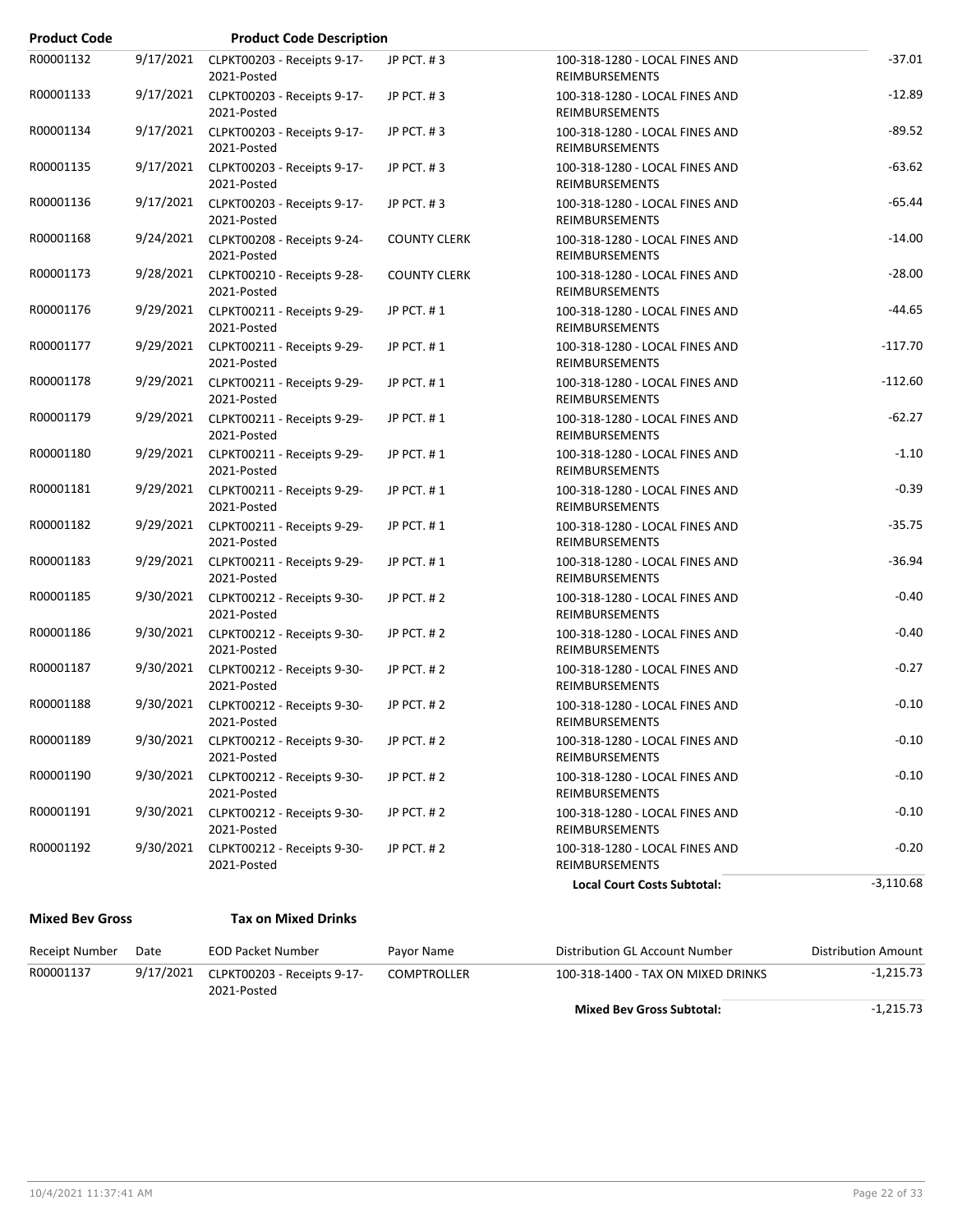| <b>Product Code</b>         |           | <b>Product Code Description</b>            |                       |                                                          |                            |
|-----------------------------|-----------|--------------------------------------------|-----------------------|----------------------------------------------------------|----------------------------|
| <b>Mixed Bev Sales</b>      |           | <b>Tax Of Mixed Drinks</b>                 |                       |                                                          |                            |
| Receipt Number              | Date      | <b>EOD Packet Number</b>                   | Payor Name            | Distribution GL Account Number                           | <b>Distribution Amount</b> |
| R00001137                   | 9/17/2021 | CLPKT00203 - Receipts 9-17-<br>2021-Posted | <b>COMPTROLLER</b>    | 100-318-1400 - TAX ON MIXED DRINKS                       | $-1,448.62$                |
|                             |           |                                            |                       | <b>Mixed Bev Sales Subtotal:</b>                         | $-1,448.62$                |
| <b>Passport Photos</b>      |           | <b>Passport Photos</b>                     |                       |                                                          |                            |
| Receipt Number              | Date      | <b>EOD Packet Number</b>                   | Payor Name            | Distribution GL Account Number                           | <b>Distribution Amount</b> |
| R00001102                   | 9/7/2021  | CLPKT00195 - Receipts 9-7-<br>2021-Posted  | <b>DISTRICT CLERK</b> | 100-370-4500 - DIST. CLK. PASSPORT PHOTO                 | $-10.00$                   |
|                             |           |                                            |                       | <b>Passport Photos Subtotal:</b>                         | $-10.00$                   |
| Probate Jdg Ed              |           | <b>County Clerk</b>                        |                       |                                                          |                            |
| <b>Receipt Number</b>       | Date      | <b>EOD Packet Number</b>                   | Payor Name            | Distribution GL Account Number                           | <b>Distribution Amount</b> |
| R00001156                   | 9/22/2021 | CLPKT00206 - Receipts 9-22-<br>2021-Posted | <b>COUNTY CLERK</b>   | 161-340-1310 - PROBATE JUDGES<br><b>EDUCATION</b>        | $-30.00$                   |
| R00001168                   | 9/24/2021 | CLPKT00208 - Receipts 9-24-<br>2021-Posted | <b>COUNTY CLERK</b>   | 161-340-1310 - PROBATE JUDGES<br><b>EDUCATION</b>        | $-75.00$                   |
| R00001169                   | 9/24/2021 | CLPKT00208 - Receipts 9-24-<br>2021-Posted | <b>COUNTY CLERK</b>   | 161-340-1310 - PROBATE JUDGES<br><b>EDUCATION</b>        | $-60.00$                   |
| R00001170                   | 9/24/2021 | CLPKT00208 - Receipts 9-24-<br>2021-Posted | <b>COUNTY CLERK</b>   | 161-340-1310 - PROBATE JUDGES<br><b>EDUCATION</b>        | $-91.06$                   |
| R00001173                   | 9/28/2021 | CLPKT00210 - Receipts 9-28-<br>2021-Posted | <b>COUNTY CLERK</b>   | 161-340-1310 - PROBATE JUDGES<br><b>EDUCATION</b>        | $-80.02$                   |
|                             |           |                                            |                       | Probate Jdg Ed Subtotal:                                 | $-336.08$                  |
| <b>Records Archive</b>      |           | <b>District Court</b>                      |                       |                                                          |                            |
| <b>Receipt Number</b>       | Date      | <b>EOD Packet Number</b>                   | Payor Name            | Distribution GL Account Number                           | <b>Distribution Amount</b> |
| R00001100                   | 9/3/2021  | CLPKT00194 - Receipts 9-3-<br>2021-Posted  | <b>DISTRICT CLERK</b> | 191-370-4500 - DISTRICT CT.RECORDS<br><b>ARCHIVE FEE</b> | $-521.50$                  |
| R00001102                   | 9/7/2021  | CLPKT00195 - Receipts 9-7-<br>2021-Posted  | <b>DISTRICT CLERK</b> | 191-370-4500 - DISTRICT CT.RECORDS<br><b>ARCHIVE FEE</b> | $-640.39$                  |
|                             |           |                                            |                       | <b>Records Archive Subtotal:</b>                         | $-1,161.89$                |
| <b>Records Archive CoCl</b> |           | <b>Records Archive Co Clk</b>              |                       |                                                          |                            |
| Receipt Number              | Date      | <b>EOD Packet Number</b>                   | Payor Name            | Distribution GL Account Number                           | <b>Distribution Amount</b> |
| R00001156                   | 9/22/2021 | CLPKT00206 - Receipts 9-22-<br>2021-Posted | <b>COUNTY CLERK</b>   | 127-370-1330 - CO. CLERK RECORDS<br><b>ARCHIVE FEE</b>   | $-6,570.00$                |
| R00001168                   | 9/24/2021 | CLPKT00208 - Receipts 9-24-<br>2021-Posted | <b>COUNTY CLERK</b>   | 127-370-1330 - CO. CLERK RECORDS<br><b>ARCHIVE FEE</b>   | $-8,050.00$                |
| R00001169                   | 9/24/2021 | CLPKT00208 - Receipts 9-24-<br>2021-Posted | <b>COUNTY CLERK</b>   | 127-370-1330 - CO. CLERK RECORDS<br><b>ARCHIVE FEE</b>   | $-5,470.00$                |
| R00001170                   | 9/24/2021 | CLPKT00208 - Receipts 9-24-<br>2021-Posted | <b>COUNTY CLERK</b>   | 127-370-1330 - CO. CLERK RECORDS<br><b>ARCHIVE FEE</b>   | $-9,922.11$                |
| R00001173                   | 9/28/2021 | CLPKT00210 - Receipts 9-28-<br>2021-Posted | <b>COUNTY CLERK</b>   | 127-370-1330 - CO. CLERK RECORDS<br><b>ARCHIVE FEE</b>   | $-9,210.04$                |
|                             |           |                                            |                       | <b>Records Archive CoCl Subtotal:</b>                    | $-39,222.15$               |
| <b>Records Management</b>   |           | <b>Dist Clerk Rec Mgt</b>                  |                       |                                                          |                            |
| Receipt Number              | Date      | <b>EOD Packet Number</b>                   | Payor Name            | Distribution GL Account Number                           | <b>Distribution Amount</b> |
| R00001100                   | 9/3/2021  | CLPKT00194 - Receipts 9-3-<br>2021-Posted  | <b>DISTRICT CLERK</b> | 190-370-1360 - DST.CLK.PRES.REC.FEE                      | $-318.64$                  |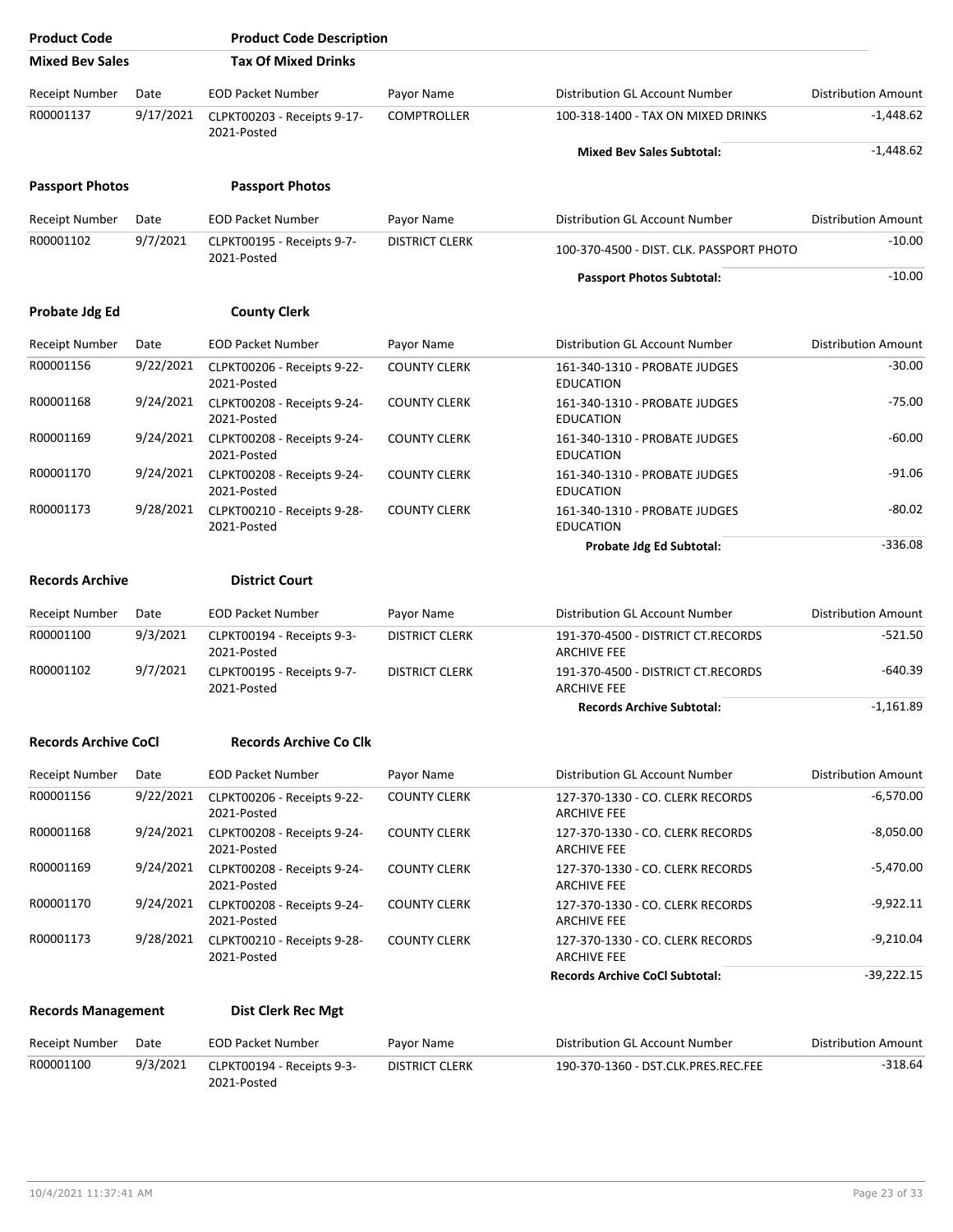| <b>Product Code</b>         |           | <b>Product Code Description</b>                        |                                                  |                                                     |                            |
|-----------------------------|-----------|--------------------------------------------------------|--------------------------------------------------|-----------------------------------------------------|----------------------------|
| R00001102                   | 9/7/2021  | CLPKT00195 - Receipts 9-7-<br>2021-Posted              | <b>DISTRICT CLERK</b>                            | 190-370-1360 - DST.CLK.PRES.REC.FEE                 | $-457.81$                  |
|                             |           |                                                        |                                                  | <b>Records Management Subtotal:</b>                 | $-776.45$                  |
| <b>Records Mgt Co Clk</b>   |           | <b>County Clerk</b>                                    |                                                  |                                                     |                            |
| <b>Receipt Number</b>       | Date      | <b>EOD Packet Number</b>                               | Payor Name                                       | Distribution GL Account Number                      | <b>Distribution Amount</b> |
| R00001156                   | 9/22/2021 | CLPKT00206 - Receipts 9-22-<br>2021-Posted             | <b>COUNTY CLERK</b>                              | 121-370-1330 - CO.CLERK PRESERVE REC FEE            | $-6,694.98$                |
| R00001168                   | 9/24/2021 | CLPKT00208 - Receipts 9-24-<br>2021-Posted             | <b>COUNTY CLERK</b>                              | 121-370-1330 - CO.CLERK PRESERVE REC FEE            | $-7,974.90$                |
| R00001169                   | 9/24/2021 | CLPKT00208 - Receipts 9-24-<br>2021-Posted             | <b>COUNTY CLERK</b>                              | 121-370-1330 - CO.CLERK PRESERVE REC FEE            | $-5,532.91$                |
| R00001170                   | 9/24/2021 | CLPKT00208 - Receipts 9-24-<br>2021-Posted             | <b>COUNTY CLERK</b>                              | 121-370-1330 - CO.CLERK PRESERVE REC FEE            | $-10,056.26$               |
| R00001173                   | 9/28/2021 | CLPKT00210 - Receipts 9-28-<br>2021-Posted             | <b>COUNTY CLERK</b>                              | 121-370-1330 - CO.CLERK PRESERVE REC FEE            | $-9,437.74$                |
|                             |           |                                                        |                                                  | Records Mgt Co Clk Subtotal:                        | $-39,696.79$               |
| <b>Refunds General</b>      |           | <b>Refunds and Miscellaneous</b>                       |                                                  |                                                     |                            |
| <b>Receipt Number</b>       | Date      | <b>EOD Packet Number</b>                               | Payor Name                                       | <b>Distribution GL Account Number</b>               | <b>Distribution Amount</b> |
| R00001094                   | 9/2/2021  | CLPKT00193 - Receipts 9-2-<br>2021-Posted              | <b>TAC</b>                                       | 100-370-1300 - REFUNDS &<br><b>MISCELLANEOUS</b>    | $-150.00$                  |
| R00001101                   | 9/3/2021  | CLPKT00194 - Receipts 9-3-<br>2021-Posted              | HARRISON HULL & MUMM PLL100-370-1300 - REFUNDS & | <b>MISCELLANEOUS</b>                                | $-7.85$                    |
| R00001144                   | 9/20/2021 | CLPKT00204 - Receipts 9-20-<br>2021-Posted             | <b>US BANK</b>                                   | 100-370-1300 - REFUNDS &<br>MISCELLANEOUS           | $-50.00$                   |
|                             |           |                                                        |                                                  | <b>Refunds General Subtotal:</b>                    | $-207.85$                  |
| <b>Refunds R&amp;B 3</b>    |           | <b>Refunds R&amp;B 3</b>                               |                                                  |                                                     |                            |
| <b>Receipt Number</b>       | Date      | <b>EOD Packet Number</b>                               | Payor Name                                       | Distribution GL Account Number                      | <b>Distribution Amount</b> |
| R00001106                   | 9/8/2021  | CLPKT00196 - Receipts 9-8-201- JERRY MAGNESS<br>Posted |                                                  | 230-370-1300 - REFUNDS &<br><b>MISCELLANEOUS</b>    | $-21.10$                   |
|                             |           |                                                        |                                                  | <b>Refunds R&amp;B 3 Subtotal:</b>                  | -21.10                     |
| <b>Reimb of materials 3</b> |           | <b>Reimb of materials 3</b>                            |                                                  |                                                     |                            |
| Receipt Number              | Date      | <b>EOD Packet Number</b>                               | Payor Name                                       | Distribution GL Account Number                      | <b>Distribution Amount</b> |
| R00001095                   | 9/2/2021  | CLPKT00193 - Receipts 9-2-<br>2021-Posted              | <b>BILLY BOB AYCOCK</b>                          | 230-370-1450 - REIMBURSEMENT OF<br><b>MATERIALS</b> | $-4,000.00$                |
| R00001104                   | 9/7/2021  | CLPKT00195 - Receipts 9-7-<br>2021-Posted              | <b>CITY OF LADONA</b>                            | 230-370-1450 - REIMBURSEMENT OF<br><b>MATERIALS</b> | $-97.02$                   |
| R00001139                   | 9/17/2021 | CLPKT00203 - Receipts 9-17-<br>2021-Posted             | <b>CITY OF HONEY GROVE</b>                       | 230-370-1450 - REIMBURSEMENT OF<br><b>MATERIALS</b> | -114.24                    |
|                             |           |                                                        |                                                  | <b>Reimb of materials 3 Subtotal:</b>               | -4,211.26                  |
| Rent                        |           | <b>Rent Verizon Tower</b>                              |                                                  |                                                     |                            |
| <b>Receipt Number</b>       | Date      | EOD Packet Number                                      | Payor Name                                       | Distribution GL Account Number                      | <b>Distribution Amount</b> |
| R00001171                   | 9/24/2021 | CLPKT00208 - Receipts 9-24-<br>2021-Posted             | <b>AMERICAN TOWER</b>                            | 100-370-1150 - RENT- VERIZON TOWER                  | $-1,064.61$                |
|                             |           |                                                        |                                                  | <b>Rent Subtotal:</b>                               | $-1,064.61$                |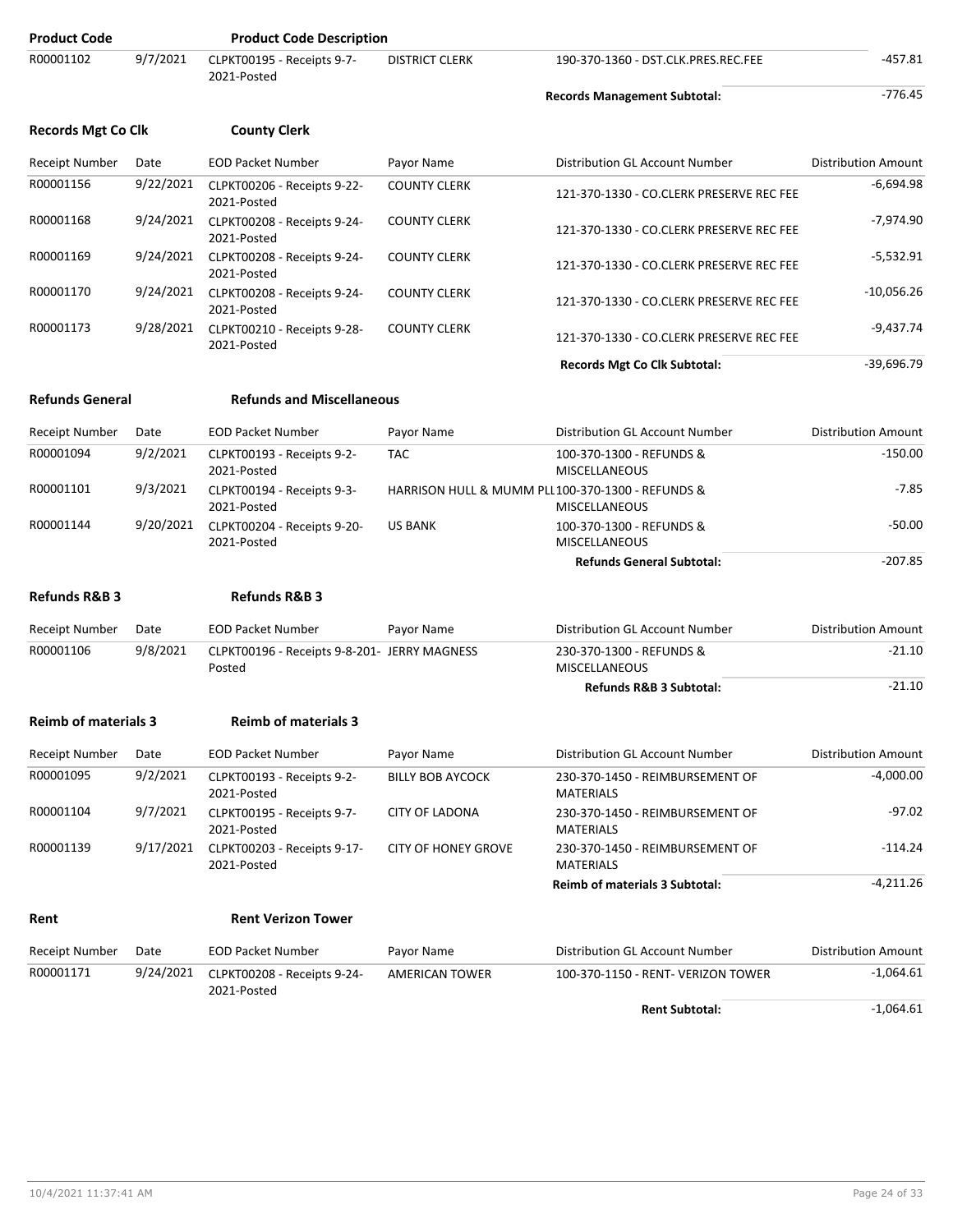| <b>Product Code</b>   |           | <b>Product Code Description</b>                      |                       |                                              |                            |
|-----------------------|-----------|------------------------------------------------------|-----------------------|----------------------------------------------|----------------------------|
| <b>Sales Tax</b>      |           | <b>Sales Tax</b>                                     |                       |                                              |                            |
| Receipt Number        | Date      | <b>EOD Packet Number</b>                             | Payor Name            | Distribution GL Account Number               | <b>Distribution Amount</b> |
| R00001115             | 9/13/2021 | CLPKT00199 - Receipts 9-13-                          | <b>COMPTROLLER</b>    | 100-318-1600 - SALES TAX REVENUES            | $-101,660.94$              |
|                       |           | 2021-Posted                                          |                       | 210-318-1600 - SALES TAX REVENUES            | $-5,844.20$                |
|                       |           |                                                      |                       | 220-318-1600 - SALES TAX REVENUES            | $-6,806.07$                |
|                       |           |                                                      |                       | 230-318-1600 - SALES TAX REVENUES            | $-10,210.41$               |
|                       |           |                                                      |                       | 240-318-1600 - SALES TAX REVENUES            | $-5,812.92$                |
|                       |           |                                                      |                       | <b>Sales Tax Subtotal:</b>                   | $-130,334.54$              |
| Sewage Permits/Insp.  |           | Sewage Permits/Insp.                                 |                       |                                              |                            |
| Receipt Number        | Date      | <b>EOD Packet Number</b>                             | Payor Name            | Distribution GL Account Number               | <b>Distribution Amount</b> |
| R00001116             | 9/13/2021 | CLPKT00199 - Receipts 9-13-                          |                       | ENVIRONMENTAL DEVELOPME100-320-3000 - SEWAGE | $-16,010.00$               |
|                       |           | 2021-Posted                                          |                       | PERMITS/INSPECTIONS                          |                            |
|                       |           |                                                      |                       | Sewage Permits/Insp. Subtotal:               | $-16,010.00$               |
| <b>Sheriff Fees</b>   |           | <b>Sheriff Fees</b>                                  |                       |                                              |                            |
| <b>Receipt Number</b> | Date      | <b>EOD Packet Number</b>                             | Payor Name            | Distribution GL Account Number               | <b>Distribution Amount</b> |
| R00001100             | 9/3/2021  | CLPKT00194 - Receipts 9-3-<br>2021-Posted            | <b>DISTRICT CLERK</b> | 100-340-5600 - SHERIFF FEES                  | -968.84                    |
| R00001102             | 9/7/2021  | CLPKT00195 - Receipts 9-7-<br>2021-Posted            | <b>DISTRICT CLERK</b> | 100-340-5600 - SHERIFF FEES                  | $-4,569.64$                |
| R00001129             | 9/17/2021 | CLPKT00203 - Receipts 9-17-<br>2021-Posted           | JP PCT. #3            | 100-340-5600 - SHERIFF FEES                  | $-18.99$                   |
| R00001130             | 9/17/2021 | CLPKT00203 - Receipts 9-17-<br>2021-Posted           | JP PCT. #3            | 100-340-5600 - SHERIFF FEES                  | $-4.35$                    |
| R00001131             | 9/17/2021 | CLPKT00203 - Receipts 9-17-<br>2021-Posted           | JP PCT. #3            | 100-340-5600 - SHERIFF FEES                  | $-100.79$                  |
| R00001132             | 9/17/2021 | CLPKT00203 - Receipts 9-17-<br>2021-Posted           | JP PCT. #3            | 100-340-5600 - SHERIFF FEES                  | $-15.91$                   |
| R00001133             | 9/17/2021 | CLPKT00203 - Receipts 9-17-<br>2021-Posted           | JP PCT. #3            | 100-340-5600 - SHERIFF FEES                  | $-21.74$                   |
| R00001134             | 9/17/2021 | CLPKT00203 - Receipts 9-17-<br>2021-Posted           | JP PCT. #3            | 100-340-5600 - SHERIFF FEES                  | $-57.95$                   |
| R00001135             | 9/17/2021 | CLPKT00203 - Receipts 9-17-<br>2021-Posted           | JP PCT. #3            | 100-340-5600 - SHERIFF FEES                  | $-5.00$                    |
| R00001136             |           | 9/17/2021 CLPKT00203 - Receipts 9-17-<br>2021-Posted | JP PCT. $#3$          | 100-340-5600 - SHERIFF FEES                  | $-5.00$                    |
| R00001156             |           | 9/22/2021 CLPKT00206 - Receipts 9-22-<br>2021-Posted | <b>COUNTY CLERK</b>   | 100-340-5600 - SHERIFF FEES                  | $-788.67$                  |
| R00001168             | 9/24/2021 | CLPKT00208 - Receipts 9-24-<br>2021-Posted           | <b>COUNTY CLERK</b>   | 100-340-5600 - SHERIFF FEES                  | $-1,338.82$                |
| R00001169             |           | 9/24/2021 CLPKT00208 - Receipts 9-24-<br>2021-Posted | <b>COUNTY CLERK</b>   | 100-340-5600 - SHERIFF FEES                  | $-972.24$                  |
| R00001170             |           | 9/24/2021 CLPKT00208 - Receipts 9-24-<br>2021-Posted | <b>COUNTY CLERK</b>   | 100-340-5600 - SHERIFF FEES                  | $-1,653.79$                |
| R00001173             |           | 9/28/2021 CLPKT00210 - Receipts 9-28-<br>2021-Posted | <b>COUNTY CLERK</b>   | 100-340-5600 - SHERIFF FEES                  | $-1,389.15$                |
| R00001176             |           | 9/29/2021 CLPKT00211 - Receipts 9-29-<br>2021-Posted | JP PCT. #1            | 100-340-5600 - SHERIFF FEES                  | $-64.46$                   |
| R00001177             |           | 9/29/2021 CLPKT00211 - Receipts 9-29-<br>2021-Posted | JP PCT. #1            | 100-340-5600 - SHERIFF FEES                  | -135.11                    |
| R00001178             |           | 9/29/2021 CLPKT00211 - Receipts 9-29-<br>2021-Posted | JP PCT. #1            | 100-340-5600 - SHERIFF FEES                  | $-48.40$                   |
| R00001179             | 9/29/2021 | CLPKT00211 - Receipts 9-29-<br>2021-Posted           | JP PCT. #1            | 100-340-5600 - SHERIFF FEES                  | -121.42                    |
| R00001180             |           | 9/29/2021 CLPKT00211 - Receipts 9-29-<br>2021-Posted | JP PCT. #1            | 100-340-5600 - SHERIFF FEES                  | $-42.31$                   |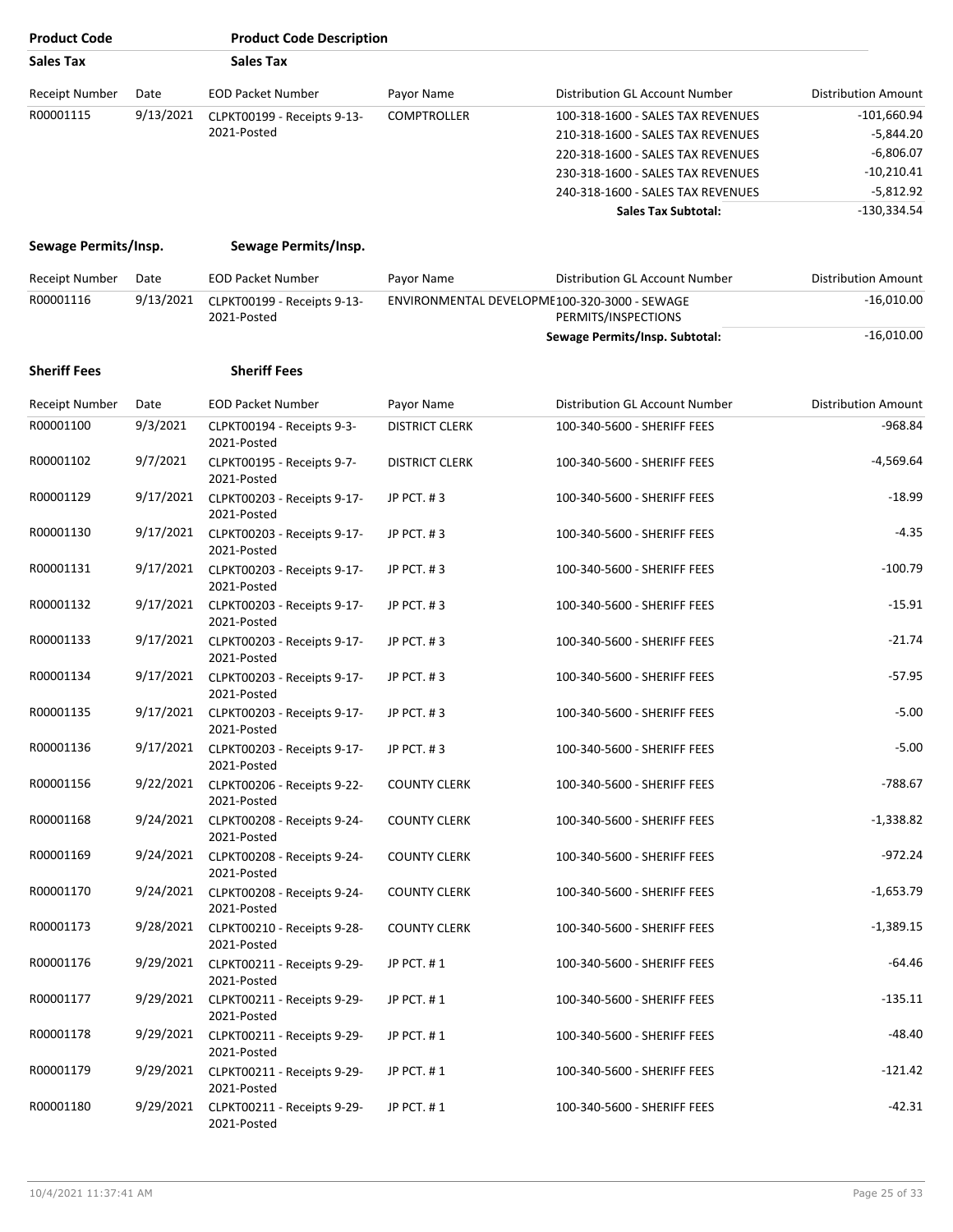| <b>Product Code</b>        |           | <b>Product Code Description</b>                      |                       |                                                         |                            |
|----------------------------|-----------|------------------------------------------------------|-----------------------|---------------------------------------------------------|----------------------------|
| R00001181                  | 9/29/2021 | CLPKT00211 - Receipts 9-29-<br>2021-Posted           | JP PCT. #1            | 100-340-5600 - SHERIFF FEES                             | $-17.14$                   |
| R00001182                  | 9/29/2021 | CLPKT00211 - Receipts 9-29-<br>2021-Posted           | JP PCT. #1            | 100-340-5600 - SHERIFF FEES                             | -14.87                     |
| R00001183                  | 9/29/2021 | CLPKT00211 - Receipts 9-29-<br>2021-Posted           | JP PCT. #1            | 100-340-5600 - SHERIFF FEES                             | $-115.00$                  |
| R00001187                  | 9/30/2021 | CLPKT00212 - Receipts 9-30-<br>2021-Posted           | JP PCT. #2            | 100-340-5600 - SHERIFF FEES                             | $-5.00$                    |
|                            |           |                                                      |                       | <b>Sheriff Fees Subtotal:</b>                           | $-12,474.59$               |
| <b>Specialty Court</b>     |           | <b>Dist Clk Specialty Court</b>                      |                       |                                                         |                            |
| <b>Receipt Number</b>      | Date      | <b>EOD Packet Number</b>                             | Payor Name            | Distribution GL Account Number                          | <b>Distribution Amount</b> |
| R00001100                  | 9/3/2021  | CLPKT00194 - Receipts 9-3-<br>2021-Posted            | <b>DISTRICT CLERK</b> | 590-370-4260 - SPECIALTY COURT                          | $-23.92$                   |
| R00001102                  | 9/7/2021  | CLPKT00195 - Receipts 9-7-<br>2021-Posted            | <b>DISTRICT CLERK</b> | 590-370-4260 - SPECIALTY COURT                          | $-190.28$                  |
|                            |           |                                                      |                       | <b>Specialty Court Subtotal:</b>                        | $-214.20$                  |
| <b>Specialty Ct Co Clk</b> |           | Co Clk Specialty Ct                                  |                       |                                                         |                            |
| <b>Receipt Number</b>      | Date      | <b>EOD Packet Number</b>                             | Payor Name            | Distribution GL Account Number                          | <b>Distribution Amount</b> |
| R00001156                  | 9/22/2021 | CLPKT00206 - Receipts 9-22-<br>2021-Posted           | <b>COUNTY CLERK</b>   | 590-370-4260 - SPECIALTY COURT                          | $-43.29$                   |
| R00001168                  | 9/24/2021 | CLPKT00208 - Receipts 9-24-<br>2021-Posted           | <b>COUNTY CLERK</b>   | 590-370-4260 - SPECIALTY COURT                          | $-15.88$                   |
| R00001169                  | 9/24/2021 | CLPKT00208 - Receipts 9-24-<br>2021-Posted           | <b>COUNTY CLERK</b>   | 590-370-4260 - SPECIALTY COURT                          | -33.93                     |
| R00001170                  | 9/24/2021 | CLPKT00208 - Receipts 9-24-<br>2021-Posted           | <b>COUNTY CLERK</b>   | 590-370-4260 - SPECIALTY COURT                          | $-96.10$                   |
| R00001173                  | 9/28/2021 | CLPKT00210 - Receipts 9-28-<br>2021-Posted           | <b>COUNTY CLERK</b>   | 590-370-4260 - SPECIALTY COURT                          | $-138.71$                  |
|                            |           |                                                      |                       | <b>Specialty Ct Co Clk Subtotal:</b>                    | $-327.91$                  |
| <b>State Court Costs</b>   |           | <b>State Court Costs</b>                             |                       |                                                         |                            |
| <b>Receipt Number</b>      | Date      | <b>EOD Packet Number</b>                             | Payor Name            | Distribution GL Account Number                          | <b>Distribution Amount</b> |
| R00001100                  | 9/3/2021  | CLPKT00194 - Receipts 9-3-<br>2021-Posted            | <b>DISTRICT CLERK</b> | 100-318-1290 - STATE FINES AND<br><b>REIMBURSEMENTS</b> | -1,713.04                  |
| R00001102                  | 9/7/2021  | CLPKT00195 - Receipts 9-7-<br>2021-Posted            | <b>DISTRICT CLERK</b> | 100-318-1290 - STATE FINES AND<br>REIMBURSEMENTS        | $-3,162.89$                |
| R00001129                  |           | 9/17/2021 CLPKT00203 - Receipts 9-17-<br>2021-Posted | JP PCT. #3            | 100-318-1290 - STATE FINES AND<br>REIMBURSEMENTS        | $-2,563.32$                |
| R00001130                  |           | 9/17/2021 CLPKT00203 - Receipts 9-17-<br>2021-Posted | JP PCT. #3            | 100-318-1290 - STATE FINES AND<br><b>REIMBURSEMENTS</b> | $-1,328.39$                |
| R00001131                  |           | 9/17/2021 CLPKT00203 - Receipts 9-17-<br>2021-Posted | JP PCT. #3            | 100-318-1290 - STATE FINES AND<br>REIMBURSEMENTS        | $-1,319.67$                |
| R00001132                  |           | 9/17/2021 CLPKT00203 - Receipts 9-17-<br>2021-Posted | JP PCT. #3            | 100-318-1290 - STATE FINES AND<br><b>REIMBURSEMENTS</b> | $-671.56$                  |
| R00001133                  |           | 9/17/2021 CLPKT00203 - Receipts 9-17-<br>2021-Posted | JP PCT. #3            | 100-318-1290 - STATE FINES AND<br>REIMBURSEMENTS        | $-450.59$                  |
| R00001134                  | 9/17/2021 | CLPKT00203 - Receipts 9-17-<br>2021-Posted           | JP PCT. #3            | 100-318-1290 - STATE FINES AND<br>REIMBURSEMENTS        | $-1,233.10$                |
| R00001135                  | 9/17/2021 | CLPKT00203 - Receipts 9-17-<br>2021-Posted           | JP PCT. #3            | 100-318-1290 - STATE FINES AND<br>REIMBURSEMENTS        | $-1,427.25$                |
| R00001136                  |           | 9/17/2021 CLPKT00203 - Receipts 9-17-<br>2021-Posted | JP PCT. #3            | 100-318-1290 - STATE FINES AND<br>REIMBURSEMENTS        | $-1,386.92$                |
| R00001156                  |           | 9/22/2021 CLPKT00206 - Receipts 9-22-<br>2021-Posted | <b>COUNTY CLERK</b>   | 100-318-1290 - STATE FINES AND<br>REIMBURSEMENTS        | $-318.25$                  |
| R00001168                  |           | 9/24/2021 CLPKT00208 - Receipts 9-24-<br>2021-Posted | <b>COUNTY CLERK</b>   | 100-318-1290 - STATE FINES AND<br>REIMBURSEMENTS        | $-178.73$                  |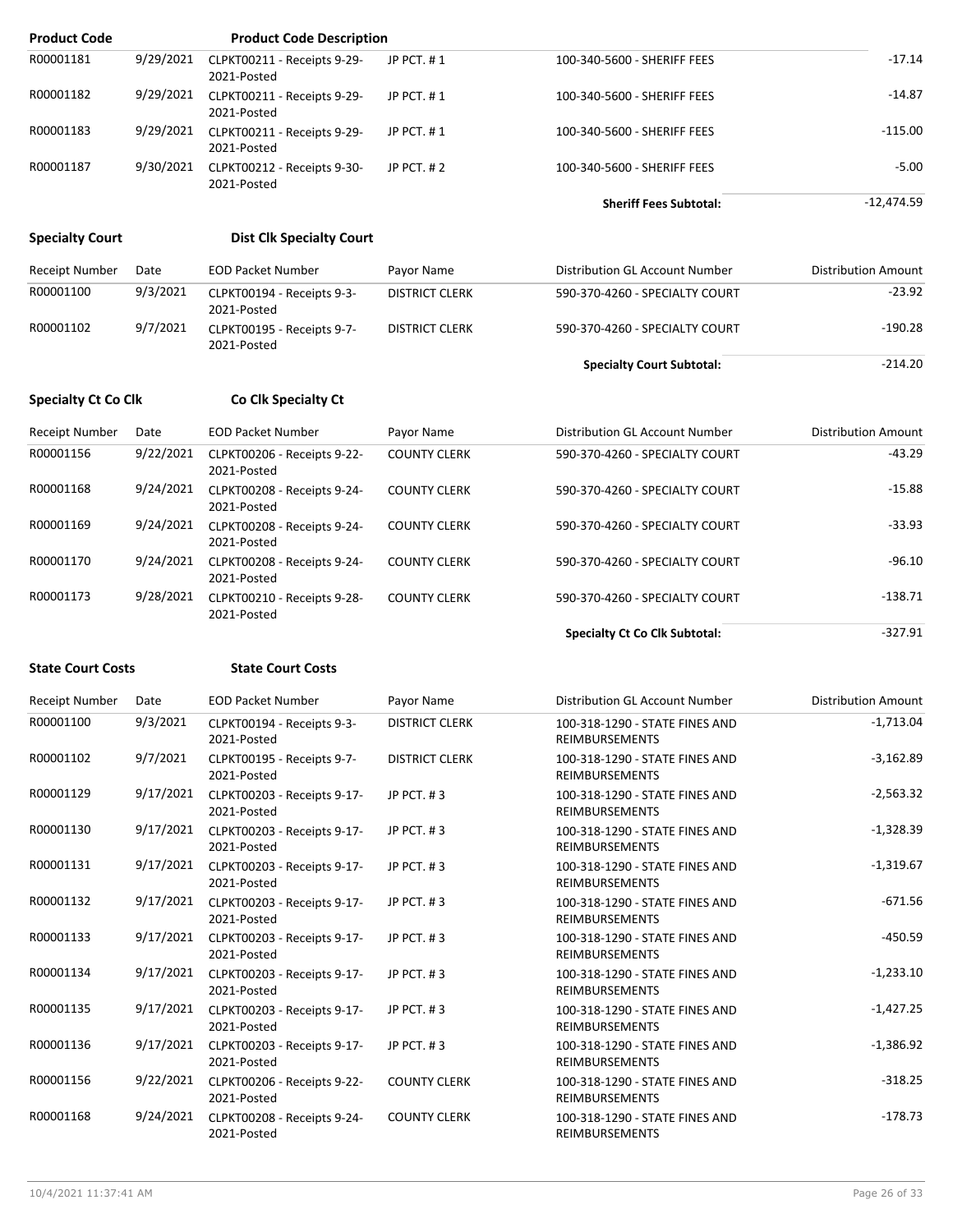| <b>Product Code</b> |           | <b>Product Code Description</b>                      |                     |                                                         |              |
|---------------------|-----------|------------------------------------------------------|---------------------|---------------------------------------------------------|--------------|
| R00001169           | 9/24/2021 | CLPKT00208 - Receipts 9-24-<br>2021-Posted           | <b>COUNTY CLERK</b> | 100-318-1290 - STATE FINES AND<br><b>REIMBURSEMENTS</b> | $-249.39$    |
| R00001170           |           | 9/24/2021 CLPKT00208 - Receipts 9-24-<br>2021-Posted | <b>COUNTY CLERK</b> | 100-318-1290 - STATE FINES AND<br><b>REIMBURSEMENTS</b> | $-706.35$    |
| R00001173           | 9/28/2021 | CLPKT00210 - Receipts 9-28-<br>2021-Posted           | <b>COUNTY CLERK</b> | 100-318-1290 - STATE FINES AND<br><b>REIMBURSEMENTS</b> | $-1,019.53$  |
| R00001176           |           | 9/29/2021 CLPKT00211 - Receipts 9-29-<br>2021-Posted | JP PCT. #1          | 100-318-1290 - STATE FINES AND<br>REIMBURSEMENTS        | $-598.25$    |
| R00001177           | 9/29/2021 | CLPKT00211 - Receipts 9-29-<br>2021-Posted           | JP PCT. #1          | 100-318-1290 - STATE FINES AND<br>REIMBURSEMENTS        | $-1,562.75$  |
| R00001178           |           | 9/29/2021 CLPKT00211 - Receipts 9-29-<br>2021-Posted | JP PCT. #1          | 100-318-1290 - STATE FINES AND<br><b>REIMBURSEMENTS</b> | $-1,393.70$  |
| R00001179           | 9/29/2021 | CLPKT00211 - Receipts 9-29-<br>2021-Posted           | JP PCT. #1          | 100-318-1290 - STATE FINES AND<br>REIMBURSEMENTS        | $-1,101.61$  |
| R00001180           |           | 9/29/2021 CLPKT00211 - Receipts 9-29-<br>2021-Posted | JP PCT. #1          | 100-318-1290 - STATE FINES AND<br><b>REIMBURSEMENTS</b> | $-1,163.86$  |
| R00001181           |           | 9/29/2021 CLPKT00211 - Receipts 9-29-<br>2021-Posted | JP PCT. #1          | 100-318-1290 - STATE FINES AND<br><b>REIMBURSEMENTS</b> | $-436.96$    |
| R00001182           |           | 9/29/2021 CLPKT00211 - Receipts 9-29-<br>2021-Posted | JP PCT. #1          | 100-318-1290 - STATE FINES AND<br>REIMBURSEMENTS        | $-664.29$    |
| R00001183           |           | 9/29/2021 CLPKT00211 - Receipts 9-29-<br>2021-Posted | JP PCT. #1          | 100-318-1290 - STATE FINES AND<br>REIMBURSEMENTS        | $-761.12$    |
| R00001185           |           | 9/30/2021 CLPKT00212 - Receipts 9-30-<br>2021-Posted | JP PCT. #2          | 100-318-1290 - STATE FINES AND<br>REIMBURSEMENTS        | $-398.00$    |
| R00001186           |           | 9/30/2021 CLPKT00212 - Receipts 9-30-<br>2021-Posted | JP PCT. #2          | 100-318-1290 - STATE FINES AND<br><b>REIMBURSEMENTS</b> | $-444.97$    |
| R00001187           |           | 9/30/2021 CLPKT00212 - Receipts 9-30-<br>2021-Posted | JP PCT. #2          | 100-318-1290 - STATE FINES AND<br><b>REIMBURSEMENTS</b> | $-305.16$    |
| R00001188           |           | 9/30/2021 CLPKT00212 - Receipts 9-30-<br>2021-Posted | JP PCT. #2          | 100-318-1290 - STATE FINES AND<br><b>REIMBURSEMENTS</b> | $-112.00$    |
| R00001189           |           | 9/30/2021 CLPKT00212 - Receipts 9-30-<br>2021-Posted | JP PCT. #2          | 100-318-1290 - STATE FINES AND<br>REIMBURSEMENTS        | $-108.97$    |
| R00001190           |           | 9/30/2021 CLPKT00212 - Receipts 9-30-<br>2021-Posted | JP PCT. #2          | 100-318-1290 - STATE FINES AND<br><b>REIMBURSEMENTS</b> | $-112.00$    |
| R00001191           |           | 9/30/2021 CLPKT00212 - Receipts 9-30-<br>2021-Posted | JP PCT. #2          | 100-318-1290 - STATE FINES AND<br>REIMBURSEMENTS        | $-112.00$    |
| R00001192           | 9/30/2021 | CLPKT00212 - Receipts 9-30-<br>2021-Posted           | JP PCT. #2          | 100-318-1290 - STATE FINES AND<br><b>REIMBURSEMENTS</b> | $-224.00$    |
|                     |           |                                                      |                     | <b>State Court Costs Subtotal:</b>                      | $-27,228.62$ |

#### **Tax Certificates Tax Certificates**

| Receipt Number | Date      | <b>EOD Packet Number</b>                   | Payor Name         | Distribution GL Account Number    | <b>Distribution Amount</b> |
|----------------|-----------|--------------------------------------------|--------------------|-----------------------------------|----------------------------|
| R00001138      | 9/17/2021 | CLPKT00203 - Receipts 9-17-<br>2021-Posted | APPRAISAL DISTRICT | 100-321-9010 - TAX CERTIFICATES   | $-258.27$                  |
| R00001166      | 9/24/2021 | CLPKT00208 - Receipts 9-24-<br>2021-Posted | APPRAISAL DISTRICT | 100-321-9010 - TAX CERTIFICATES   | -988.04                    |
|                |           |                                            |                    | <b>Tax Certificates Subtotal:</b> | $-1,246.31$                |

### **Technology County & District Court**

| Receipt Number | Date     | <b>EOD Packet Number</b>                  | Payor Name            | Distribution GL Account Number                      | Distribution Amount |
|----------------|----------|-------------------------------------------|-----------------------|-----------------------------------------------------|---------------------|
| R00001100      | 9/3/2021 | CLPKT00194 - Receipts 9-3-<br>2021-Posted | DISTRICT CLERK        | 192-370-4400 -<br>DST.CLK.CO.&DST.CT.TECHNOLOGY FEE | -43.79              |
| R00001102      | 9/7/2021 | CLPKT00195 - Receipts 9-7-<br>2021-Posted | <b>DISTRICT CLERK</b> | 192-370-4400 -<br>DST.CLK.CO.&DST.CT.TECHNOLOGY FEE | -58.80              |
|                |          |                                           |                       | <b>Technology Subtotal:</b>                         | -102.59             |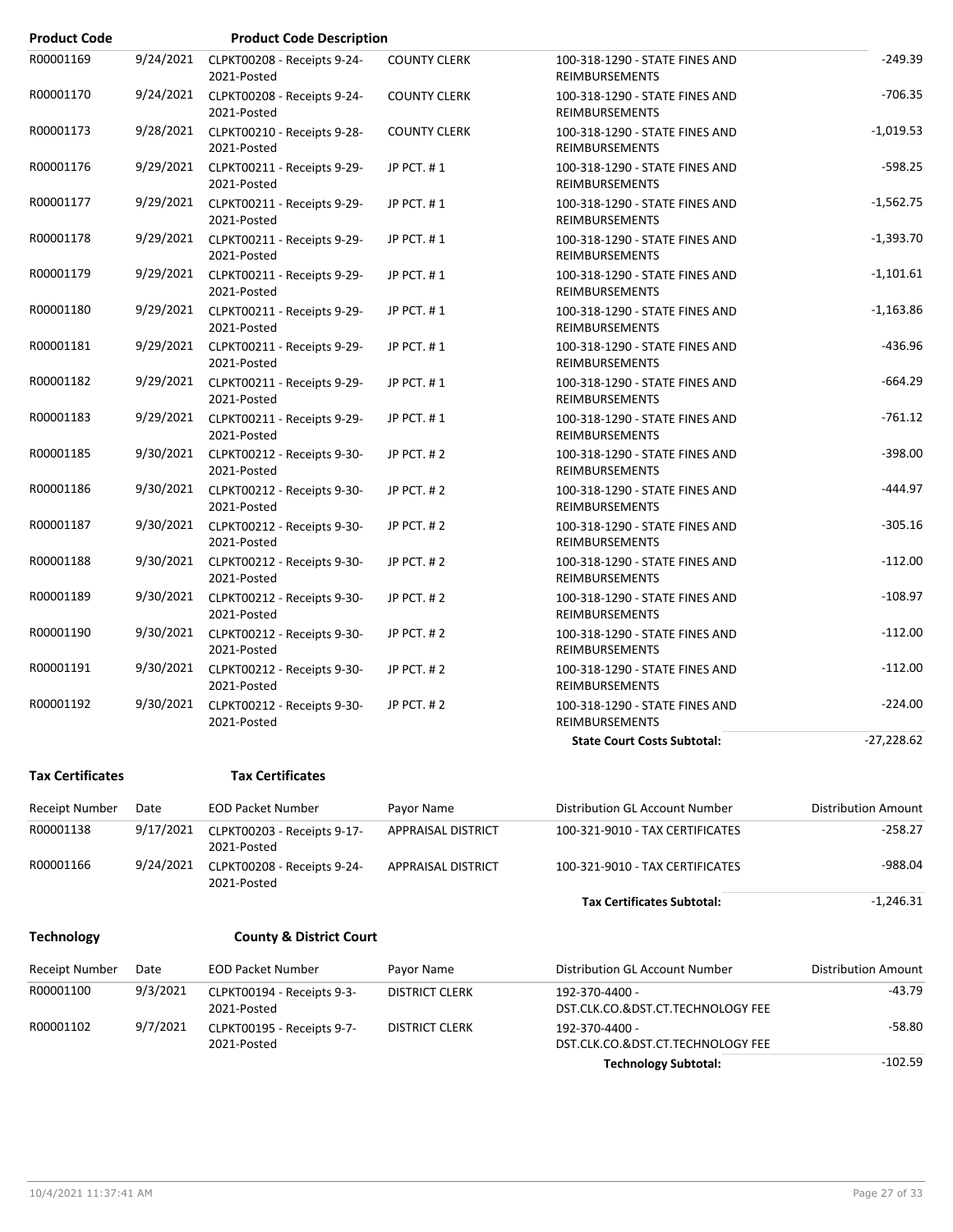| <b>Product Code</b>       |           | <b>Product Code Description</b>            |                                      |                                                                  |                            |
|---------------------------|-----------|--------------------------------------------|--------------------------------------|------------------------------------------------------------------|----------------------------|
| <b>Technology Co.Clk.</b> |           | <b>County &amp; District Court</b>         |                                      |                                                                  |                            |
| Receipt Number            | Date      | <b>EOD Packet Number</b>                   | Payor Name                           | Distribution GL Account Number                                   | <b>Distribution Amount</b> |
| R00001156                 | 9/22/2021 | CLPKT00206 - Receipts 9-22-<br>2021-Posted | <b>COUNTY CLERK</b>                  | 125-370-4400 - CO. CLK. CO. & DIST. CT.<br><b>TECHNOLOGY FEE</b> | $-42.07$                   |
| R00001168                 | 9/24/2021 | CLPKT00208 - Receipts 9-24-<br>2021-Posted | <b>COUNTY CLERK</b>                  | 125-370-4400 - CO. CLK. CO. & DIST. CT.<br><b>TECHNOLOGY FEE</b> | -43.15                     |
| R00001169                 | 9/24/2021 | CLPKT00208 - Receipts 9-24-<br>2021-Posted | <b>COUNTY CLERK</b>                  | 125-370-4400 - CO. CLK. CO. & DIST. CT.<br><b>TECHNOLOGY FEE</b> | $-23.55$                   |
| R00001170                 | 9/24/2021 | CLPKT00208 - Receipts 9-24-<br>2021-Posted | <b>COUNTY CLERK</b>                  | 125-370-4400 - CO. CLK. CO. & DIST. CT.<br><b>TECHNOLOGY FEE</b> | $-45.11$                   |
| R00001173                 | 9/28/2021 | CLPKT00210 - Receipts 9-28-<br>2021-Posted | <b>COUNTY CLERK</b>                  | 125-370-4400 - CO. CLK. CO. & DIST. CT.<br><b>TECHNOLOGY FEE</b> | $-66.53$                   |
|                           |           |                                            |                                      | <b>Technology Co.Clk. Subtotal:</b>                              | $-220.41$                  |
| TJJD                      |           | <b>Refunds &amp; Miscellaneous</b>         |                                      |                                                                  |                            |
| <b>Receipt Number</b>     | Date      | <b>EOD Packet Number</b>                   | Payor Name                           | Distribution GL Account Number                                   | <b>Distribution Amount</b> |
| R00001172                 | 9/27/2021 | CLPKT00209 - Receipts 9-27-<br>2021-Posted | T.J.J.D.                             | 890-370-1300 - REFUNDS &<br><b>MISCELLANEOUS</b>                 | $-3,458.56$                |
|                           |           |                                            |                                      | <b>TJJD Subtotal:</b>                                            | $-3,458.56$                |
| <b>Utilities Reimb</b>    |           | <b>Utilities Reimb</b>                     |                                      |                                                                  |                            |
| Receipt Number            | Date      | <b>EOD Packet Number</b>                   | Payor Name                           | Distribution GL Account Number                                   | <b>Distribution Amount</b> |
| R00001146                 | 9/21/2021 | CLPKT00205 - Receipts 9-21-<br>2021-Posted | <b>HEALTH &amp; HUMAN SERVICES C</b> | 100-370-1470 - UTILITIES REIMBURSEMENT                           | $-1,068.26$                |
|                           |           |                                            |                                      | <b>Utilities Reimb Subtotal:</b>                                 | $-1,068.26$                |
| <b>Veterans Court</b>     |           | <b>Program Fee</b>                         |                                      |                                                                  |                            |
| Receipt Number            | Date      | <b>EOD Packet Number</b>                   | Payor Name                           | Distribution GL Account Number                                   | <b>Distribution Amount</b> |
| R00001162                 | 9/23/2021 | CLPKT00207 - Receipts 9-23-<br>2021-Posted | <b>FANNIN COUNTY CSCD</b>            | 800-370-1800 - PROGRAM FEES                                      | $-73.00$                   |
|                           |           |                                            |                                      | <b>Veterans Court Subtotal:</b>                                  | $-73.00$                   |
| <b>Vital Stat CoClk</b>   |           | <b>County Clerk</b>                        |                                      |                                                                  |                            |
|                           |           |                                            |                                      |                                                                  |                            |
| Receipt Number            | Date      | <b>EOD Packet Number</b>                   | Payor Name                           | Distribution GL Account Number                                   | <b>Distribution Amount</b> |
| R00001156                 | 9/22/2021 | CLPKT00206 - Receipts 9-22-<br>2021-Posted | <b>COUNTY CLERK</b>                  | 120-370-1340 - CO.CLK.VITAL STAT.FEE                             | $-130.00$                  |
| R00001168                 | 9/24/2021 | CLPKT00208 - Receipts 9-24-<br>2021-Posted | <b>COUNTY CLERK</b>                  | 120-370-1340 - CO.CLK.VITAL STAT.FEE                             | $-71.00$                   |
| R00001169                 | 9/24/2021 | CLPKT00208 - Receipts 9-24-<br>2021-Posted | <b>COUNTY CLERK</b>                  | 120-370-1340 - CO.CLK.VITAL STAT.FEE                             | -41.00                     |
| R00001170                 | 9/24/2021 | CLPKT00208 - Receipts 9-24-<br>2021-Posted | <b>COUNTY CLERK</b>                  | 120-370-1340 - CO.CLK.VITAL STAT.FEE                             | $-78.00$                   |
| R00001173                 | 9/28/2021 | CLPKT00210 - Receipts 9-28-<br>2021-Posted | <b>COUNTY CLERK</b>                  | 120-370-1340 - CO.CLK.VITAL STAT.FEE                             | $-85.00$                   |
|                           |           |                                            |                                      | <b>Vital Stat CoClk Subtotal:</b>                                | $-405.00$                  |

Grand Total: **Calcular 1999** -770,313.51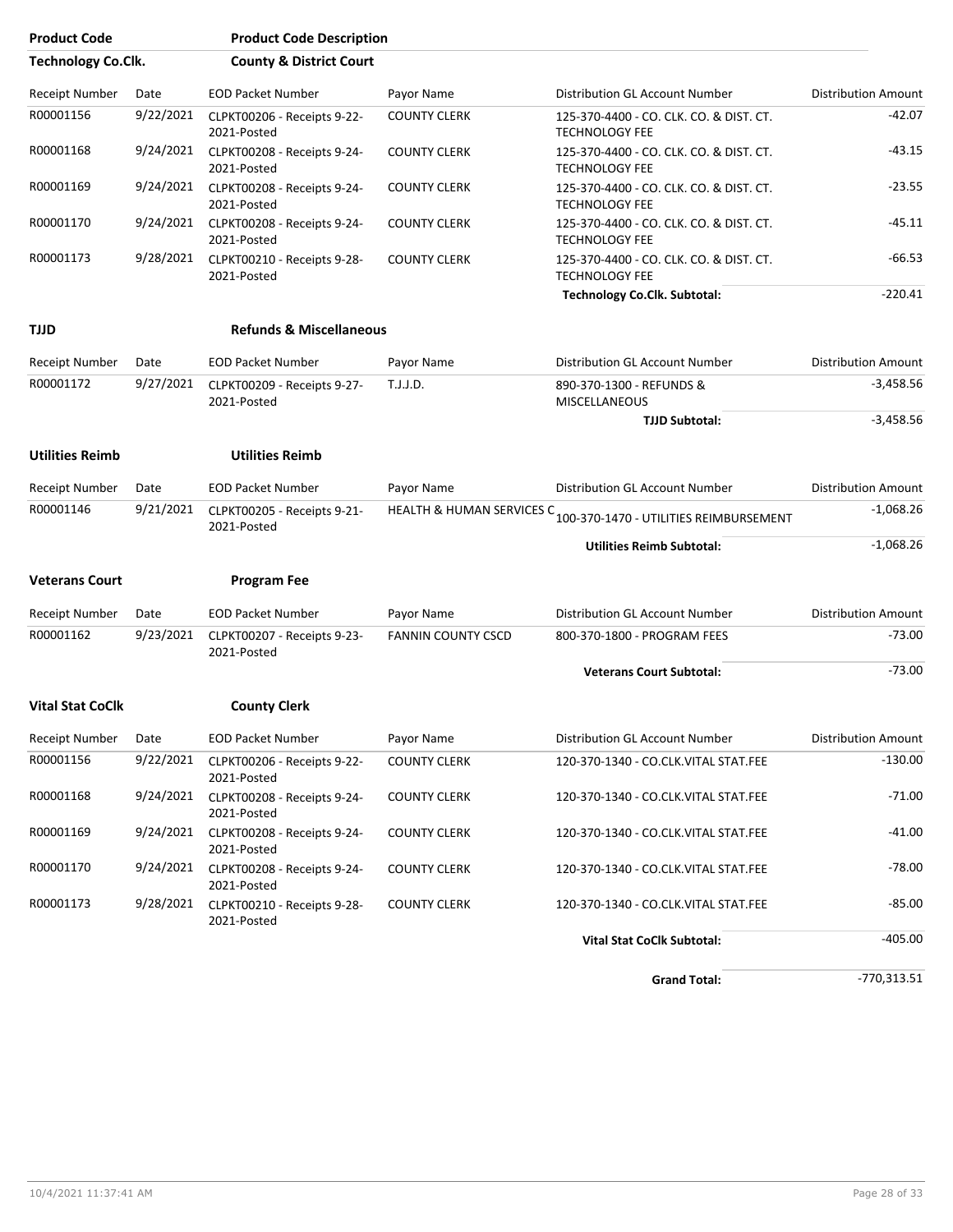

## **Receipt Listing by Product Code**

Fannin County, TX **General Ledger Distribution Account Summary** 

Date Range: 09/01/2021 - 09/30/2021

| Distribution GL Account Number                | <b>Distribution Amount</b> |
|-----------------------------------------------|----------------------------|
| <b>Fund: 100</b>                              |                            |
| 100-310-1100 - CURRENT TAXES                  | $-14,789.35$               |
| 100-310-1200 - DELINQUENT TAXES               | $-16,705.27$               |
| 100-318-1280 - LOCAL FINES AND REIMBURSEMENTS | $-3,110.68$                |
| 100-318-1290 - STATE FINES AND REIMBURSEMENTS | $-27,228.62$               |
| 100-318-1300 - COURT COSTS/ARREST FEES        | -55,471.06                 |
| 100-318-1320 - ATTORNEYS & DOCTORS            | $-1,983.32$                |
| 100-318-1400 - TAX ON MIXED DRINKS            | $-2,664.35$                |
| 100-318-1600 - SALES TAX REVENUES             | $-101,660.94$              |
| 100-319-5530 - ADMINISTRATIVE FEE             | $-53,740.00$               |
| 100-320-2000 - ALCOHLIC BEVERAGE LICENSE      | -491.00                    |
| 100-320-3000 - SEWAGE PERMITS/INSPECTIONS     | $-16,010.00$               |
| 100-321-2000 - COMMISSIONS ON CAR REGIST      | $-9,859.25$                |
| 100-321-2500 - COMMISSION ON CAR TITLES       | $-4,035.00$                |
| 100-321-9010 - TAX CERTIFICATES               | $-1,246.31$                |
| 100-340-1350 - FAMILY PROTECTION FEE          | $-361.01$                  |
| 100-340-4000 - COUNTY JUDGE FEES              | $-339.28$                  |
| 100-340-4030 - COUNTY CLERK FEES              | $-118,687.57$              |
| 100-340-4500 - DISTRICT CLERK FEES            | $-19,639.21$               |
| 100-340-4550 - J. P. #1 FEES                  | $-9,688.97$                |
| 100-340-4560 - J. P. #2 FEES                  | $-2,584.73$                |
| 100-340-4570 - J. P. #3 FEES                  | $-4,142.56$                |
| 100-340-4750 - DISTRICT ATTORNEY FEES         | $-1,334.85$                |
| 100-340-5510 - CONSTABLE PCT. 1 FEES          | $-7,374.53$                |
| 100-340-5520 - CONSTABLE PCT. 2 FEES          | $-1,269.73$                |
| 100-340-5530 - CONSTABLE PCT. 3 FEES          | $-2,618.04$                |
| 100-340-5600 - SHERIFF FEES                   | $-12,474.59$               |
| 100-340-5730 - BOND SUPERVISION FEES          | $-7,645.00$                |
| 100-340-6000 - D.C.6TH COURT OF APPEALS FEE   | $-300.34$                  |
| 100-340-6010 - C.C.6TH COURT OF APPEALS FEE   | $-381.08$                  |
| 100-340-6540 - DEVELOPMENT PERMIT             | $-120.00$                  |
| 100-340-6550 - BUILDING PERMITS               | $-450.00$                  |
| 100-350-4550 - J. P. #1 FINES                 | -817.35                    |
| 100-350-4560 - J. P. #2 FINES                 | $-47.02$                   |
| 100-350-4570 - J. P. #3 FINES                 | $-430.16$                  |
| 100-352-2010 - BOND FORFEITURES               | $-18.00$                   |
| 100-360-1000 - INTEREST EARNINGS              | -11.51                     |
| 100-370-1150 - RENT- VERIZON TOWER            | $-1,064.61$                |
| 100-370-1300 - REFUNDS & MISCELLANEOUS        | -207.85                    |
| 100-370-1420 - CULVERT PERMITTING PROCESS     | $-50.00$                   |
| 100-370-1430 - D.A.SALARY REIMB.              | $-9,166.67$                |
| 100-370-1470 - UTILITIES REIMBURSEMENT        | $-1,068.26$                |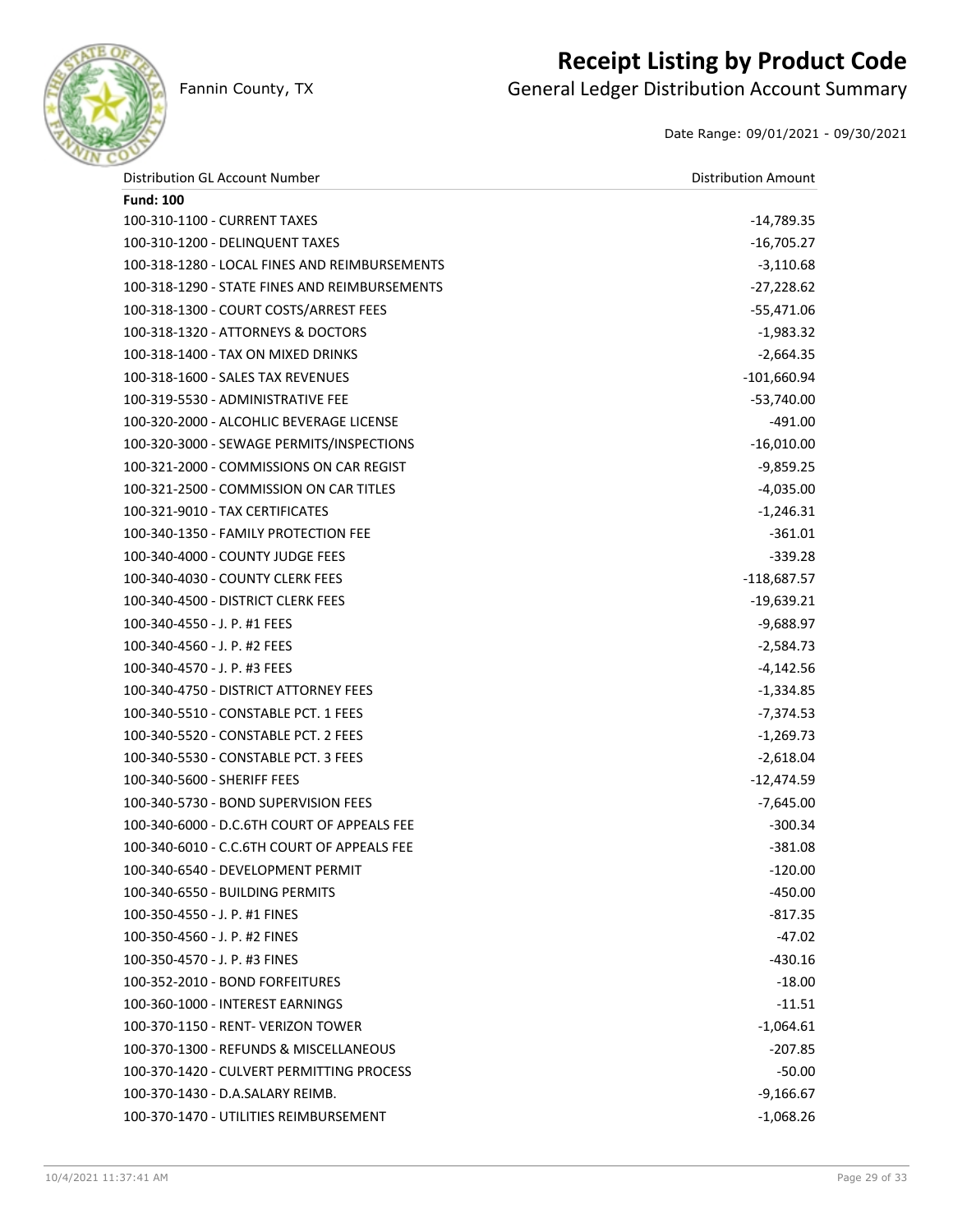| <b>Distribution GL Account Number</b>                            |               | <b>Distribution Amount</b> |
|------------------------------------------------------------------|---------------|----------------------------|
| 100-370-1620 - COURT REPORTER SERVICE FEE                        |               | $-1,943.40$                |
| 100-370-4100 - CO CT AT LAW SUPPLEMENT                           |               | $-21,000.00$               |
| 100-370-4320 - PROCEEDS OF SALE OF LIVESTOCK                     |               | $-385.04$                  |
| 100-370-4500 - DIST. CLK. PASSPORT PHOTO                         |               | $-10.00$                   |
| 100-475-3110 - POSTAGE                                           |               | $-3.00$                    |
|                                                                  | 100 Subtotal: | -534,629.51                |
| <b>Fund: 110</b>                                                 |               |                            |
| 110-340-6000 - COUNTY CLERK FEES                                 |               | $-4,767.52$                |
| 110-340-6500 - DISTRICT CLERK FEES                               |               | $-639.59$                  |
| 110-340-6510 - JUSTICE OF PEACE FEES                             |               | $-995.02$                  |
|                                                                  | 110 Subtotal: | $-6,402.13$                |
|                                                                  |               |                            |
| <b>Fund: 111</b>                                                 |               |                            |
| 111-370-4550 - JP1 SECURITY FEE                                  |               | $-15.30$                   |
| 111-370-4570 - JP3 SECURITY FEE                                  |               | $-11.58$                   |
|                                                                  | 111 Subtotal: | $-26.88$                   |
| <b>Fund: 120</b>                                                 |               |                            |
| 120-370-1340 - CO.CLK.VITAL STAT.FEE                             |               | $-405.00$                  |
|                                                                  | 120 Subtotal: | $-405.00$                  |
|                                                                  |               |                            |
| <b>Fund: 121</b>                                                 |               |                            |
| 121-370-1310 - IMAGES FEES AND COPIES                            |               | $-1,997.50$                |
| 121-370-1330 - CO.CLERK PRESERVE REC FEE                         |               | $-39,696.79$               |
|                                                                  | 121 Subtotal: | $-41,694.29$               |
| <b>Fund: 122</b>                                                 |               |                            |
| 122-330-4030 - CHAPTER 19 FUNDS                                  |               | $-1,260.00$                |
|                                                                  | 122 Subtotal: | $-1,260.00$                |
|                                                                  |               |                            |
| <b>Fund: 125</b>                                                 |               |                            |
| 125-370-4400 - CO. CLK. CO. & DIST. CT. TECHNOLOGY FEE           |               | $-220.41$                  |
|                                                                  | 125 Subtotal: | -220.41                    |
| <b>Fund: 126</b>                                                 |               |                            |
| 126-370-1330 - CO.CLK.COURT RECORDS PRESERVATION                 |               | -842.15                    |
|                                                                  | 126 Subtotal: | -842.15                    |
|                                                                  |               |                            |
| <b>Fund: 127</b><br>127-370-1330 - CO. CLERK RECORDS ARCHIVE FEE |               | $-39,222.15$               |
|                                                                  |               |                            |
|                                                                  | 127 Subtotal: | $-39,222.15$               |
| <b>Fund: 130</b>                                                 |               |                            |
| 130-345-1130 - SURETY BAIL BOND FEE                              |               | $-435.00$                  |
|                                                                  | 130 Subtotal: | $-435.00$                  |
| <b>Fund: 161</b>                                                 |               |                            |
| 161-340-1310 - PROBATE JUDGES EDUCATION                          |               | $-336.08$                  |
|                                                                  | 161 Subtotal: | $-336.08$                  |
|                                                                  |               |                            |
| <b>Fund: 190</b>                                                 |               |                            |
| 190-370-1360 - DST.CLK.PRES.REC.FEE                              |               | $-776.45$                  |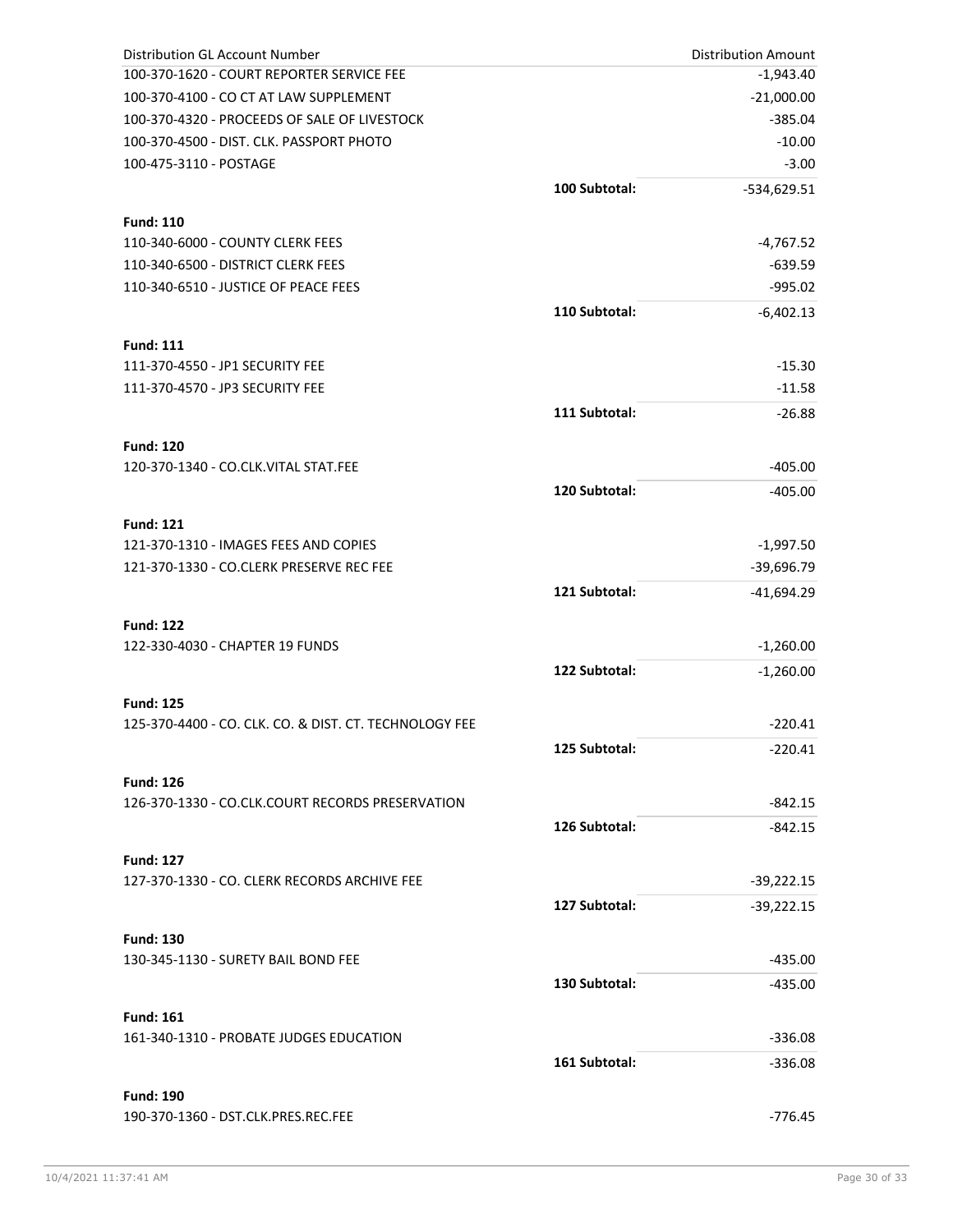| Distribution GL Account Number                     |               | <b>Distribution Amount</b> |
|----------------------------------------------------|---------------|----------------------------|
|                                                    | 190 Subtotal: | $-776.45$                  |
| <b>Fund: 191</b>                                   |               |                            |
| 191-370-4500 - DISTRICT CT.RECORDS ARCHIVE FEE     |               | $-1,161.89$                |
|                                                    | 191 Subtotal: | $-1,161.89$                |
|                                                    |               |                            |
| <b>Fund: 192</b>                                   |               |                            |
| 192-370-4400 - DST.CLK.CO.&DST.CT.TECHNOLOGY FEE   |               | $-102.59$                  |
|                                                    | 192 Subtotal: | $-102.59$                  |
| <b>Fund: 193</b>                                   |               |                            |
| 193-370-1330 - DIST.CLK.COURT RECORDS PRESERVATION |               | $-879.87$                  |
|                                                    | 193 Subtotal: | $-879.87$                  |
|                                                    |               |                            |
| <b>Fund: 200</b>                                   |               |                            |
| 200-370-1350 - CO.OFFICE REC.MNGMT.FEE             |               | $-2,167.69$                |
|                                                    | 200 Subtotal: | $-2,167.69$                |
| <b>Fund: 210</b>                                   |               |                            |
| 210-310-1100 - CURRENT TAXES                       |               | $-850.00$                  |
| 210-310-1200 - DELINQUENT TAXES                    |               | $-960.13$                  |
| 210-318-1600 - SALES TAX REVENUES                  |               | $-5,844.20$                |
| 210-321-3000 - COUNTY'S ADDITIONAL \$10            |               | $-6,348.36$                |
| 210-350-4030 - COUNTY CLERK FINES                  |               | $-2,131.23$                |
| 210-350-4500 - DISTRICT CLERK FINES                |               | $-2,570.25$                |
| 210-350-4550 - J. P. #1 FINES                      |               | $-1,399.17$                |
| 210-350-4560 - J. P. #2 FINES                      |               | $-1,519.94$                |
| 210-350-4570 - J. P. #3 FINES                      |               | $-2,068.04$                |
| 210-370-1420 - CULVERT PERMITTING PROCESS          |               | $-20.00$                   |
|                                                    | 210 Subtotal: | $-23,711.32$               |
|                                                    |               |                            |
| <b>Fund: 220</b>                                   |               |                            |
| 220-310-1100 - CURRENT TAXES                       |               | $-990.31$                  |
| 220-310-1200 - DELINQUENT TAXES                    |               | $-1,118.62$                |
| 220-318-1600 - SALES TAX REVENUES                  |               | $-6,806.07$                |
| 220-321-3000 - COUNTY'S ADDITIONAL \$10            |               | $-7,395.02$                |
| 220-350-4030 - COUNTY CLERK FINES                  |               | $-2,482.59$                |
| 220-350-4500 - DISTRICT CLERK FINES                |               | $-2,994.01$                |
| 220-350-4550 - J. P. #1 FINES                      |               | $-1,629.82$                |
| 220-350-4560 - J. P. #2 FINES                      |               | $-1,770.53$                |
| 220-350-4570 - J. P. #3 FINES                      |               | $-2,408.99$                |
| 220-370-1420 - CULVERT PERMITTING PROCESS          |               | $-40.00$                   |
| 220-370-1501 - DONATIONS                           |               | $-10.00$                   |
|                                                    | 220 Subtotal: | $-27,645.96$               |
| <b>Fund: 230</b>                                   |               |                            |
| 230-310-1100 - CURRENT TAXES                       |               | $-1,485.38$                |
| 230-310-1200 - DELINQUENT TAXES                    |               | $-1,677.80$                |
| 230-318-1600 - SALES TAX REVENUES                  |               | $-10,210.41$               |
| 230-321-3000 - COUNTY'S ADDITIONAL \$10            |               | $-11,092.52$               |
| 230-350-4030 - COUNTY CLERK FINES                  |               | $-3,723.89$                |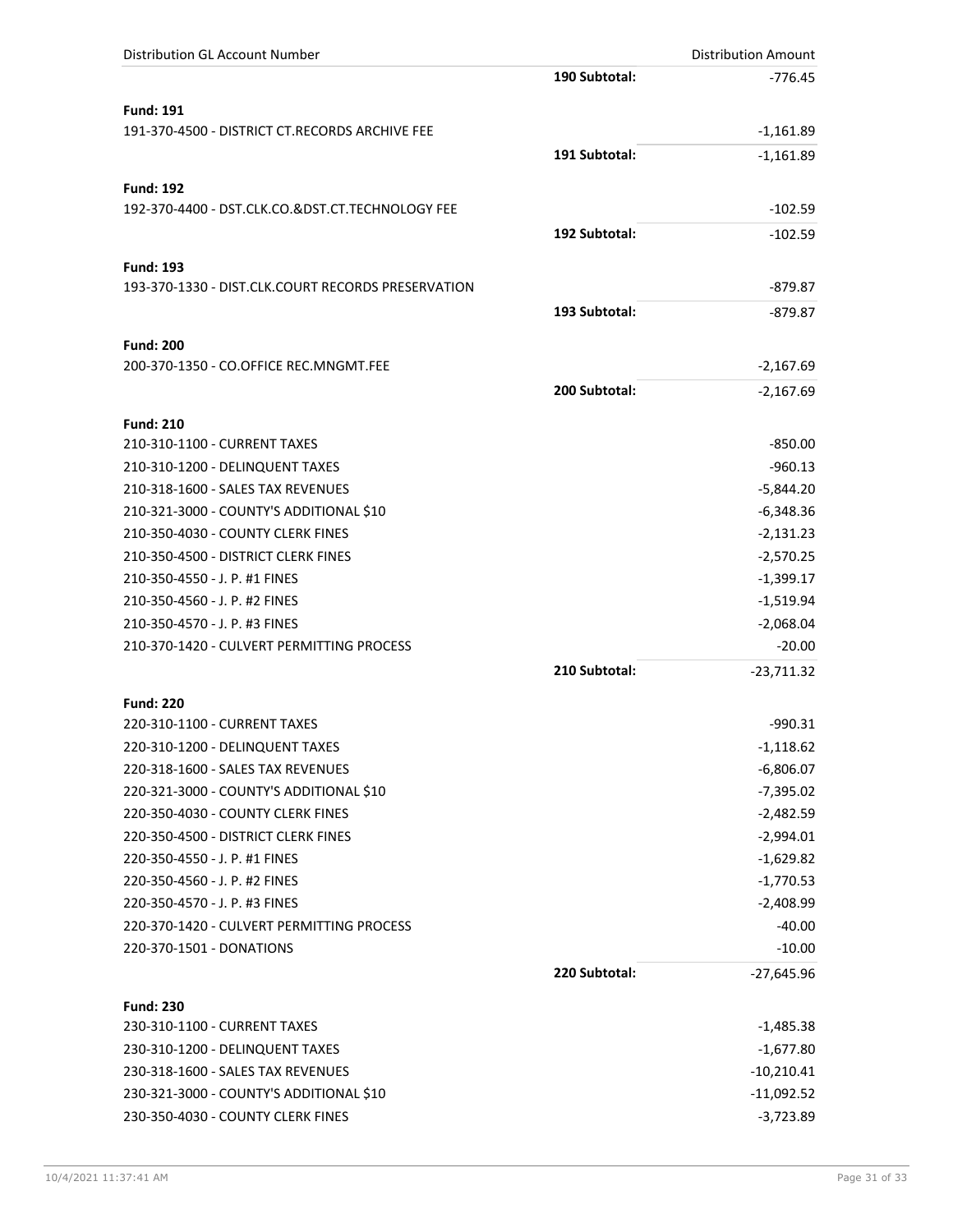| Distribution GL Account Number                            |               | <b>Distribution Amount</b> |
|-----------------------------------------------------------|---------------|----------------------------|
| 230-350-4500 - DISTRICT CLERK FINES                       |               | $-4,491.01$                |
| 230-350-4550 - J. P. #1 FINES                             |               | $-2,444.76$                |
| 230-350-4560 - J. P. #2 FINES                             |               | $-2,655.80$                |
| 230-350-4570 - J. P. #3 FINES                             |               | $-3,613.49$                |
| 230-370-1300 - REFUNDS & MISCELLANEOUS                    |               | $-21.10$                   |
| 230-370-1420 - CULVERT PERMITTING PROCESS                 |               | $-20.00$                   |
| 230-370-1450 - REIMBURSEMENT OF MATERIALS                 |               | $-4,211.26$                |
|                                                           | 230 Subtotal: | $-45,647.42$               |
|                                                           |               |                            |
| <b>Fund: 240</b>                                          |               |                            |
| 240-310-1100 - CURRENT TAXES                              |               | $-845.64$                  |
| 240-310-1200 - DELINQUENT TAXES                           |               | $-955.20$                  |
| 240-318-1600 - SALES TAX REVENUES                         |               | $-5,812.92$                |
| 240-321-3000 - COUNTY'S ADDITIONAL \$10                   |               | $-6,314.10$                |
| 240-350-4030 - COUNTY CLERK FINES                         |               | $-2,119.72$                |
| 240-350-4500 - DISTRICT CLERK FINES                       |               | $-2,556.39$                |
| 240-350-4550 - J. P. #1 FINES                             |               | $-1,391.60$                |
| 240-350-4560 - J. P. #2 FINES                             |               | $-1,511.73$                |
| 240-350-4570 - J. P. #3 FINES                             |               | $-2,056.88$                |
| 240-370-1420 - CULVERT PERMITTING PROCESS                 |               | $-20.00$                   |
|                                                           | 240 Subtotal: | $-23,584.18$               |
| <b>Fund: 260</b>                                          |               |                            |
| 260-370-4550 - J.P.#1 TECHNOLOGY FEES                     |               | $-362.79$                  |
|                                                           |               |                            |
|                                                           | 260 Subtotal: | $-362.79$                  |
| <b>Fund: 270</b>                                          |               |                            |
| 270-370-4560 - J.P.#2 TECHNOLOGY FEES                     |               | $-66.68$                   |
|                                                           | 270 Subtotal: | $-66.68$                   |
|                                                           |               |                            |
| <b>Fund: 280</b><br>280-370-4560 - J.P.#3 TECHNOLOGY FEES |               | $-427.54$                  |
|                                                           |               |                            |
|                                                           | 280 Subtotal: | -427.54                    |
| <b>Fund: 350</b>                                          |               |                            |
| 350-340-4030 - COUNTY CLERK FEES                          |               | $-2,667.50$                |
| 350-340-4500 - DISTRICT CLERK FEES                        |               | $-2,102.36$                |
|                                                           | 350 Subtotal: | $-4,769.86$                |
|                                                           |               |                            |
| <b>Fund: 360</b>                                          |               |                            |
| 360-340-4750 - DISTRICT ATTORNEY FEES                     |               | $-65.00$                   |
| 360-370-1300 - REFUNDS & MISCELLANEOUS                    |               | $-232.33$                  |
|                                                           | 360 Subtotal: | $-297.33$                  |
| <b>Fund: 590</b>                                          |               |                            |
| 590-370-4250 - DRUG COURT FEE                             |               | $-1,127.53$                |
| 590-370-4260 - SPECIALTY COURT                            |               | -542.11                    |
|                                                           | 590 Subtotal: | $-1,669.64$                |
|                                                           |               |                            |
| <b>Fund: 600</b>                                          |               |                            |
| 600-310-1100 - CURRENT TAXES                              |               | $-2,089.48$                |